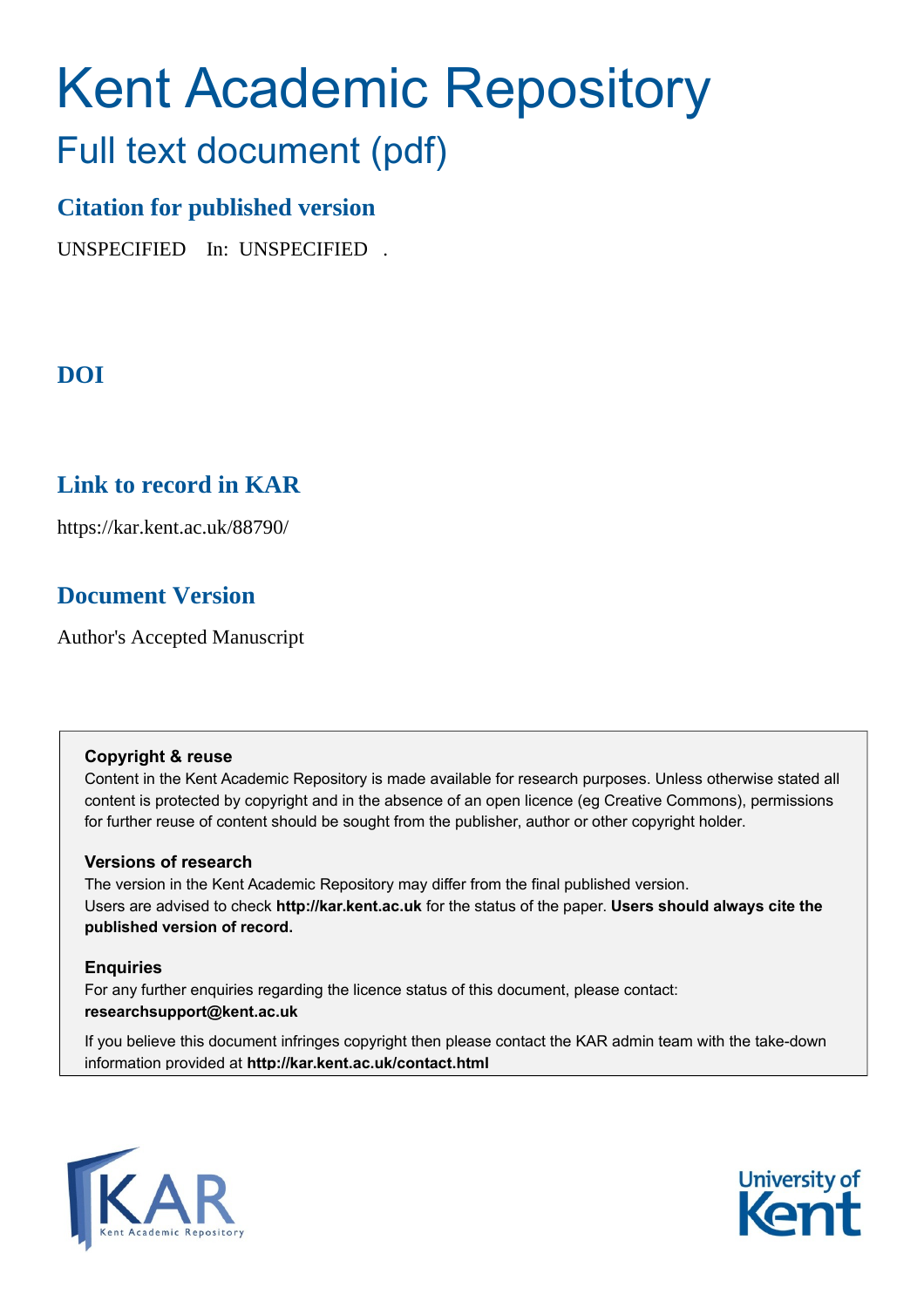# **Social care: need for and receipt of help**

**2**

*Joanne Thompson, Raphael Wittenberg, Catherine Henderson, Robin Darton*

## **Summary**

- **●** This chapter presents information about the need for and receipt of social care among adults aged 65 and over.
- **●** Participants aged 65 and over were asked whether they needed help with a list of Activities of Daily Living (ADLs) and Instrumental Activities of Daily Living (IADLs). ADLs are activities relating to personal care and mobility about the home, and IADLs are further activities important to living independently.
- **●** 23% of men and 33% of women aged 65 and over needed help with at least one ADL, and 22% and 35% respectively reported needing help with at least one IADL.
- **●** Overall, 11% of men and 14% of women aged 65 and over had received help with at least one ADL in the last month, and 15% and 30% respectively had received help with at least one IADL.
- **●** Both need for help and receipt of help increased with age. There was also variation across tertiles of equivalised household income, with greatest need and highest proportions receiving help in the lowest income tertile.
- **●** 19% of men and 29% of women aged 65 and over had some unmet need with at least one ADL, and 13% and 16% respectively had some unmet need with at least one IADL.
- **●** Among people who had received help with ADLs in the last month, most had received this from informal helpers<sup>1</sup> only (88% of men and 71% of women), rather than formal helpers only, or a combination of both. The picture was similar for IADLs.
- **●** Help with ADLs was most frequently provided by a spouse or partner, followed by daughters and sons. Help with IADLs was most frequently given by a spouse or partner for men (47%) and a daughter for women (38%). Friends and neighbours were more likely to have provided help with IADLs than ADLs.
- **●** The majority of those receiving help with ADLs or IADLs reported having received this kind of help for a year or more (84% of men and 85% of women).
- **●** Information was collected about the patterns of care provided by formal and informal helpers. Spouses or partners mainly provided help every day, and a substantial proportion provided 20 or more hours a week (33% for men, 30% for women), while 30% and 39% respectively helped for one to nine hours per week. Most informal care was provided during the day time only (63% for men, 73% for women).
- **●** Patterns of care provided by daughters to their mothers were different, reflecting the fact that many were not living with their parent. They were more likely to provide care once (25%) or 2-3 times per week (22%), to provide care for fewer than ten hours (68%), and mainly to provide day time care only (88%).
- **●** Older people were asked whether they made use of a range of aids and equipment. An alarm to call for help, a grab rail or stair rail and a bath or shower seat were the most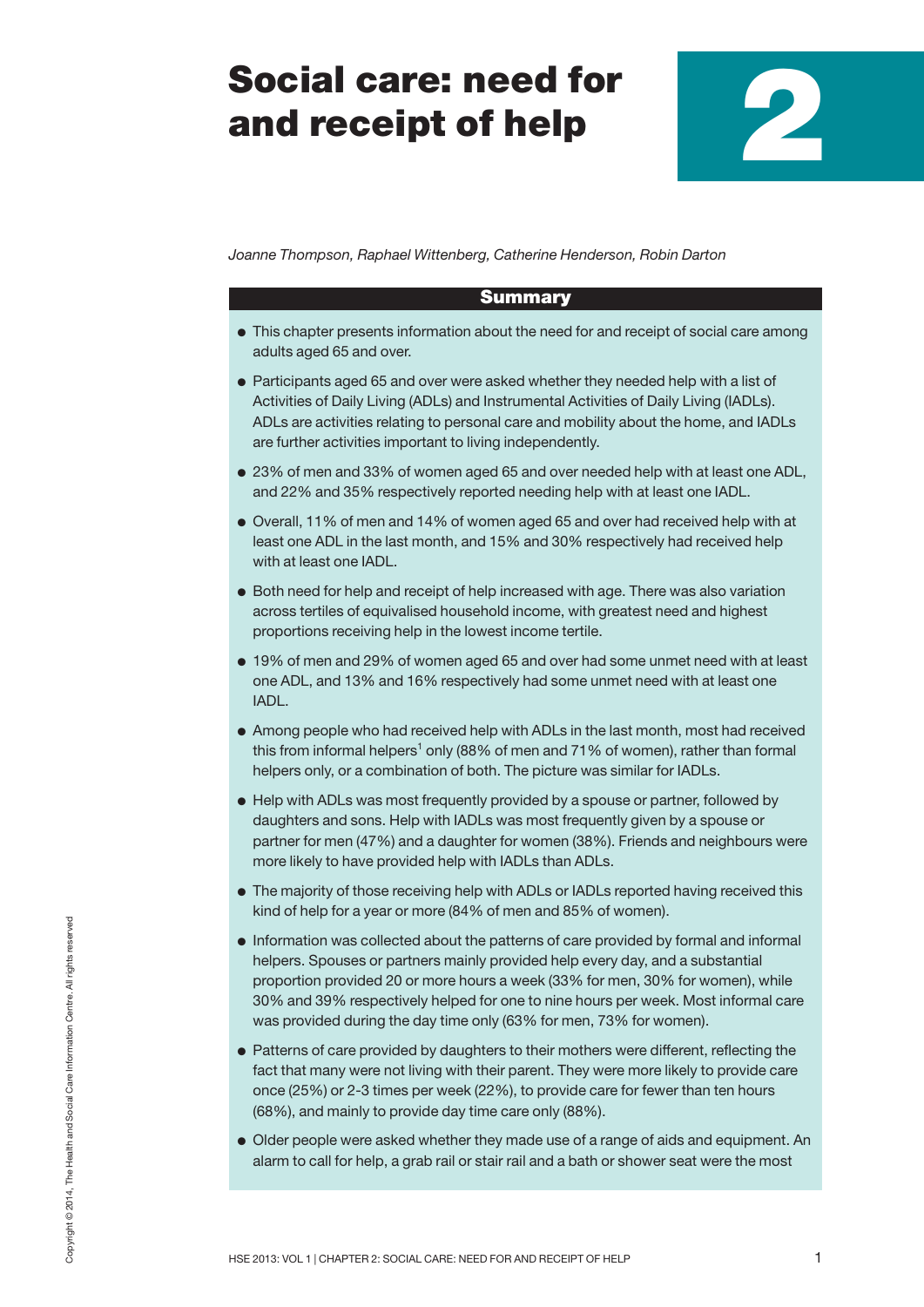frequently mentioned. Women were more likely than men to use most types of equipment.

- **●** All adults were asked about accessibility features of their homes, even if they did not currently use them. Among older adults, over bath and walk in showers were the most frequently mentioned features (and are not necessarily related to accessibility). Accessible parking or a drop off point and hand rails were also relatively common.
- **●** The majority of people aged 65 and over did not currently use any form of mobility aid (80% of men and 69% of women). Walking sticks were the most commonly used overall. Mobility aids were used more as age increased, particularly among women, with 60% of women aged 85 and over using a walking stick, 30% a zimmer frame and 17% a manual wheelchair.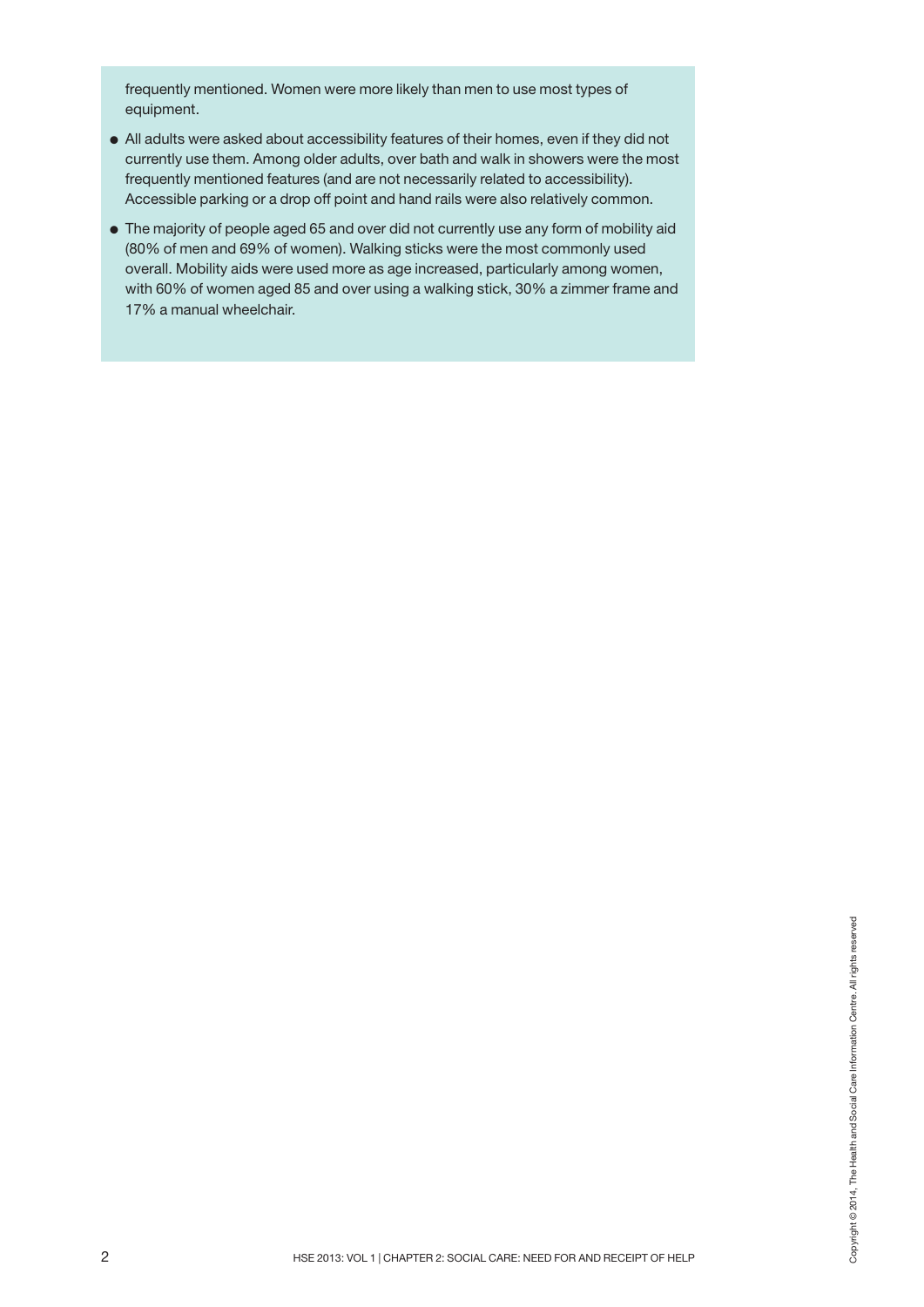## **2.1 Introduction**

## **2.1.1 Background**

Since 2011, coverage of the Health Survey for England (HSE) has been expanded to include a section on adult social care. The survey each year includes questions for older people (aged 65 and over) about their need for care, receipt of care and payment for care, and questions to all adults about their provision of informal care. These questions are now a core module of the survey, so that consistent data are collected and trends may be monitored in the longer term. In 2013, the module was more comprehensive, including questions on aids and equipment as well as greater detail about activities informal and formal providers helped with. This chapter provides findings about the need for, receipt of and patterns of social care among older adults.

## **2.1.2 Social care in England**

Care and support enables people to do the everyday things that most take for granted: things like getting out of bed, getting dressed and going to work; cooking meals; seeing friends; caring for their families; and being part of the community.<sup>2</sup> More specifically, social care involves provision of help with personal care and domestic tasks to help people live as independently as possible. It affects the daily lives of several million people in England. Some 1.1 million received community-based care arranged by their local authority in 2012- 2013 $^3$  and at least a further 270,000 buy care privately. $^4$  While those who need care and support are of all ages, many are older people needing help because of problems associated with long-term physical or mental ill-health, disability or problems relating to old age<sup>2</sup>; of the 1.1 million who received community-based care, 0.7 million were aged 65 and over. 3

A central aspect of the policies of successive governments has been to help people maintain their independence in their own homes for as long as possible. The availability of early, preventative interventions has been seen as a means of helping to reduce the need for more intensive levels of support or crisis interventions at a later stage.<sup>2,5</sup> However, both the previous and the current administrations have identified a range of long-standing issues related to the provision of social care, including a greater focus on reactive than preventative services; variations in levels and the quality of services; a lack of good information and advice; and a lack of coordination between health, housing and social care agencies. 2,5

A number of factors have been seen as imposing further pressures on the demand for care services. These include the growth of the ageing population, other demographic changes such as changes in the birth rate, changes in family structures and migration between urban and rural areas, as well as changes in expectations.<sup>6</sup> In particular, the growth in the number of people with dementia is expected to exert substantial pressure on care services.<sup>2,6</sup> Both the previous and the current administrations have emphasised the importance of the personalisation of services, to help people take greater choice and control over the services they receive and stay as independent as long as possible. $^{2,7,8}$  An important aspect of this is the introduction of personal budgets to enable people to take charge of their care and support budget.

For expective and stay as independent as long as possible.<sup>2,7,8</sup> An important aspect of this is the irreduction of personal budgets to enable people to take charge of their care and support budget.<br>The current Coalition The current Coalition Government published *A vision for adult social care*<sup>9</sup> in 2010 and a White Paper *Caring for our future: reforming care and support* <sup>2</sup> in July 2012. The reforms to adult social care announced in this White Paper and enacted in the Care Act  $2014^{10}$  will have substantial impact on the assessment of care needs, determination of eligibility for care, financing, commissioning and provision of adult social services. The reforms include the introduction of national minimum eligibility criteria from April 2015 and care accounts associated with the life-time cap on care costs from April 2016. It is important in this context to have robust information on the patterns of care and duration of care received by older people (and younger adults). Data from the HSE on patterns and duration of communitybased care received by older people in 2013 and 2014 will therefore provide valuable baseline information against which to assess the impact of the reforms.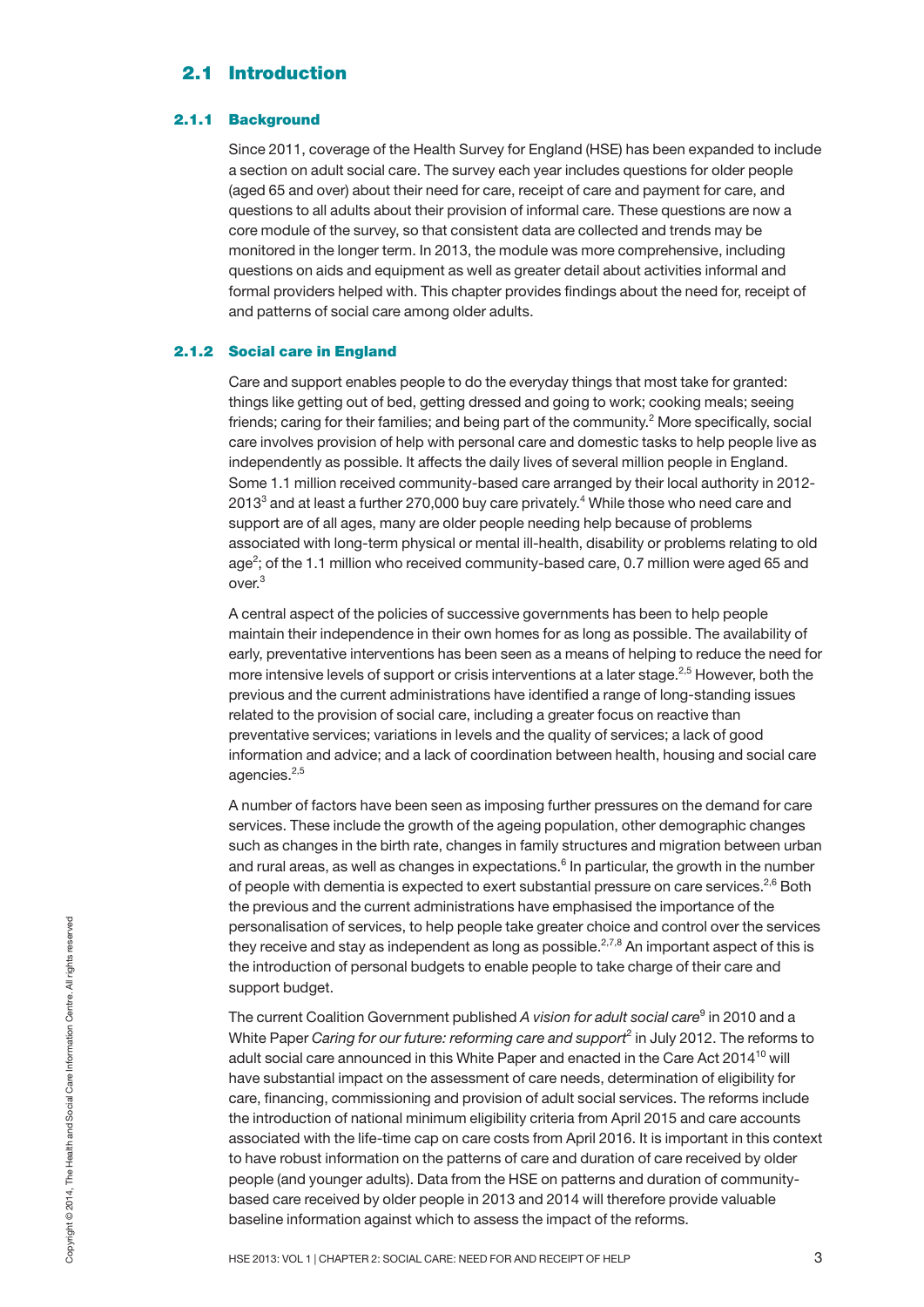#### **2.1.3 Aids and equipment**

Equipment and home adaptations to aid daily living can be an important means to enable people with disabilities and frail older people to maintain their independence. The government has in recent years introduced initiatives to help older and disabled people to access relatively low-cost simple aids to daily living by establishing new models of assessment and delivery.<sup>11</sup> Recent research has suggested that assistive equipment and adaptations can have significant benefits in terms of improving individuals' quality of life and reducing the demand for health and social care services. For instance there is a strong evidence base around adaptive technologies and fall prevention. <sup>12</sup> However, as the authors note in their report, data on the relationship between equipment used by older people and the benefits they may produce is scarce. Consumer Focus<sup>13</sup> suggests that there is considerable uncertainty around the size of the market for equipment for older and disabled people; there is also a lack of good-quality publicly available data on the prices and numbers using such equipment, whether publicly or privately-funded.

In addition to policies to encourage adaptations to existing housing, the government has also promoted 'Lifetime Homes Standards' (with an emphasis on accessible and flexible accommodation) so that new-build housing will be able to accommodate the needs of an ageing population.<sup>7</sup>

## **2.1.4 Data on social care**

Despite the importance of adult social care, data on social care are considerably more limited than data on other welfare state services such as health or social security. The Adult Social Care Survey collects information on user experience and outcomes from different groups of adult social care service users, and the most recent of these (carried out by the HSCIC in 2012/13) covered informal carers known to Local Authorities.<sup>14,15</sup> However, there has been a lack of recent survey data on the need for and receipt of social care, particularly in general household settings. Before the HSE data from 2011, the most recent national survey to cover provision of informal care was the 2009/10 Survey of Carers in Households,<sup>16</sup> updating the 2001/2 General Household Survey coverage of informal care providers.<sup>17</sup> The most recent to provide detail about receipt of community-based services by older people was the 2001/2 General Household Survey.<sup>17</sup>

Against this background, a module of questions was developed on social care for older people for use in population surveys and economic evaluations; within this module both shorter and longer versions are available.<sup>18</sup> The HSE now includes in its core the shorter version of the module developed during the study. The longer version is included in the HSE 2013, reported here, and a similar module was included in Wave 6 of the English Longitudinal Survey on Ageing (ELSA) for which data are now available. <sup>19</sup> The longer version is also included in ELSA Wave 7, and in the future further detailed data will become available.

It is important to remember that the HSE does not cover people in care homes, and that the module of questions about help needed, receipt of care and payments for care are asked of older people only. The questions asked about provision of informal care to others are asked of all adults; results are not covered in the 2013 report, but this topic has been explored in the 2011 and 2012 reports.<sup>20,21</sup> Module of questions about help needed, receipt of care and payments for care are asked of<br>older people only. The questions asked about provision of informal care to others are asked<br>of all adults; results are not covered i

## **2.2 Methods and definitions**

## **2.2.1 Methods**

#### *Questionnaire design*

Developed in 2009 and 2010, the module of social care questions was first used in the HSE 2011. The aim of the module is to deliver robust data on the need for and receipt of social care services, the characteristics of people providing and receiving informal care, and on people receiving formal care and support. More detailed information about the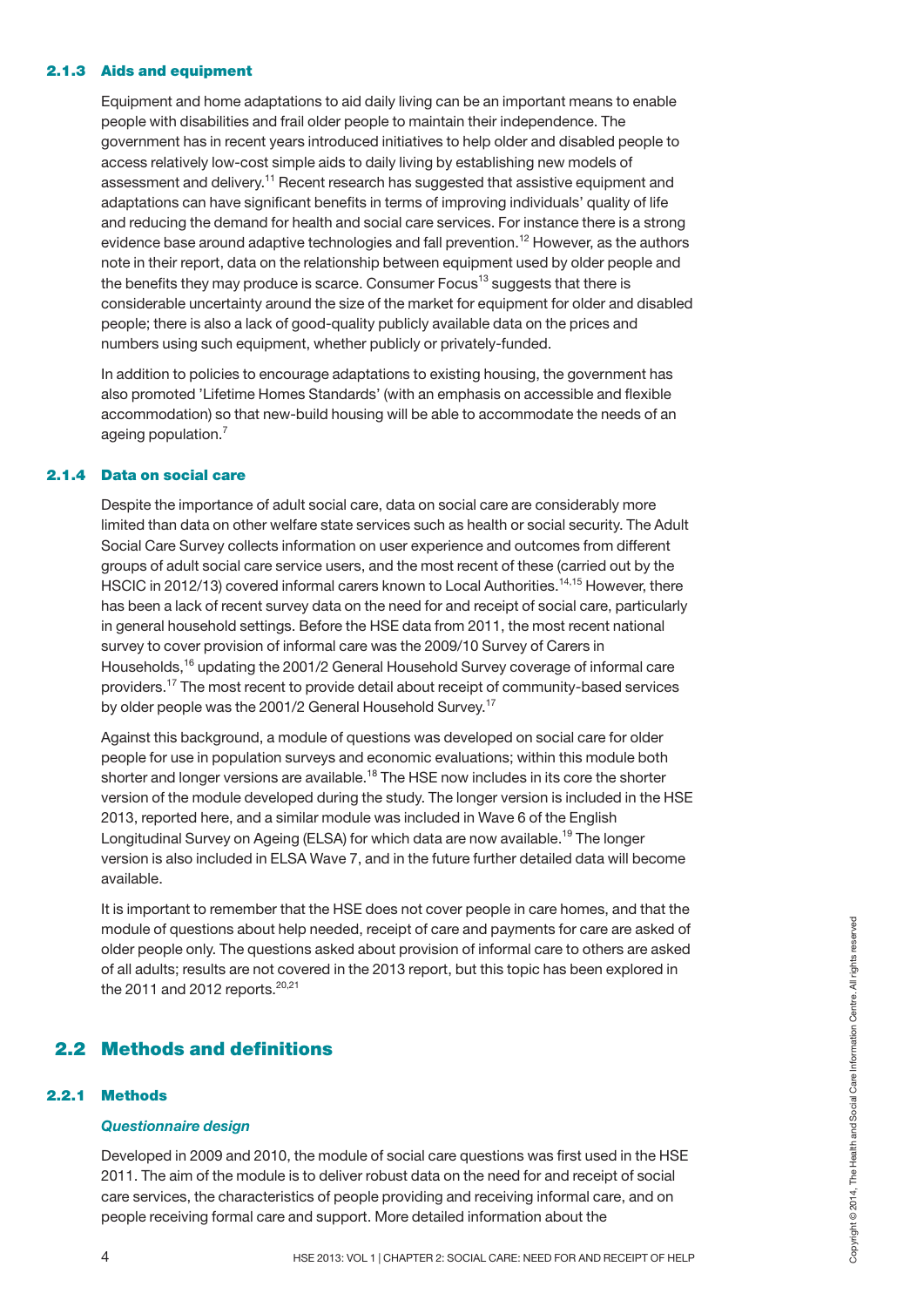development of the questions is available in Volume 1, Chapter 5, of the 2011 report.<sup>20</sup>

An important aim in designing the module was to provide questions on need for and receipt of social care services among the population aged 65 and over in private households; it does not cover those living in care institutions. While social care may be needed by and provided for people of any age, older people constitute by far the largest group receiving care; and robust data are needed as policy is developed for the future funding of social care in old age. Information about social care for children or for adults aged under 65 would be valuable, but the sample size for the HSE (and most general population surveys) does not deliver sufficient numbers of social care recipients in these age groups for robust analyses, and separate development of questions specific to different social care client groups would be needed.

#### **2.2.2 Definitions**

#### *Measuring need for and receipt of social care: ADLs and IADLs*

The need for and receipt of social care is measured using a number of Activities of Daily Living (ADLs) and Instrumental Activities of Daily Living (IADLs). ADLs are activities relating to personal care and mobility about the home that are basic to daily living, and IADLs are activities which, while not fundamental to functioning, are important aspects of living independently. The ADLs and IADLs used in the HSE were carefully selected to represent a full range of key activities.<sup>22</sup> Table 2A shows which are included.

|                                   | Table 2A                           |
|-----------------------------------|------------------------------------|
| <b>ADLs</b>                       | <b>IADLs</b>                       |
| Having a bath or a shower         | Doing routine housework or laundry |
| Using the toilet                  | Shopping for food                  |
| Getting up and down stairs        | Getting out of the house           |
| Getting around indoors            | Doing paperwork or paying bills    |
| Dressing or undressing            |                                    |
| Getting in and out of bed         |                                    |
| Washing face and hands            |                                    |
| Eating, including cutting up food |                                    |
| Taking medicine                   |                                    |
|                                   |                                    |

The ADLs and IADLs are grouped for some questions and analyses into five categories:

- 1. Having a bath or shower
- 2. Using the toilet
- 3. Getting up and down stairs/getting around indoors
- 4. All other ADLs, summarised in tables as 'other personal activities'
- 5. All IADLs.

When all ADLs are grouped together they are categorised in tables as 'any personal activities'. When all IADLs are grouped together they are categorised as 'any instrumental activities'.

## *Need for help and unmet need*

For each ADL and IADL, participants aged 65 and over were asked whether they could carry out the activity on their own, manage on their own with difficulty, only do the activity with help, or could not do it at all. The last three categories have been combined to identify those who have at least some difficulty, and therefore at least potentially need help with the activity. Where 'need' for help is discussed in the chapter, it refers to people in these three categories. Assessment and HADL, participants aged 65 and over were asked whether they could<br>
For each ADL and IADL, participants aged 65 and over were asked whether they could<br>
carry out the activity on their own, manage on their own

If participants indicated that they needed help for any ADL or IADL, they were then asked whether they had received any help in the last month. For the IADLs relating to shopping, housework and paperwork, participants were asked to exclude help which was provided simply because of the way household responsibilities were divided.<sup>23</sup>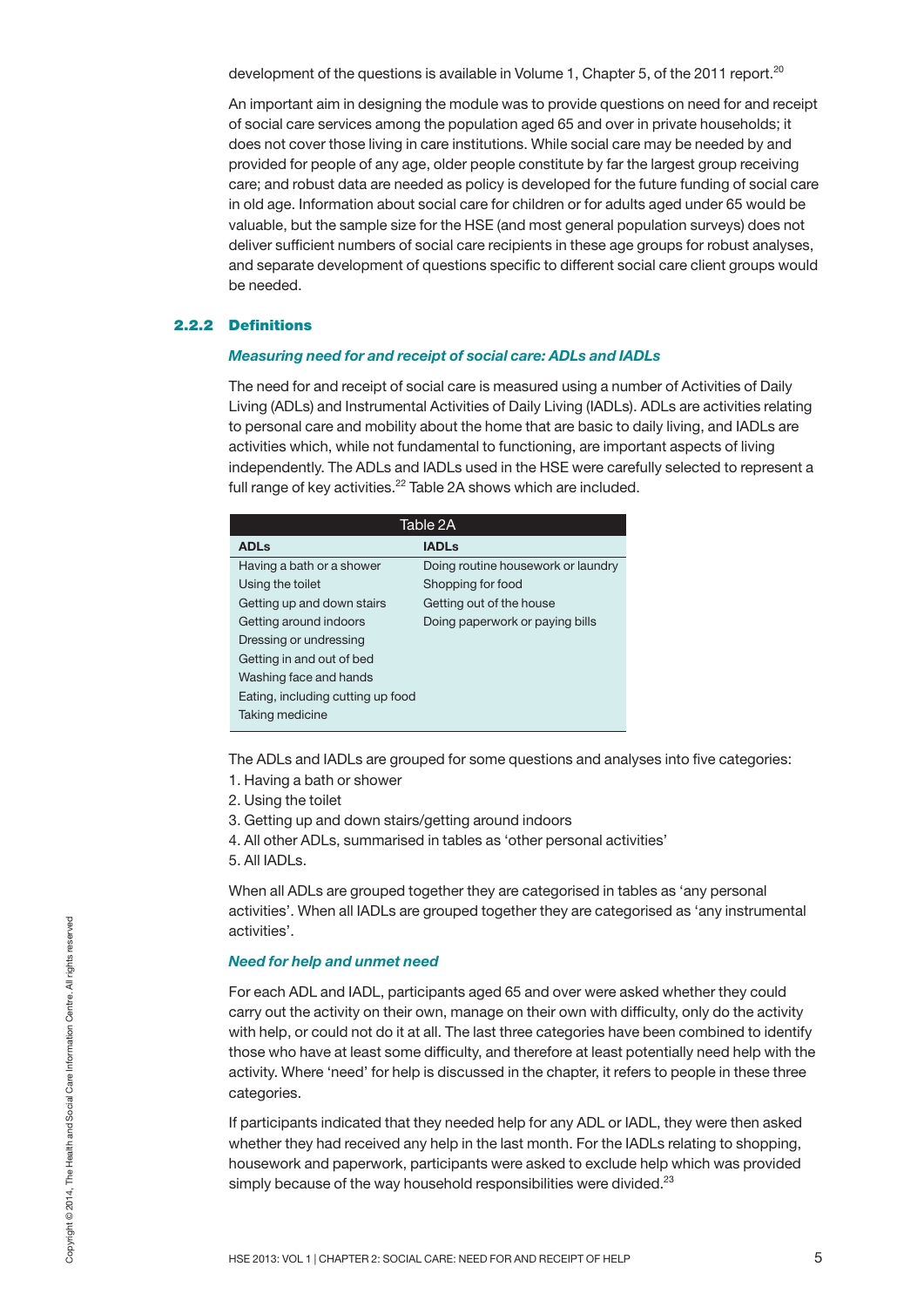**Unmet need** has been identified where participants indicated that they needed help with a particular ADL or IADL (that is, could manage it with difficulty, could only do it with help, or could not do it at all), but had not received any help with it in the last month.

## *Formal and informal help*

Participants who had received help in the last month with ADLs or IADLs were asked who had provided help; the ADLs and IADLs were grouped, as described above. They were shown two show cards, listing formal and informal carers as follows:

| Table 2B                                              |                                    |
|-------------------------------------------------------|------------------------------------|
| <b>Formal carers</b>                                  | <b>Informal carers</b>             |
| Home care worker/home help/personal assistant         | Husband/wife/partner               |
| Member of the reablement intermediate care staff team | Son/son-in-law                     |
| Occupational therapist/physiotherapist                | Daughter/daughter-in-law           |
| <b>Voluntary helper</b>                               | Grandchild/great grandchild        |
| Warden/sheltered housing manager                      | Brother/sister (including in-laws) |
| Cleaner                                               | Niece/nephew                       |
| Council's handyman                                    | Mother/father (including in-laws)  |
| Other                                                 | Other family member                |
|                                                       | Friend                             |
|                                                       | Neighbour                          |

## *Personal budgets and direct payments*

During the development of the questionnaire it became apparent that people were not always familiar with either the process or the terminology used for social care payment systems. While there is likely to be increasing familiarity with the terms, the questions are designed to present the options independently, to avoid confusion.<sup>24</sup>

**Personal budgets** are an allocation of funding given to users after an assessment, which should be sufficient to meet their assessed needs. Users can either take their personal budget as a direct payment, or – while still choosing how their care needs are met and by whom – leave councils with the responsibility to commission the services. Alternatively, they can take some combination of the two. As a result, they provide an option for people who do not want to take on the responsibilities of a direct payment.

**Direct payments**<sup>25</sup> are cash payments given to service users in lieu of community care services (following an assessment of needs and allocation of a personal budget), and are intended to give users greater choice in their care. These are different from direct payments of social security benefits (although it seems likely that some confusion may exist for participants, despite detailed descriptions). Like commissioned care, they are meanstested and so assume that, in many cases, people will contribute to the cost of their care. The payment must be sufficient to enable the service user to purchase services to meet their assessed needs, and must be spent in accordance with the person's care plan.

## **2.2.3 The extended social care module for HSE 2013**

HSE 2013 included the full social care module with additional questions to the 'core' short module which was included in 2011 and 2012. This section briefly summarises the additional material.

- ADLs and IADLs were divided into five groups (rather than three in the short module) for questions about the tasks for which formal or informal helpers provided help.
- A new set of questions on aids and equipment was included. This comprised household level questions about adaptations to the home as well as questions at an individual level about personal use of equipment and mobility aids. The extended social care module for NSE 2013<br>
HSE 2013 included the full social care module with additional questions to the 'core' short<br>
module which was included in 2011 and 2012. This section briefly summarises the<br>
a
- The precise number of hours of care provided by formal carers was included, rather than collecting banded information.
- A new question was included about the length of time for which the participant had been receiving care.
- $\bullet$  Slightly more detail was asked about payments, including the amount paid.<sup>26</sup>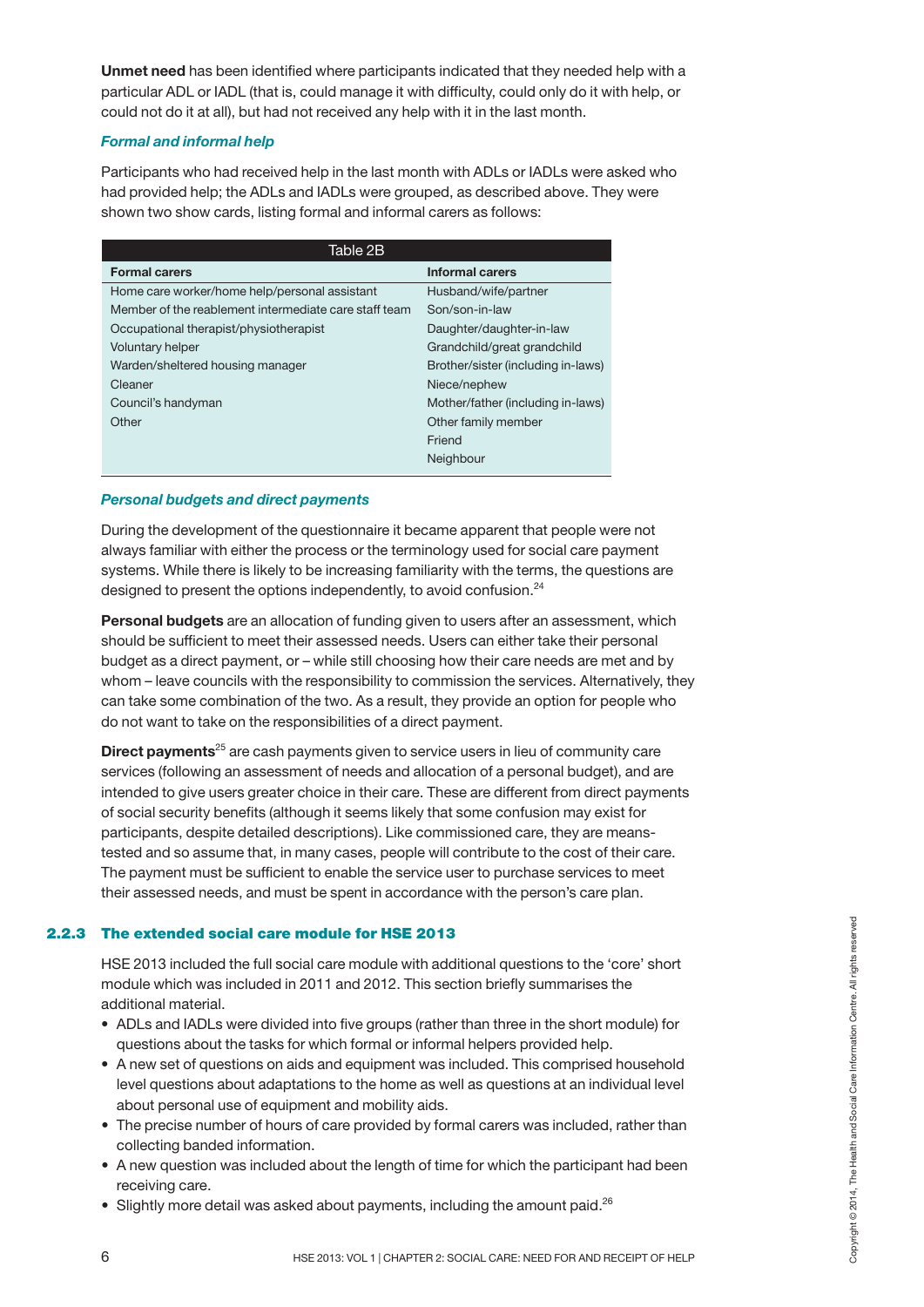## **2.3 Need for and receipt of care among older adults**

## **2.3.1 Ability to perform ADLs/IADLs in the last month, by sex**

The majority of people aged 65 and over reported that they were able to do ADLs on their own without help. Where people did have some problems, they were most likely to say that they could manage on their own *with difficulty*, and much smaller proportions said that they could only do these activities with help, or could not do them at all. These latter three groups have been combined to form a group who have at least some difficulty, and therefore at least potentially need help.

23% of men and 33% of women aged 65 and over needed help with at least one ADL, and 22% and 35% respectively reported needing help with at least one IADL.

Figure 2A shows the proportions of adults aged 65 and over who needed some help with individual ADLs, and Figure 2B shows the same information for IADLs. Overall women were more likely than men to report needing help for a number of tasks, though the pattern was similar for both sexes. The ADL for which help was most commonly needed was getting up and down the stairs (18% of men and 28% of women), followed by having a bath or shower



Figure 2B

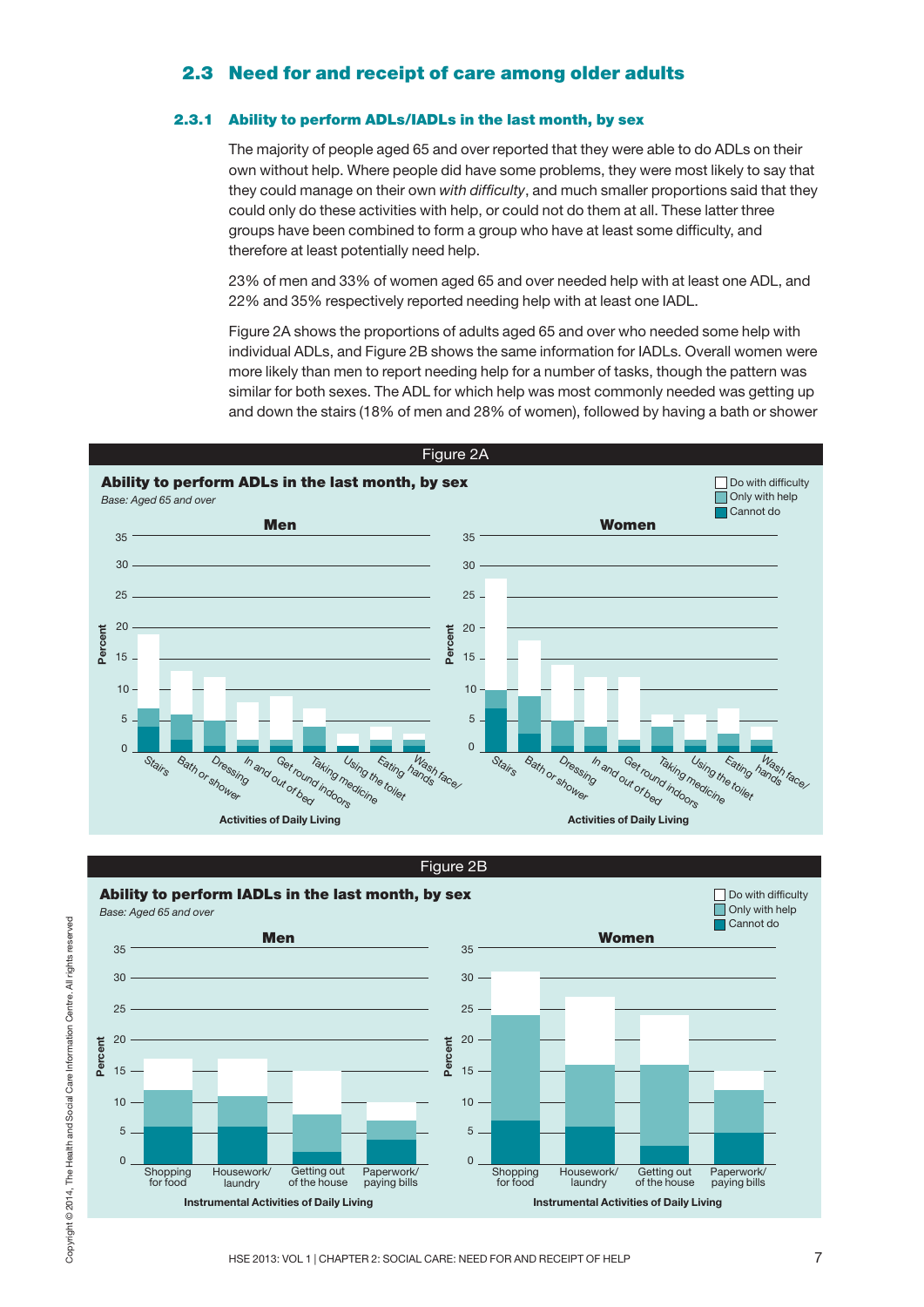(12% and 18% respectively) and dressing and undressing (13% and 14% respectively. The tasks for which fewest needed help were washing face and hands, eating including cutting up food, and using the toilet.

More women than men needed help with each of the IADLs. While the proportion needing any help with ADLs was similar to the proportion needing any help with IADLs, when looking at individual activities the level was lower for most ADLs than for IADLs.

#### **Table 2.1, 2.3 Figures 2A, 2B**

## **2.3.2 Need for and receipt of help, by age**

The proportion of people reporting that they needed help with tasks increased with age. Figure 2C shows the variation by age for the four ADLs for which people most frequently needed help. The age gradient was generally steeper for women than men, and was steepest for using the stairs or having a bath or shower. More than half of women and nearly two fifths of men aged 85 and over needed help with stairs (53% and 39% respectively), three times as many as among those aged 65-69.

There was a similar pattern for IADLs, with steep increases in need for help as age increased. 60% of women and 40% of men aged 85 and over reported needing help with shopping for food, compared with 17% and 12% respectively among those aged 65-69.

Overall, 11% of men and 14% of women aged 65 and over had received help with at least one ADL in the last month, and 15% and 30% respectively had received help with at least one IADL.

Figure 2D shows how these proportions varied by age. As with need for help, there was an increasing gradient with age for receipt of help. The proportions of men and women receiving help with ADLs were similar up to the age of 84, while women aged 85 and over were considerably more likely than men to receive help (31% of women and 20% of men). There was a different pattern for IADLs, with a steeper age gradient overall, and more women than men receiving help in each age group. 66% of women and 39% of men aged 85 and over had received help with at least one IADL. **Tables 2.2, 2.3, Figures 2C, 2D**



## **2.3.3 Need for and receipt of help, by equivalised household income**

Equivalised household income provides a measure which takes into account the number of people living in the household, and tertiles are used here to allow sufficiently robust analyses. The tertiles of equivalised income are based on the distribution of income for all households, and by definition approximately one third of the sample fall into each tertile. However, in this chapter, most of the analysis is restricted to adults aged 65 and over and it should be remembered that the distribution across tertiles is not equal for this age group.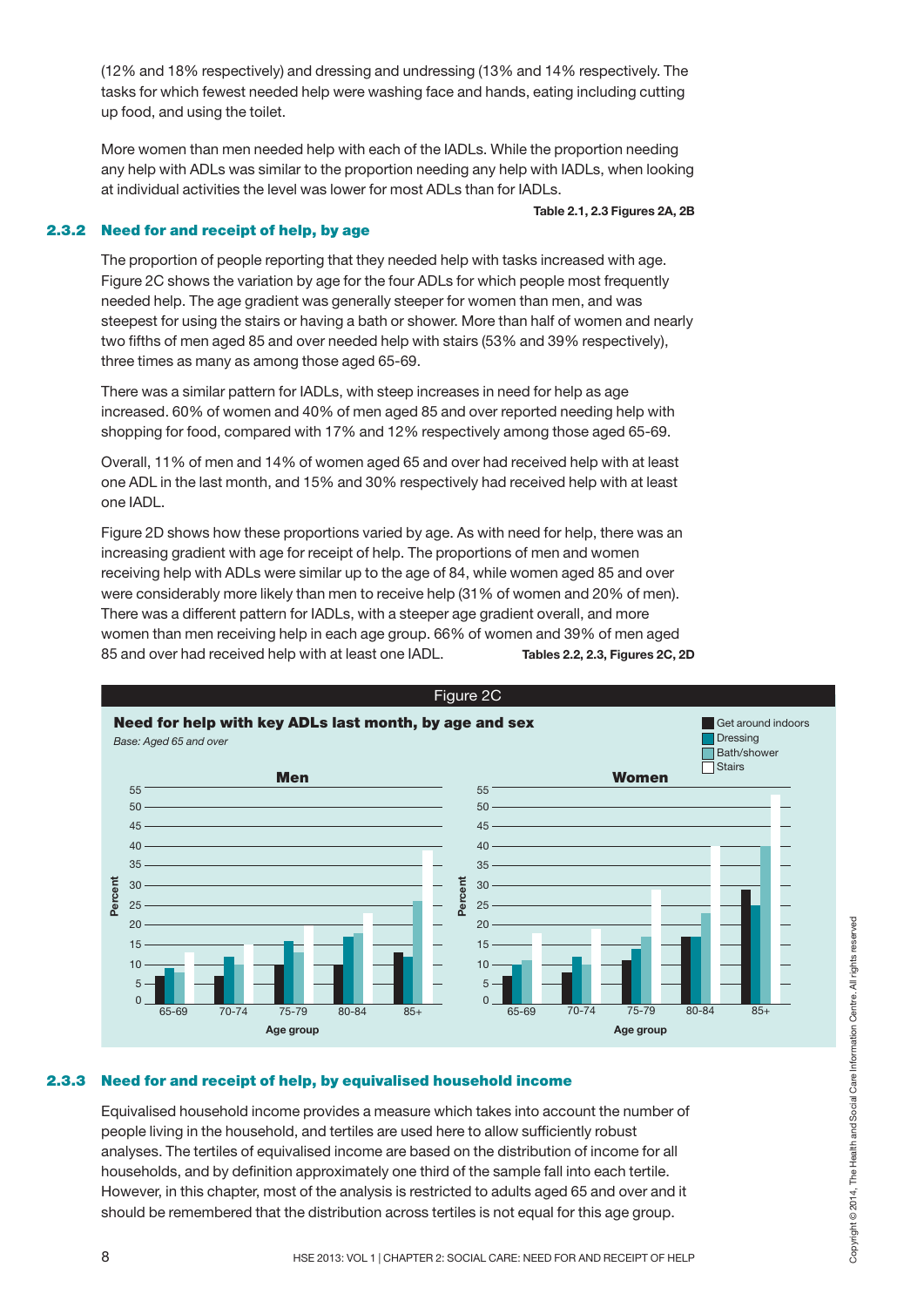#### Figure 2D

## **Receipt of help with ADLs and IADLs in last month, by age and sex**



Full details on the way that equivalised household income is derived can be found in the Glossary to this report, *Volume 2, Methods and documentation, Appendix C*. 27

Figure 2E shows how both need for and receipt of care varied across income tertiles, for both ADLs and IADLs. There was a clear gradient in the proportion reporting a need for help with tasks, with greatest need in the lowest tertile. Correspondingly there was a similar gradient for receiving help, although the increase across tertiles for ADLs was much less steep than the increase in need. **Table 2.4, Figure 2E**



#### **2.3.4 Prevalence of unmet need (needing help and receiving none)**

Unmet need has been defined as the proportion of adults aged 65 and over who reported being able to manage a particular ADL or IADL with difficulty, only with help, or not at all and who did not receive help with that activity in the last month. The assumption is those who have at least some difficulty with an activity may need help.

In summary, 19% of men and 29% of women aged 65 and over had some unmet need with at least one ADL, and 13% and 16% respectively had some unmet need with at least one IADL. Figure 2F shows how this varied by age group. As would be expected from the earlier data on need for and receipt of help, there was a more steeply increasing gradient of unmet

**Nen**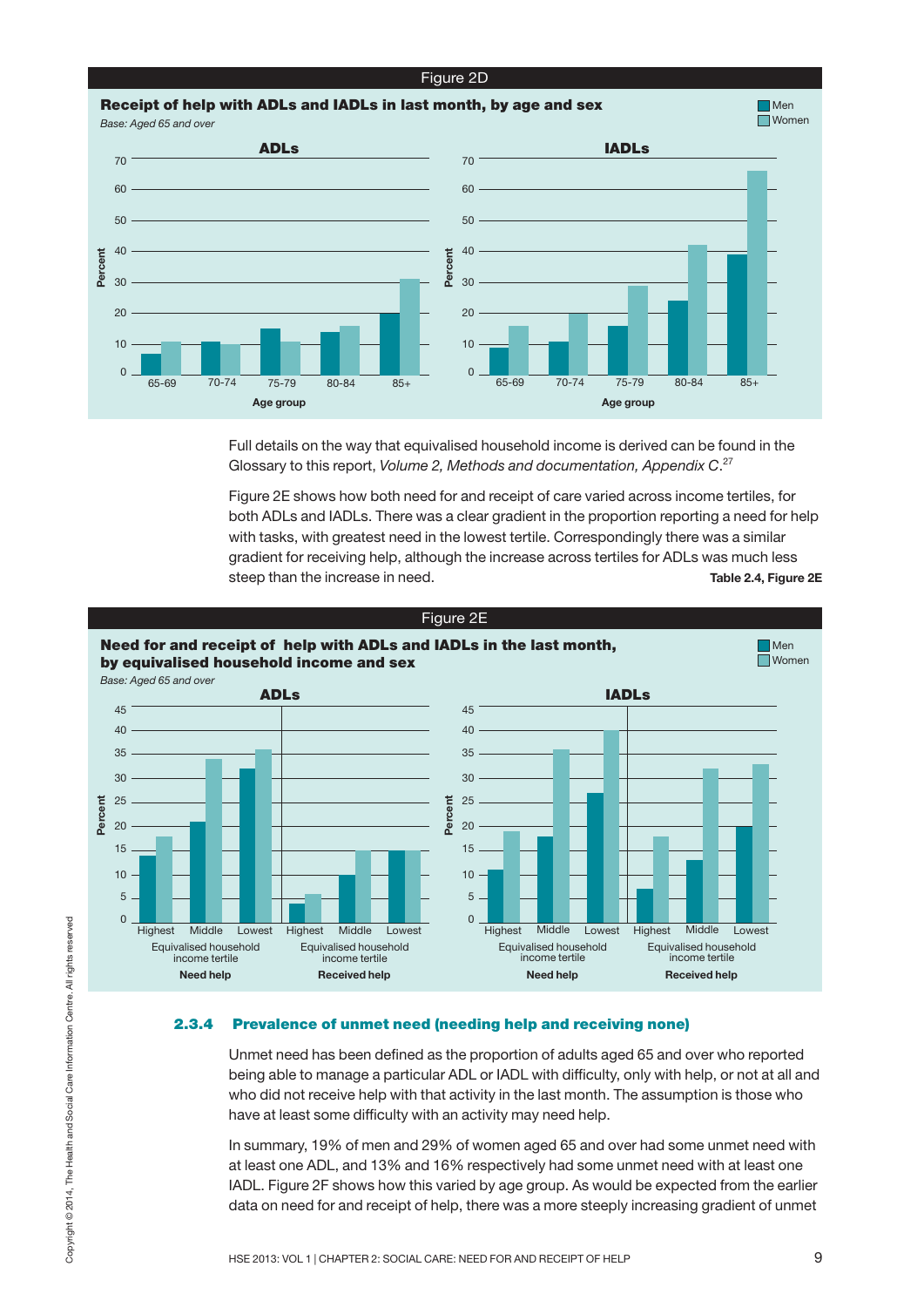need with increasing age for ADLs than for IADLs. 38% of men and 54% of women aged 85 and over had some unmet need for ADLs.

The activity with the highest level of unmet need among older people was getting up and down stairs (14% of men and 23% of women overall, and rising to 31% and 42% respectively among those aged 85 and over). The lowest level of unmet need was for taking medicine and washing face and hands. **Table 2.5, Figure 2F**



## **2.3.5 Need for and receipt of care, 2011 to 2013**

The proportion reporting that they needed help with ADLs and IADLs has remained broadly similar between 2011 and 2013. While the proportions were consistently slightly lower in 2013, the differences were not statistically significant. There was a similar picture for the proportions reporting receipt of care, though the proportion of men receiving care for both ADLs and IADLs was just significantly lower in 2013 than 2011. **Table 2.6**

## **2.4 Informal and formal helpers**

Among people aged 65 and over who had received help in the last month, most had received this from informal helpers only, rather than formal helpers only, or a combination of both. Informal help only was highest for ADLs, with 88% of men and 71% of women who were receiving help mentioning this. Similarly, for IADLs, 80% of men and 76% of women had received help from informal helpers only. Figure 2G shows age patterns,<sup>28</sup> and it is clear that formal helpers, or both formal and informal, are more commonly involved as age increases. This reflects the increasing care needs among the oldest groups, and may also reflect the fact that older people are more likely to be widowed and to lose the support of their spouse.

Figure 2H shows which informal helpers had provided care, for ADLs and IADLs. The informal helper most frequently reported by those who had received help with ADLs in the last month was their spouse or partner (76% of men and 44% of women). This difference between men and women reflects the higher proportion of women who are widowed.<sup>29</sup> The next most commonly mentioned informal helpers were daughters and sons, with a higher proportion of women than men reporting help from a daughter (11% for men and 28% for women). Smaller proportions reported help from other family helpers, or friends and neighbours. that formal helpers, or both formal and informal, are more commonly involved as age<br>increases. This reflects the increasing care needs among the oldest groups, and may also<br>
reflect the fact that older people are more like

Help with IADLs was most frequently given by a spouse or partner for men (47%) and a daughter for women (38%). Friends and neighbours were more likely to have provided help with IADLs than ADLs.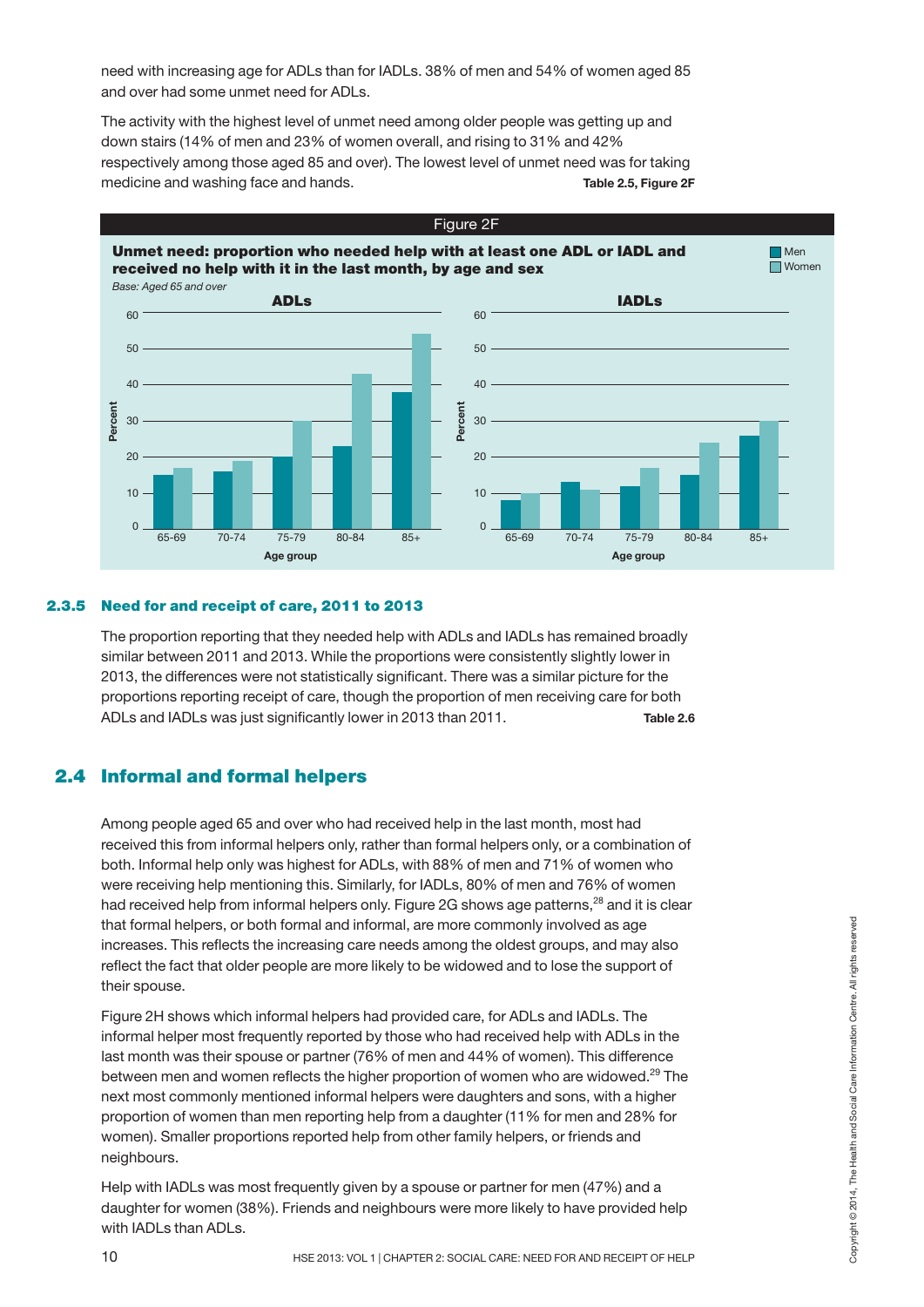![](_page_11_Figure_0.jpeg)

![](_page_11_Figure_2.jpeg)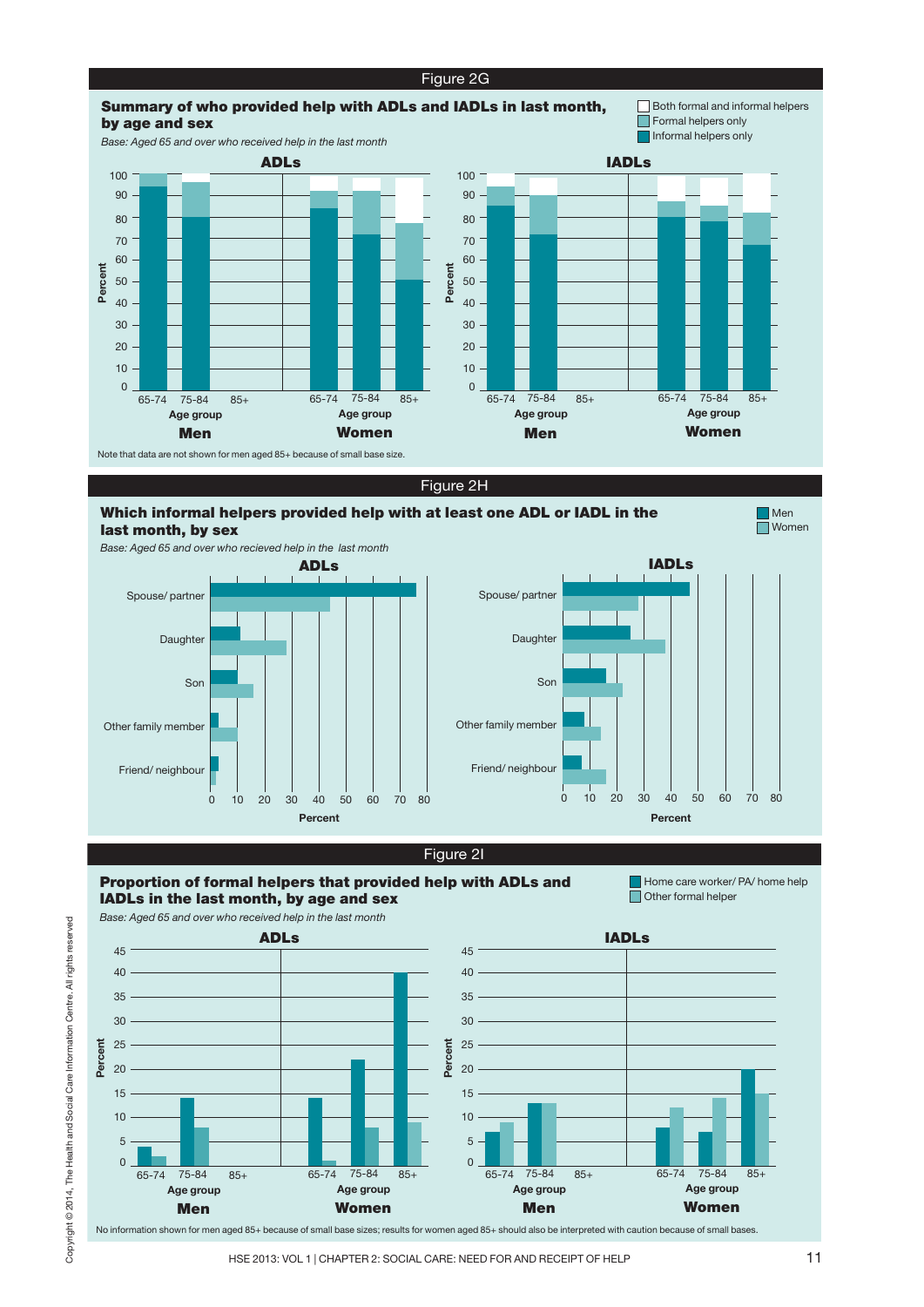The formal helper most frequently reported as providing help with ADLs was a home care worker, as shown in Figure 2I. Among women, help from a home care worker was less frequently reported for IADLs than for ADLs. For both types of task, and particularly for ADLs, help from home care workers increased with increasing age.

**Tables 2.7-2.9, Figures 2G, 2H, 2I**

## **2.5 Patterns of care**

## **2.5.1 For how long this kind of care has been received**

A new question was introduced for all older people receiving any help with ADLs or IADLs, to establish whether they had been receiving this kind of help for up to a year, or for a year or more. The majority reported having received help for a year or more (84% of men and 85% of women), as shown in Figure 2J. **Table 2.10, Figure 2J**

![](_page_12_Figure_5.jpeg)

## **2.5.2 Patterns of care in the last week from informal helpers**

Those who received help with ADLs and IADLs were asked about how often they received help in the last week, how many hours of help they received, and whether the help covered day or night times. These questions were asked separately for each individual type of helper. Numbers responding for each type are small, and results are presented in the figures here for spouses/partners for both men and women, and for daughters for women (some results for sons are also shown in the tables at the end of the chapter). These should be interpreted with caution as margins of error are likely to be wide; base sizes are not sufficient for robust analysis of other types of informal helpers or formal helpers.

A small proportion did not have any help in the last week, although they had been helped in the last month.

## *How often in the last week*

Figure 2K shows how often in the last week help was received from spouses/partners, and for women, from daughters. As might be expected, spouses most often provided help every day (83% for men, 73% for women), but the pattern was different for daughters. 41% provided daily help, while a quarter provided help once a week, and almost as many helped two to three times (25% and 22% respectively). sufficient for robust analysis of other types of informal helpers or formal helpers.<br>
A small proportion did not have any help in the last week, although they had been helped in<br>
the last month.<br>
How often in the last wee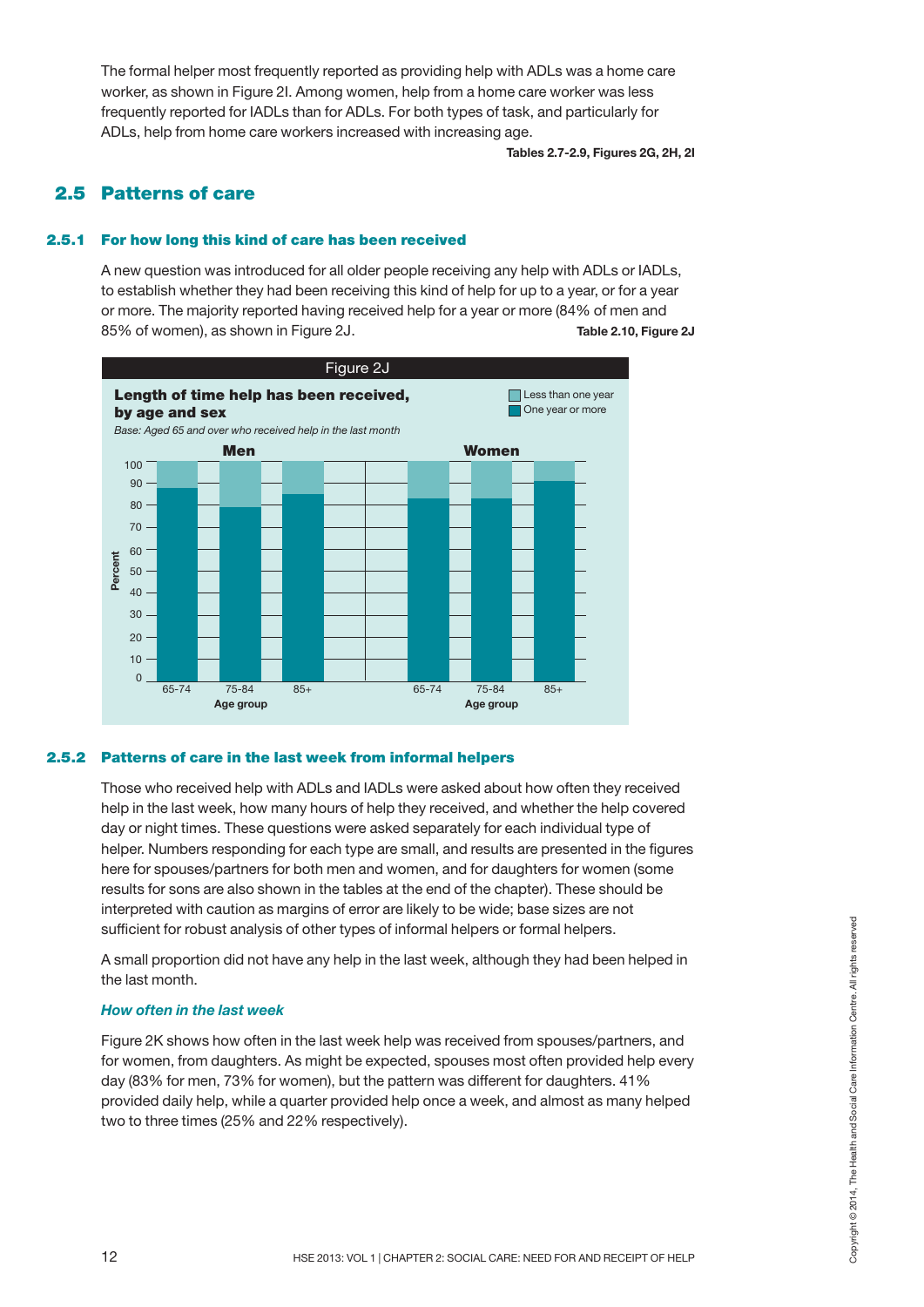![](_page_13_Figure_0.jpeg)

## *Number of hours*

Reported numbers of hours of care provided by spouses in the last week were similar for both men and women, as shown in Figure 2L. The largest categories were for providing care for 20 or more hours, or for one to nine hours in each case. Relatively few provided care for less than an hour a week. The pattern was again different for daughters (who may often be non-resident), with just under two thirds (64%) of them providing one to nine hours of care a week.

![](_page_13_Figure_3.jpeg)

#### *Day time and night time care*

Most informal care was provided during the day time (see Figure 2M), though for 35% of men and 27% of women receiving care their spouse/partner provided both day and night time care. Very few spouses provided night time care only. For women receiving care from daughters, only a small proportion received both day and night time care (12%).

Virtually all care provided by spouses/partners was during both weekdays and weekends (98% of men and 91% of women receiving care reported this). Two thirds of those who were helped by daughters reported that this covered both weekdays and weekends (65%), and most of the remainder reported weekdays only (27%). **Tables 2.11-2.13, Figures 2K, 2L, 2M** As the second of the manifold time care<br>
As time and night time care<br>
Most informal care was provided during the day time (see Figure 2M), though for 35% of<br>
men and 27% of women receiving care their spouse/partner provid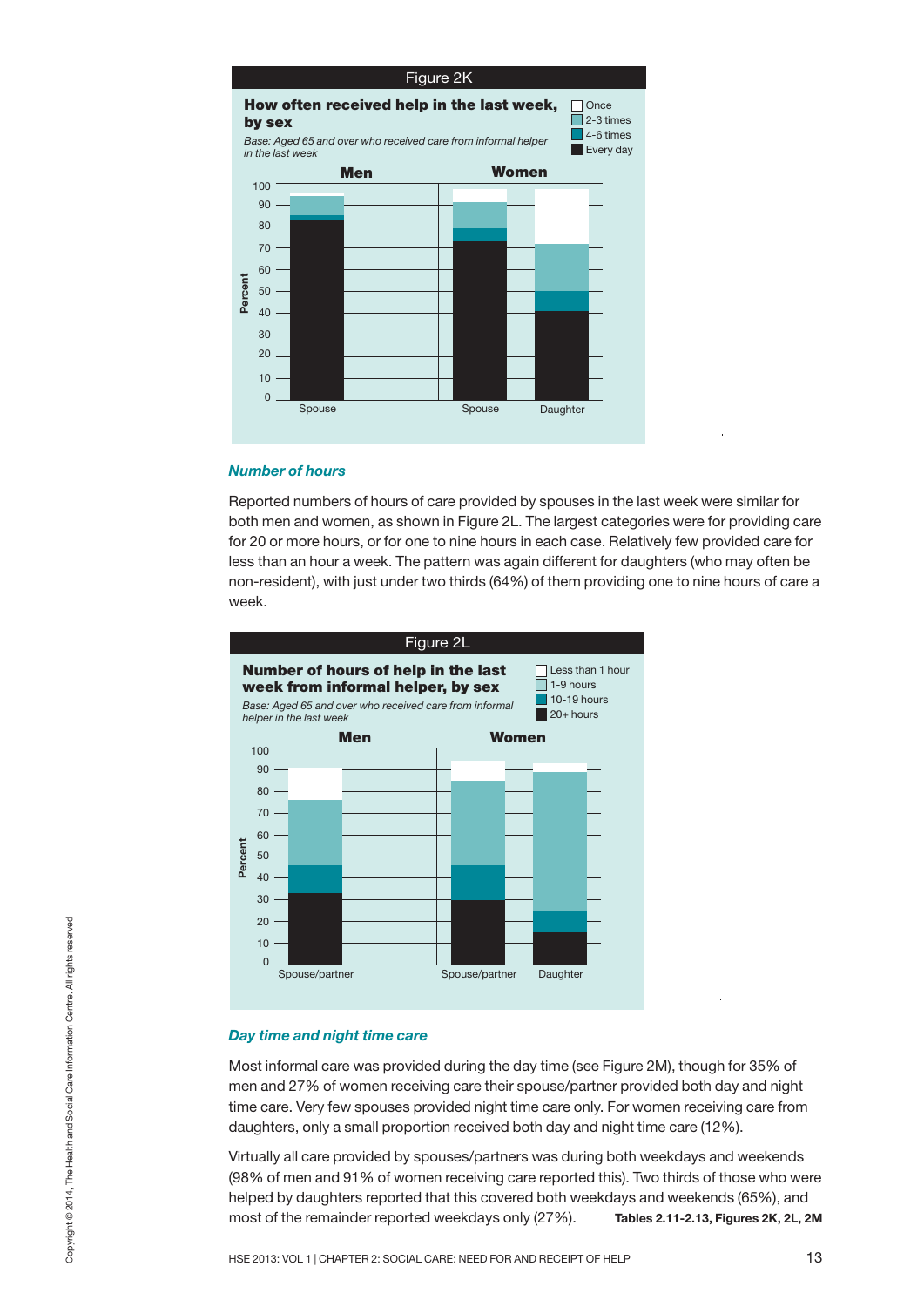![](_page_14_Figure_0.jpeg)

## **2.6 Receipt of direct payments and personal budgets**

Older people who were receiving formal care, or at least 20 hours per week of informal care, were asked whether they received a personal budget or direct payments. Note that only small numbers of older people were eligible for these questions, so base sizes are small, particularly for men receiving formal care, and the results should be treated as indicative. The majority reported that they did not receive either Personal Budgets or Direct Payments (83% overall and 76% of those receiving formal care among men, and 81% and 74% respectively among women). In the vast majority of these cases no local authority involvement was reported in arranging care.

Around one in ten reported that they had a Personal Budget (9% of men, 8% of women overall, 11% and 12% respectively of those receiving formal care). However, larger proportions reported that they received Direct Payments (14-20%), and these figures are higher than the estimates of take up in most local authorities. It therefore seems that, despite careful definition during questions, some confusion remains about the names for social care funding. Some participants may have confused Direct Payments for social care with direct payment of benefits into their bank accounts, as the official descriptions are almost identical. **Table 2.14**

## **2.7 Aids and equipment**

## **2.7.1 Household features available (whether used or not)**

All households were asked about features available in their home that would improve accessibility and flexibility for frail or older people or those with disabilities. This question was therefore about availability of the features, even if they were not currently used by the residents. Figure 2N shows, among older people aged 65 and over, how many had the features in their home; and Figure 2O compares the totals for men aged 65 and over with those aged 16-64. (This comparison is not shown for women as the results are very similar). **Aids and equipment**<br> **Household features available (whether used or not)**<br>
All households were asked about features available in their home that would improve<br>
accessibility and flexibility for frail or older people or t

Among older people, over bath and walk in showers were the most frequently mentioned features (42% and 35% respectively for men, 37% and 35% for women), although it should be noted that these features and are not necessarily related to accessibility. Other features that were relatively common were accessible parking or a drop off point (32% for both men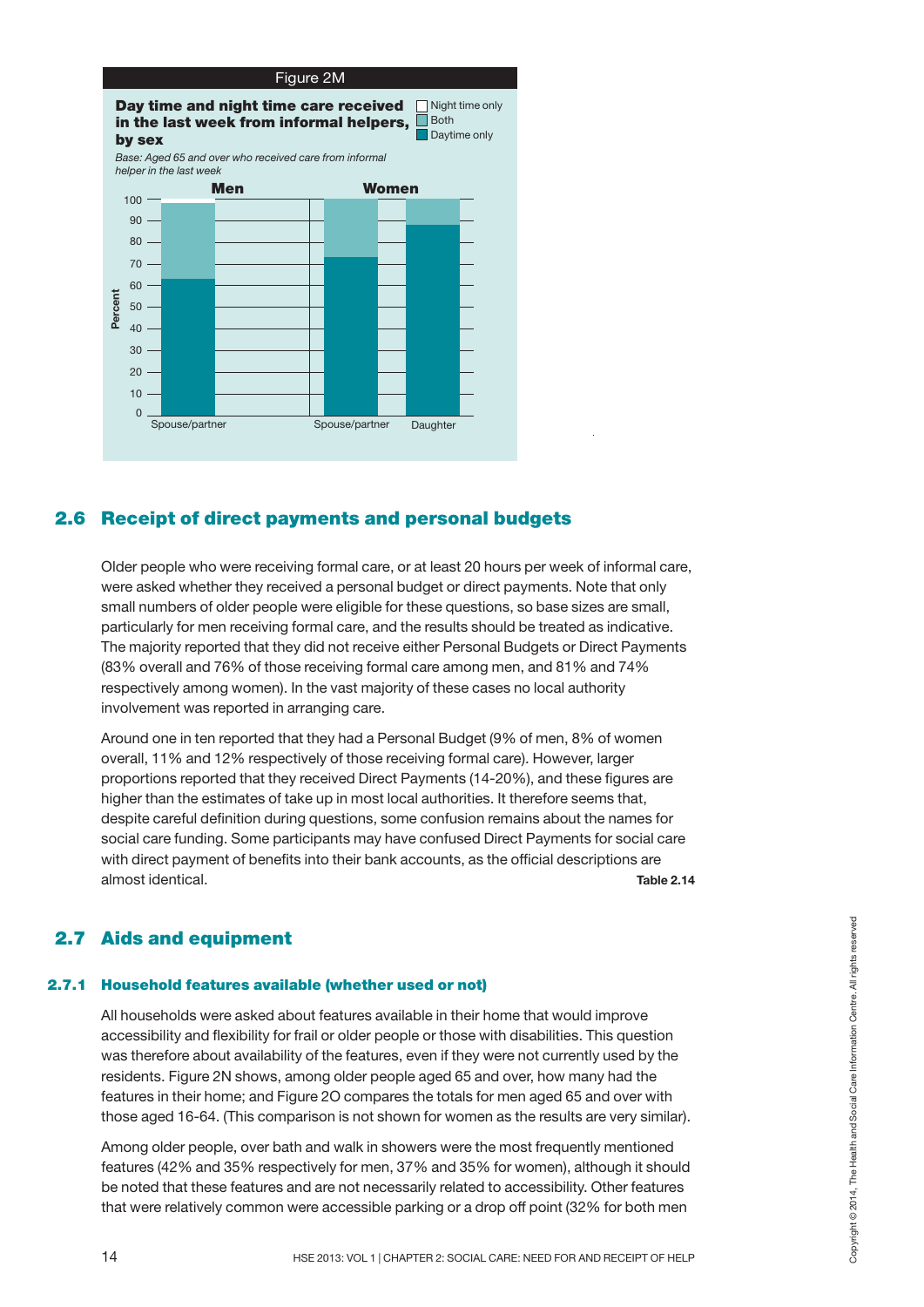and women) , and hand rails (24% and 32% respectively). Hand rails were the only feature to be mentioned by a significantly greater proportion of women than men, with other features at similar levels for both sexes. Other features were much less common (see Figure 2N).

Comparing features reported by older people and the rest of the population, walk in showers, accessible parking and hand rails were much more likely to be found in the homes of older than younger adults (see Figure 2O). **Table 2.15, Figure 2N, 2O**

![](_page_15_Figure_2.jpeg)

![](_page_15_Figure_3.jpeg)

## **2.7.2 Aids and equipment for participant's use**

Older people were asked whether they made use of a range of aids and equipment, and Figure 2P shows the proportion reporting their use. An alarm to call for help, a grab rail or stair rail and a bath or shower seat were the most frequently mentioned, with women significantly more likely than men to have each of these. Women were also significantly more likely than men to report toilet equipment or a commode, and outdoor railing. Overall, fewer women than men said they had none of these aids or equipment (70% and 80% respectively). **Table 2.16, Figure 2P** ASSED 2013: VOL 1 | CHAPTER 2: SOCIAL CARE: NEED FOR AND RECEIPT OF HELP 15 OPSET AND RECEIPT OF HELP 15 OPSET AND RECEIPT OF HELP 15 OPYRIGHT CARE: NEED FOR AND RECEIPT OF HELP 15 OPSET AND RECEIPT OF HELP 15 OPYRIGHT CAR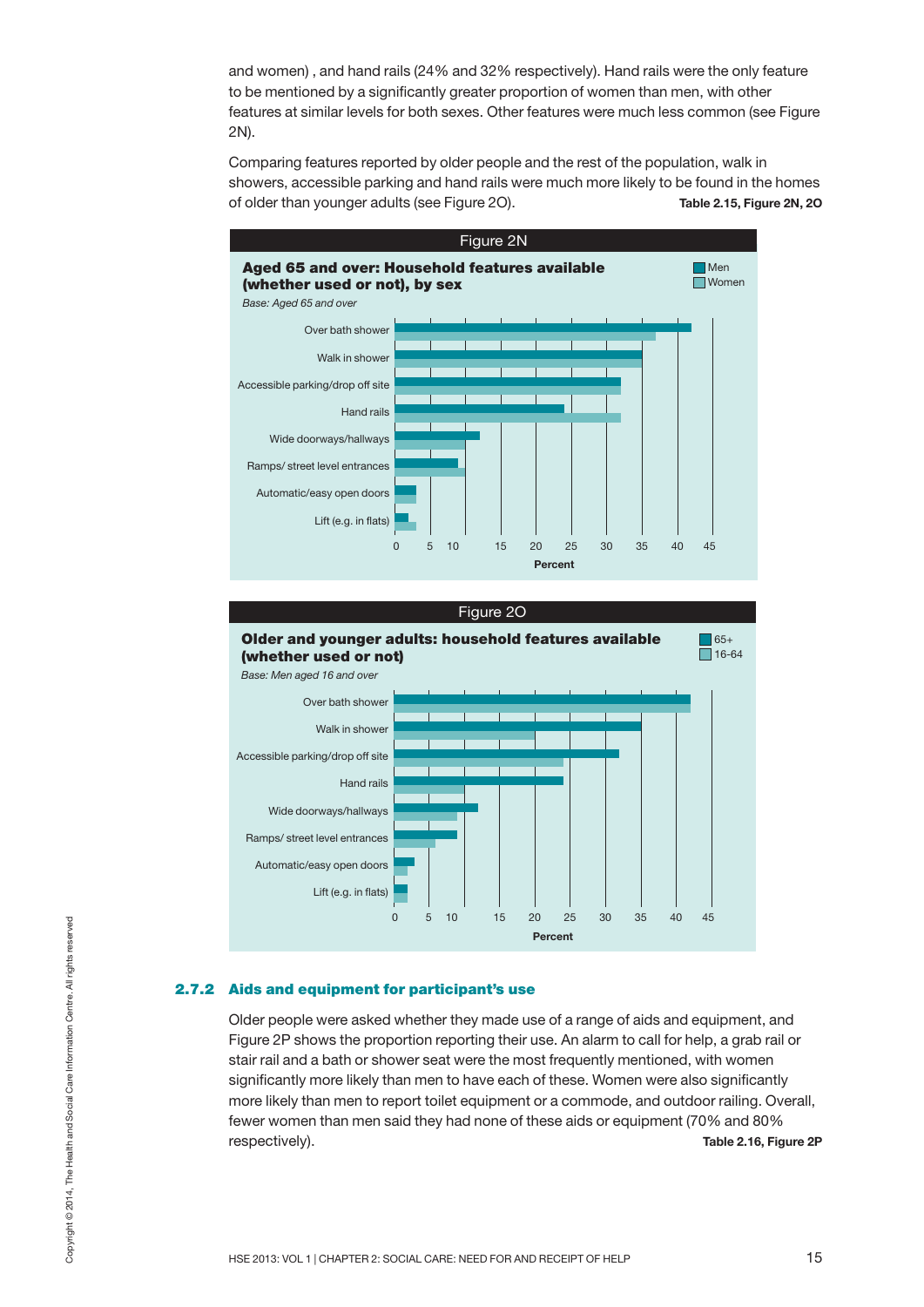![](_page_16_Figure_0.jpeg)

## **2.7.3 Current use of mobility aids**

The majority of people aged 65 and over did not currently use any form of mobility aid (80% of men and 69% of women). Of the mobility aids listed, the one most commonly reported was a walking stick (17% of men and 25% of women), and other mobility aids were used by fewer than 10% overall (see Figure 2Q). However, use of such aids increased with age, particularly among women. Thus among women aged 85 and over, 60% used a walking stick, 30% a zimmer frame and 17% a manual wheelchair (compared with 41%, 12% and 10% respectively among men of this age). **Table 2.17, Figure 2Q**

![](_page_16_Figure_3.jpeg)

## **2.7.4 Current accommodation type**

Older people were asked whether they lived in warden maintained or sheltered housing, 'housing with care', in residential care, or other supported housing. <sup>30</sup> A small proportion mentioned living in warden-maintained or sheltered housing (4% of both men and women). As Figure 2R shows, this proportion increased with age among women, rising to 11% of those aged 85 and over, although there was not a similar increase with age for men. Other mobility and  $\begin{array}{c|c|c|c|c} \n\hline\n\textbf{Current}\textbf{accommodation type} & & & & & \\
\hline\n\textbf{Current}\textbf{accommodation type} & & & & & \\
\hline\n\textbf{Cluster people were asked whether they lived inwarden maintained or sheltered housing, \n'housing with care', in residential care, or other supported housing.<sup>30</sup> A small proportion\nmentioned living in water-maintained or sheltered housing (4% of both men and women), \nAs Figure 2R Showe, this proportion increased with age from en.\n\nSince the HSE is conducted among the population in private homes, it is to be expected\nthat virtually none of the participants said they lived in residential care. Similarly, very few\nmentioned other forms of$ 

Since the HSE is conducted among the population in private homes, it is to be expected that virtually none of the participants said they lived in residential care. Similarly, very few mentioned other forms of very sheltered or supported housing. **Table 2.18, Figure 2R**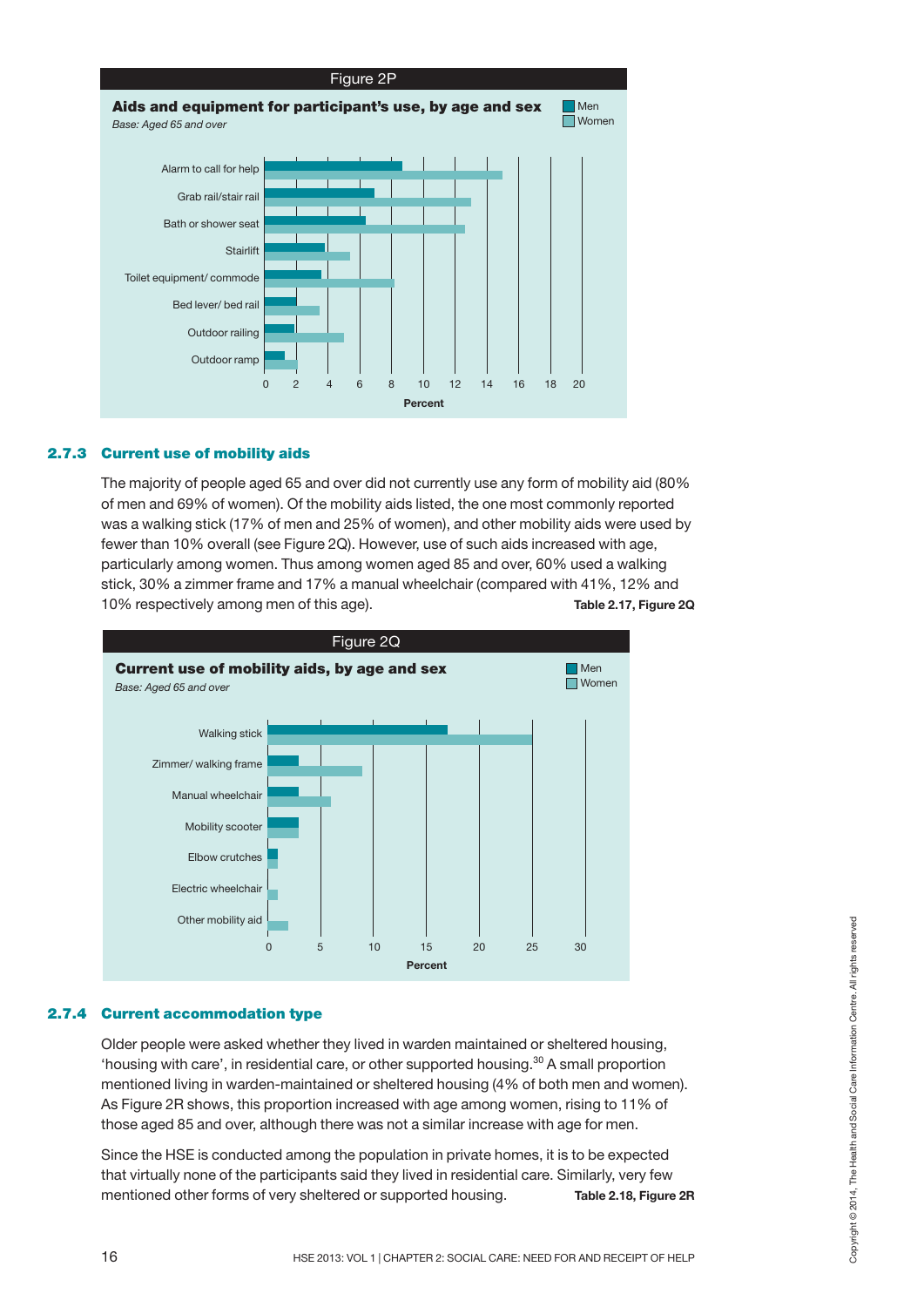![](_page_17_Figure_0.jpeg)

## **2.8 Discussion**

Since 2011, the HSE has included a module of questions covering the need for and receipt of social care by older people, and the provision of informal care by all adults. A shorter version of the module is now part of the core of the HSE, but a longer version has also been developed, and was included for the first time in 2013. The longer version covers aids and equipment and more detailed information about help received from informal and formal providers.

## *Need for and receipt of help*

Just under a quarter of older men and a third of older women needed help with at least one ADL (23% of men and 33% of women), and slightly under half of these received at least some help (11% of men and 14% of women). However, the majority of older people who needed some kind of help with ADLs had at least some unmet need (19% of men and 29% of women), even if they were also receiving help with other ADLs. The definition of 'need' for help in this analysis includes people who were able to do tasks on their own with difficulty, as well as those who could not do the task without help or were not able to do it at all; and being able to do something with difficulty was more common than the other two categories. Therefore unmet need in this context may include cases where older people were just managing to achieve many of the tasks. However, with increasing age and frailty, their ability to do so is likely to diminish.

The picture was slightly different for IADLs, particularly among women. The proportions of older men and women who reported needing help with at least one IADL (22% and 35% respectively) were similar to those needing help with ADLs. However, a higher proportion received at least some help with IADLs (15% of men and 30% of women), and fewer reported unmet need (13% and 16% respectively).

#### *Patterns of care*

The majority of older people who received help with ADLs or IADLs received help from informal helpers, but the people in older age groups were more likely to receive help from formal helpers or a combination of formal and informal helpers. Men were most likely to receive informal help with ADLs and IADLs from their spouse or partner. Women were also most likely to receive informal help with ADLs from their spouse or partner, but were more likely than men to receive help from a daughter or a son, and were more likely to receive help with IADLs from a daughter than from their spouse or partner. He picture was slightly different for IADLs, particularly among women. The proportions of<br>older men and women who reported needing help with ADLs. However, a higher proportion<br>received at least some help with IADLs (15% of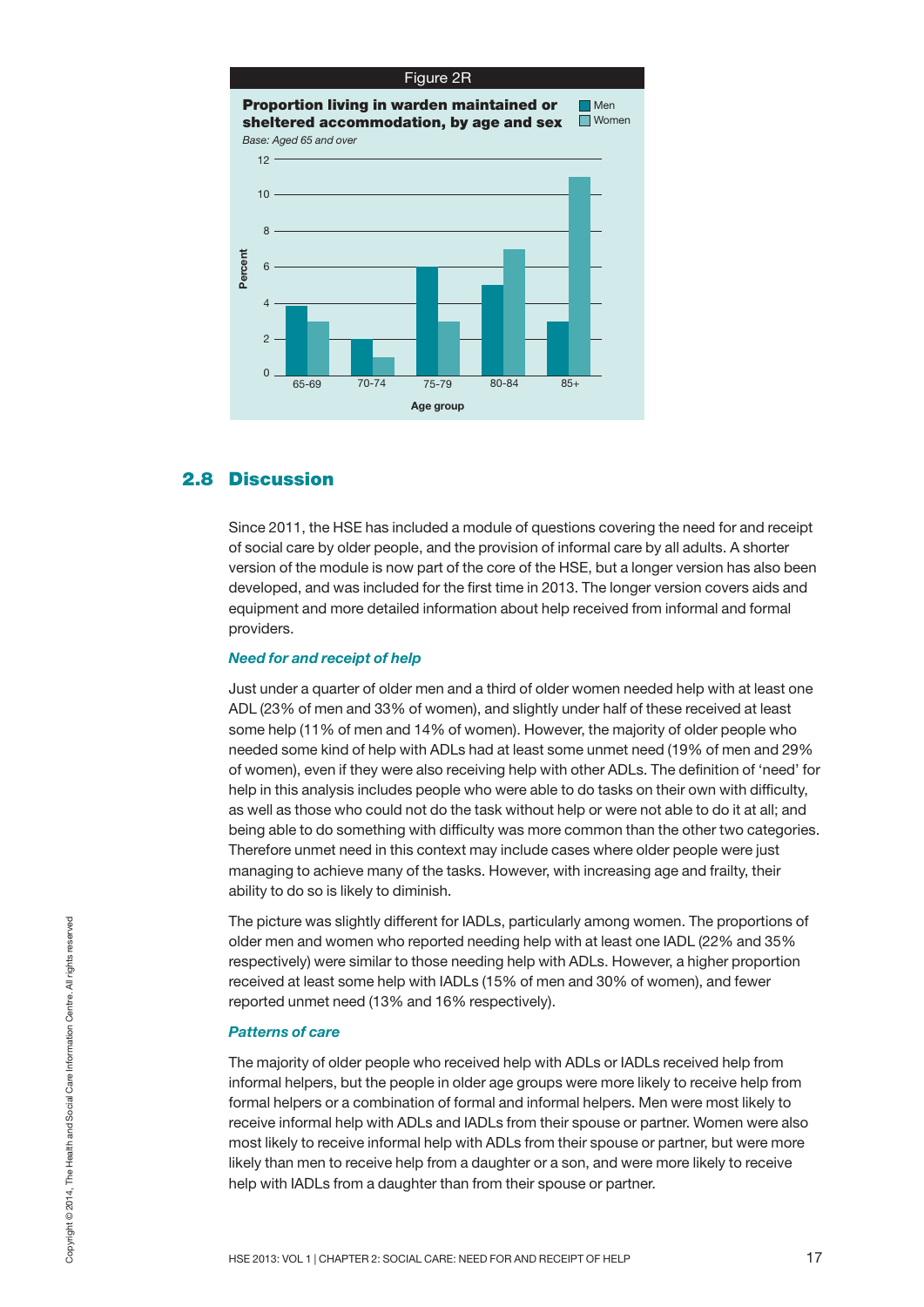Both men and women were more likely to have received help from friends and neighbours with IADLs than with ADLs. Most informal care was provided during the day time, but spouses and partners provided both day and night time care for around a third of men and a quarter of women receiving care.

Most formal help with ADLs was provided by home care workers, whereas other formal helpers were more involved in providing help with IADLs, especially for women.

## *Household design features*

In terms of household design features, older adults were more likely than younger adults to be living in properties with a walk-in shower, accessible parking and hand rails. Older women had more mobility problems than older men, and more older women than older men reported that they lived in properties with hand rails. However, other household features that would help improve accessibility were available to relatively few participants, and there was no difference between men and women in the level of availability of the features examined.

Adaptations to existing housing to facilitate daily living can help older people to maintain their independence living at home, and a number of government initiatives have encouraged this. There is also an emphasis on promoting accessible and flexible accommodation in new build housing. <sup>7</sup> The government's 2011 strategy document *Laying the Foundations: A Housing Strategy for England*<sup>31</sup> indicated that new housing developments need to make suitable provision for the ageing population in the long term. However, there is no national regulation to enforce this strategy, and there are tensions between the need to provide low cost housing and to invest in structures meeting lifetime need.

In *A vision for adult social care*, <sup>9</sup> and more recently in the *3-Million Lives* campaign, <sup>32</sup> the government has demonstrated a particular interest in promoting assisted living through the development of telecare and telehealth services. Take-up of telecare in England could be higher: a recent study suggests that use of telecare could potentially reach twice its current level of prevalence in the older population.<sup>33</sup>

## **References and notes**

- 1 Informal helpers include relatives and friends or neighbours.
- 2 HM Government. *Caring for our future: reforming care and support*. Cm 8378, The Stationery Office, Norwich, 2012. [www.gov.uk/government/uploads/system/uploads/attachment\\_data/file/136422/White-Paper-Caring](https://www.gov.uk/government/uploads/system/uploads/attachment_data/file/136422/White-Paper-Caring-for-our-future-reforming-care-and-support-PDF-1580K.pdf)for-our-future-reforming-care-and-support-PDF-1580K.pdf
- 3 Health and Social Care Information Centre. *Community Care Statistics, Social Services Activity, England - 2012-13, Final Release*. HSCIC, Leeds, 2013. www.hscic.gov.uk/catalogue/PUB13148
- 4 Laing & Buisson. *Domiciliary Care UK Market Report 2013*. Laing & Buisson, London, 2013. www.laingbuisson.co.uk/MarketReports/LatestMarketReports/tabid/570/ProductID/564/Default.aspx
- 5 Department of Health. *Modernising Social Services: Promoting Independence, Improving Protection, Raising Standards*. Cm 4169, The Stationery Office, London, 1998. [http://webarchive.nationalarchives.gov.uk/+/www.dh.gov.uk/en/Publicationsandstatistics/Publications/](http://webarchive.nationalarchives.gov.uk/+/www.dh.gov.uk/en/Publicationsandstatistics/Publications/PublicationsPolicyAndGuidance/DH_4009575) PublicationsPolicyAndGuidance/DH\_4009575
- 6 Department of Health. *Independence, Well-being and Choice: Our Vision for the Future of Social Care for Adults in England*. Cm 6499, The Stationery Office, Norwich London, 2005. [http://webarchive.nationalarchives.gov.uk/+/www.dh.gov.uk/en/Consultations/Closedconsultations/DH](http://webarchive.nationalarchives.gov.uk/+/www.dh.gov.uk/en/Consultations/Closedconsultations/DH_4116631) \_4116631
- 7 Department for Communities and Local Government. *Lifetime Homes, Lifetime Neighbourhoods. A National Strategy for Housing in an Ageing Society*. DCLG, London, 2008. [http://webarchive.nationalarchives.gov.uk/20120919132719/www.communities.gov.uk/publications/ho](http://webarchive.nationalarchives.gov.uk/20120919132719/www.communities.gov.uk/publications/housing/housingageingsociety) using/housingageingsociety 5 Department of Health. *Modernising Social Services: Promoting Independence, Improving Protection,*<br> *Raising Standars.* Cm 4189, The Stationey Office, London, 1998.<br>
PublicationsPolicyAndGuidance/DH\_4009575<br> **Publicatio**
- 8 HM Government. *The Coalition: Our Programme for Government*. Cabinet Office, London, 2010. <https://www.gov.uk/government/publications/the-coalition-our-programme-for-government>
- 9 Department of Health. *A vision for adult social care: Capable communities and active citizens*. DH, London, 2010. [http://webarchive.nationalarchives.gov.uk/+/www.dh.gov.uk/en/Publicationsandstatistics/Publications/](http://webarchive.nationalarchives.gov.uk/+/www.dh.gov.uk/en/Publicationsandstatistics/Publications/PublicationsPolicyAndGuidance/DH_121508) PublicationsPolicyAndGuidance/DH\_121508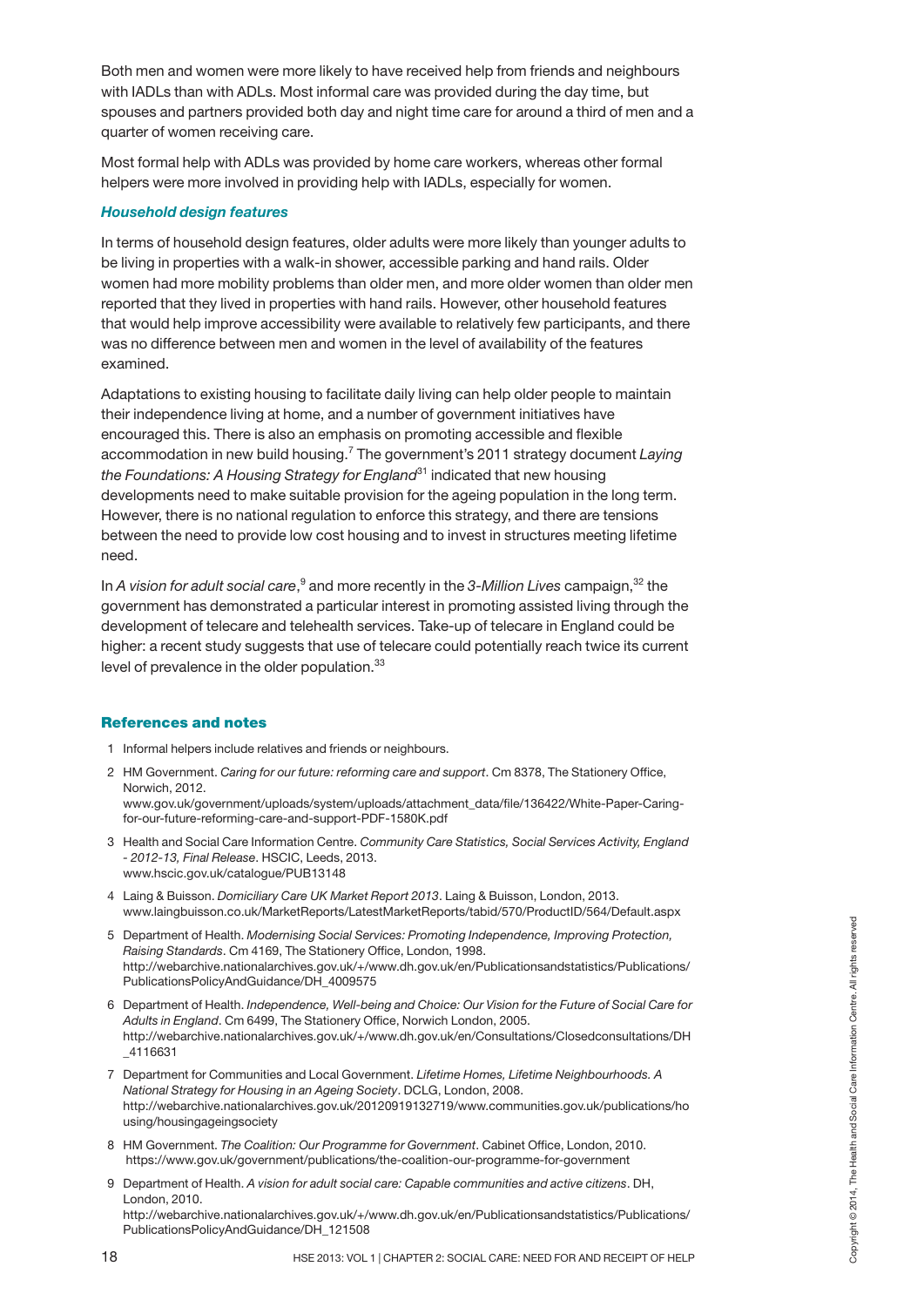- 10 The Care Act 2014. www.legislation.gov.uk/ukpga/2014/23/contents/enacted
- 11 Tucker S, Brand C et al. *An evaluation of the use of self-assessment for the provision of community equipment and adaptations in English local authorities*. British Journal of Occupational Therapy 2011;**74**(3):119-128.
- 12 Snell T, Fernandez JL et al. *Building a business case for investing in adaptive technologies in England*. Personal Social Services Unit, London, 2012. www.pssru.ac.uk/archive/pdf/dp2831.pdf
- 13 Consumer Focus. *Equipment for older and disabled people: an analysis of the market*. Consumer Focus, London, 2010. www.consumerfocus.org.uk/files/2010/11/Equipment-for-older-and-disabled-people-an-analysis-ofthe-market.pdf
- 14 Health and Social Care Information Centre. *Personal Social Services Adult Social Care Survey, England 2012-2013, Final Release*. HSCIC, Leeds, 2013. www.hscic.gov.uk/catalogue/PUB13182
- 15 Health and Social Care Information Centre. *Personal Social Services Adult Social Care Survey, England 2012-2013, Final report, Experimental statistics*. HSCIC, Leeds, 2013. www.hscic.gov.uk/catalogue/PUB12630
- 16 Health and Social Care Information Centre. *Survey of Carers in Households 2009/10*. HSCIC, Leeds, 2010.

www.hscic.gov.uk/catalogue/PUB02200

- 17 Walker A, Maher J et al. *Living in Britain. Results from the 2000/01 General Household Survey*. The Stationery Office, London, 2001. www.ons.gov.uk/ons/rel/ghs/general-household-survey/2001-edition/index.html
- 18 The project *Developing Improved Survey Questions on Older People's Receipt of, and Payment for, Formal and Informal Care* was funded by the Nuffield Foundation and the Department of Health, and carried out by NatCen Social Research, the Personal Social Services Research Unit (PSSRU) at the London School of Economics and University of Kent, and the Health Economics Group at the University of East Anglia. A description of the study outcomes and documentation can be found at www.natcen.ac.uk/our-research/research/social-care-questions-for-over-65s/
- 19 www.ifs.org.uk/ELSA
- 20 Craig R, Mindell J (eds). *Health Survey for England 2011: Volume 1 Health, Social Care and Lifestyles*. Health and Social Care Information Centre, Leeds, 2012. www.hscic.gov.uk/pubs/hse11report
- 21 Craig R, Mindell J (eds). *Health Survey for England 2012: Volume 1 Health, Social Care and Lifestyles*. Health and Social Care Information Centre, Leeds, 2013. www.hscic.gov.uk/pubs/hse2012
- 22 The ADLs and IADLs included in the social care module allow calculation of the Barthel Index, a measure of ability to live independently at home for older people. This is not included in the 2013 report, but has been covered in the 2011 and 2012 HSE reports.
- 23 There was a change to the routing of these questions from 2013 onwards. Originally, all aged 65 and over were asked whether they needed help with each ADL and IADL, and then regardless of their answers they were asked whether they had received help for each. Many participants had neither needed nor received help, and found the repeated questions onerous. Therefore the change in 2013 meant that only those who said they needed help with at least one ADL or IADL were asked about whether they had received help. Analysis indicated that only a very small number of participants who said they did not need help for any ADL or IADL had actually received any help, and this change therefore has a negligible impact on results.
- 24 The questions about Personal Budgets and Direct Payments were as follows:

Local authorities/council/social services offer different ways of arranging payment for people's care. This card describes some of these ways. Please look at the card and tell me whether either of these apply for the care you receive?

- 1 **Direct Payments** where the council gives you a payment to meet some or all of your social care needs. You can then choose how to spend the money. (This should not be confused with benefits paid directly into a bank account which may also be called direct payments.)
- 2 **The local authority, council or social services manages the money** for you to meet all or some of your social care needs, and you may be able to choose which services to use.
- 3 Neither of these.

Do you have a Personal Budget, sometimes known as an Individual Budget? This is when the local authority/council/social services decides the amount or pot of money necessary to meet your social care needs. You can choose how to spend this money which can be used for a range of services, not just social care. HSE 2013: VOL 1 | CHAPTER 2: SOCIAL CARE: NEED FOR AND RECEIPT OF HELP CHAPTER 2: 30 NE 2013: VOL 1 | CHAPTER 2: SOCIAL CARE: NEED FOR AND RECEIPT OF HELP 19 OR BASE 3014, The HEALTH AND RECEIPT OF HELP 19 ORD TO THE CARE

1 Yes

2 No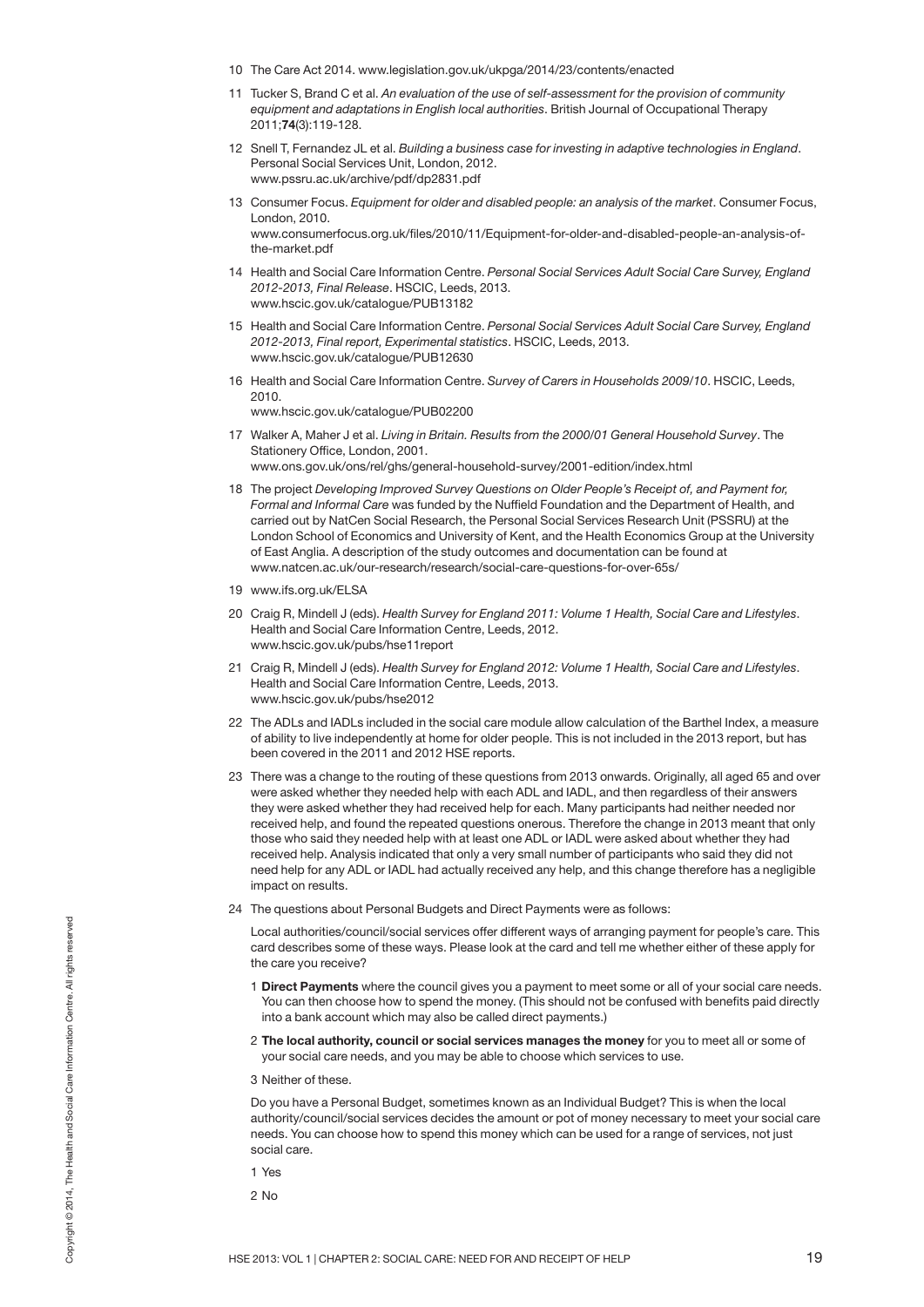- 25 Department of Health. *Direct Payments*. DH, London, 2009. [http://webarchive.nationalarchives.gov.uk/+/www.dh.gov.uk/en/SocialCare/Socialcarereform/Personali](http://webarchive.nationalarchives.gov.uk/+/www.dh.gov.uk/en/SocialCare/Socialcarereform/Personalisation/Directpayments/index.htm) sation/Directpayments/index.htm
- 26 Details about payment for care are not analysed in this chapter, as numbers of older people receiving and paying for care are small. These detailed questions have also been included in HSE 2014 and 2015, and analysis will be possible with more robust base sizes when these future years' data are combined.
- 27 www.hscic.gov.uk/pubs/hse2013
- 28 A small proportion of participants mentioned that they had received help in the last month, but did not identify any individual formal or informal helpers; therefore the bars in Figure 2G do not all sum to 100%.
- 29 See social care chapters in reports for HSE 2011 and 2012 (referenced in notes 21 and 22) for details of marital status among those aged 65 and over.
- 30 The scope of the HSE excludes those living in institutions (such as those in nursing or residential homes) and it is not clear why a very small number of individuals aged 85 and over mentioned that they lived in residential accommodation. It is possible that they were people about to move from their own home to a residential setting.
- 31 HM Government. *Laying the Foundations: A Housing Strategy for England*. Department for Communities and Local Government, London, 2011.

https://www.gov.uk/government/uploads/system/uploads/attachment\_data/file/7532/2033676.pdf

- 32 Department of Health. *A concordat between the Department of Health and the telehealth and telecare industry*. Department of Health, London, 2012. www.gov.uk/government/publications/concordat-between-the-department-of-health-and-thetelehealth-and-telecare-industry
- 33 Lloyd, J. *The Future of Who Uses Telecare.* The Strategic Society Centre, London, 2012. www.ageuk.org.uk/documents/en-gb/forprofessionals/research/the\_future\_of\_who\_uses\_telecare.pdf?dtrk=true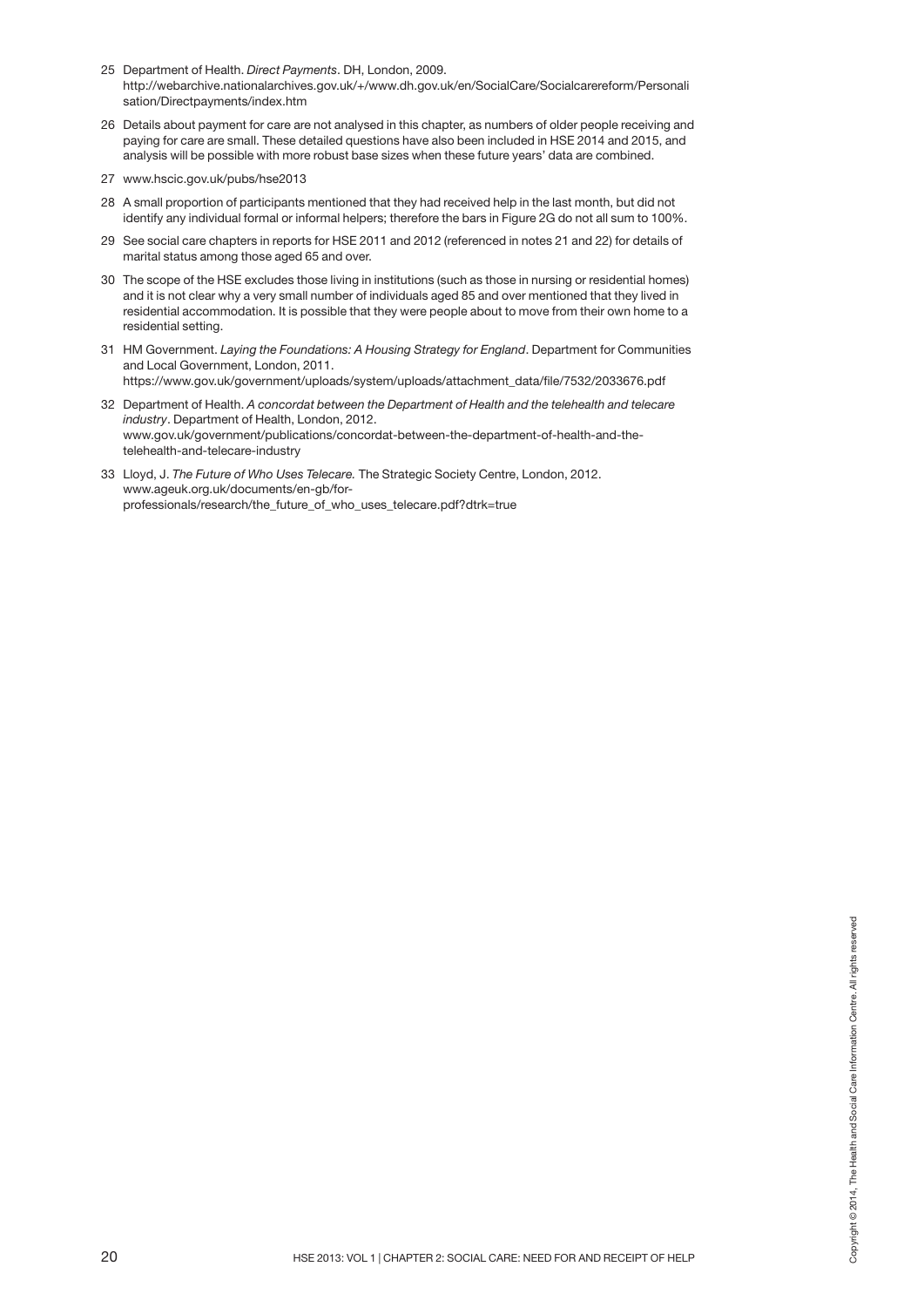- 2.1 Ability to perform ADLs/IADLs in the last month, by sex
- 2.2 ADLs/IADLs for which help was needed and received in the last month, by age and sex
- 2.3 Summary of ADLs/ IADLs for which help was needed and received in the last month, by age and sex
- 2.4 Summary of ADLs/IADLs for which help was needed and received in the last month (agestandardised), by equivalised household income and sex
- 2.5 Unmet need: proportion who needed help with ADLs/IADLs, and received no help with them in the last month, by age and sex
- 2.6 Summary of ADLs/ IADLs for which help was needed and received in the last month, 2011- 2013, by age and sex
- 2.7 Summary of who provided help with ADLs/IADLs in the last month, by age and sex
- 2.8 Which informal helpers provided help with ADLs/IADLs in the last month, by age and sex
- 2.9 Which formal helpers provided help with ADLs/IADLs in the last month, by age and sex
- 2.10 For how long this kind of help has been received, by age and sex
- 2.11 How often received help in the last week from informal helpers, by sex
- 2.12 Number of hours of help in the last week from informal helpers, by sex
- However thousand in the last week from<br>  $\frac{1}{2}$ <br>  $\frac{1}{2}$ <br>  $\frac{1}{3}$ <br>  $\frac{1}{4}$ <br>  $\frac{1}{5}$ <br>  $\frac{1}{2}$ <br>
2.13 Patterns of care received in the last week from<br>
informal helpers, by sex<br>
2.14 Receipt of direct payments and 2.13 Patterns of care received in the last week from informal helpers, by sex
	- 2.14 Receipt of direct payments and personal budgets, by sex
	- 2.15 Household features available (whether used or not), by age and sex
	- 2.16 Aids and equipment for participant's use, by age and sex
	- 2.17 Current use of mobility aids, by age and sex
	- 2.18 Current accommodation type, by age and sex

## **Notes on the tables**

- 1. The group on which the figures in the table are based is stated at the upper left corner of the table.
- 2. The data in most tables have been weighted. See Volume 2, Chapter 7 of this report for more detail. Both unweighted and weighted sample sizes are shown at the foot of each table.
- 3. Apart from tables showing age breakdowns, data have been age-standardised to allow comparisons between groups after adjusting for the effects of any differences in their age distributions. See Volume 2, Chapter 8.4 of this report for more detail.
- 4. The following conventions have been used in tables: - no observations (zero value)
	- 0 non-zero values of less than 0.5% and thus rounded to zero [] used to warn of small sample bases, if the unweighted base is less than 50. If a group's unweighted base is less than 30, data are normally not shown for that group.
- 5. Because of rounding, row or column percentages may not add exactly to 100%.
- 6. 'Missing values' occur for several reasons, including refusal or inability to answer a particular question; refusal to co-operate in an entire section of the survey (such as the nurse visit or a self-completion questionnaire); and cases where the question is not applicable to the participant. In general, missing values have been omitted from all tables and analyses.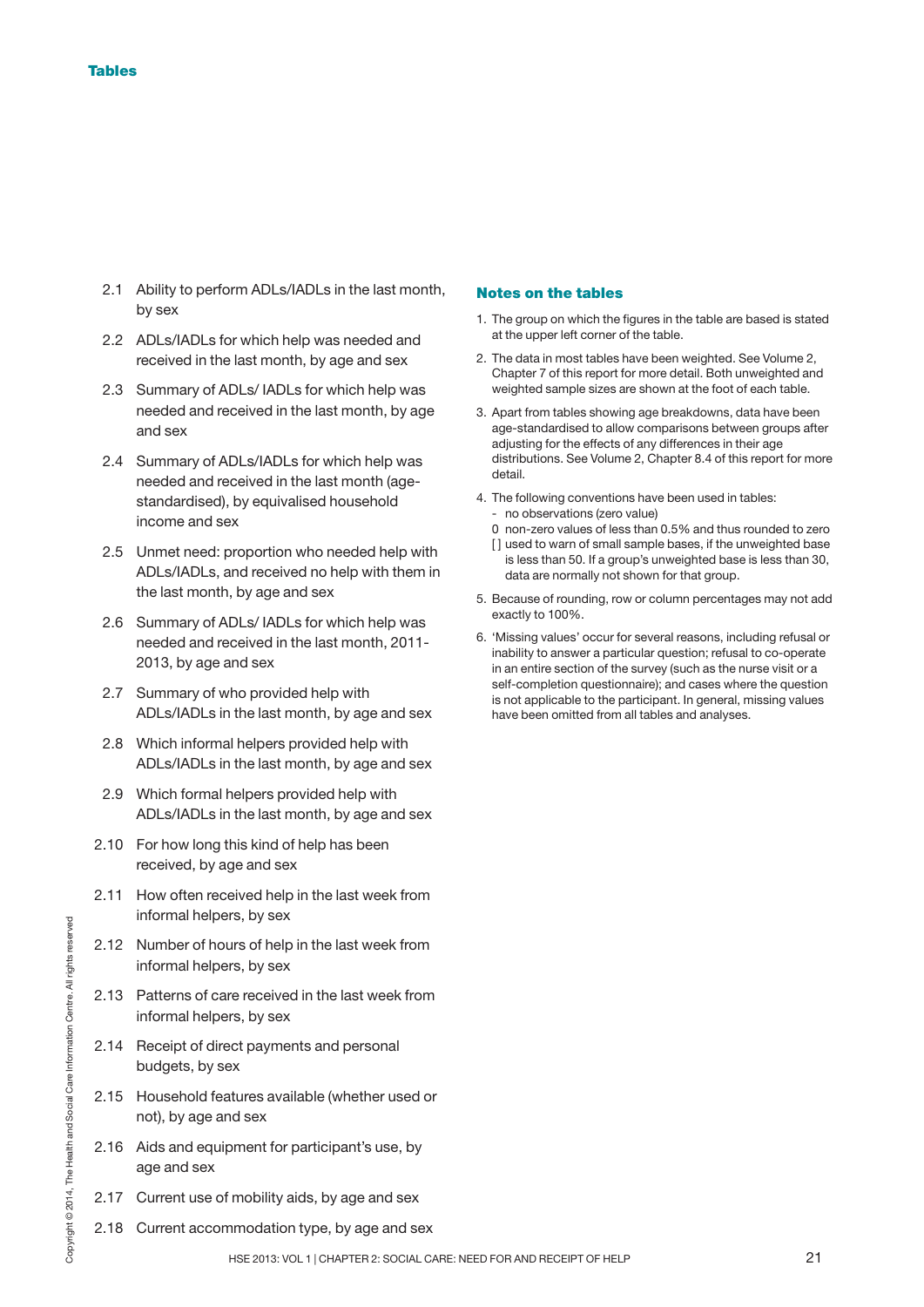## **Ability to perform ADLs/IADLsa in the last month, by sex**

| Aged 65 and over <sup>b</sup>                   |   |                           |                                                   |                             |                | 2013                                                          |
|-------------------------------------------------|---|---------------------------|---------------------------------------------------|-----------------------------|----------------|---------------------------------------------------------------|
| <b>ADLs/IADLs<sup>a</sup></b>                   |   |                           | Ability to perform ADL/IADL <sup>c</sup>          |                             |                |                                                               |
|                                                 |   | Can do<br>without<br>help | Can do with<br>difficulty<br>but manage<br>on own | Can do<br>only with<br>help | Cannot<br>do   | Can do with<br>difficulty/<br>only with<br>help/<br>cannot do |
| <b>Men</b>                                      |   |                           |                                                   |                             |                |                                                               |
| <b>ADLs</b>                                     |   |                           |                                                   |                             |                |                                                               |
| Getting up and down stairs                      | % | 82                        | 12                                                | 3                           | $\overline{4}$ | 18                                                            |
| Having a bath or a shower                       | % | 88                        | $\overline{7}$                                    | $\overline{4}$              | $\overline{2}$ | 12                                                            |
| Dressing or undressing                          | % | 87                        | $\overline{7}$                                    | 4                           | $\mathbf{1}$   | 13                                                            |
| Getting in and out of bed                       | % | 92                        | 6                                                 | $\mathbf{1}$                | $\mathbf{1}$   | 8                                                             |
| Getting around indoors                          | % | 92                        | $\overline{7}$                                    | $\mathbf{1}$                | $\mathbf{1}$   | 8                                                             |
| Taking medicine                                 | % | 93                        | 3                                                 | 3                           | $\mathbf{1}$   | 7                                                             |
| Using the toilet                                | % | 96                        | $\overline{c}$                                    | $\overline{0}$              | $\mathbf{1}$   | 4                                                             |
| Eating, including cutting up food               | % | 95                        | $\overline{2}$                                    | $\mathbf{1}$                | $\mathbf{1}$   | 5                                                             |
| Washing face and hands                          | % | 97                        | $\mathbf{1}$                                      | $\mathbf{1}$                | $\mathbf{1}$   | 3                                                             |
| <b>IADLs</b>                                    |   |                           |                                                   |                             |                |                                                               |
| Shopping for food <sup>d</sup>                  | % | 83                        | 5                                                 | 6                           | 6              | 17                                                            |
| Doing routine housework or laundry <sup>d</sup> | % | 83                        | 6                                                 | 5                           | 6              | 17                                                            |
| Getting out of the house                        | % | 86                        | $\overline{7}$                                    | 6                           | $\overline{2}$ | 14                                                            |
| Doing paperwork or paying bills <sup>d</sup>    | % | 90                        | 3                                                 | 3                           | $\overline{4}$ | 10                                                            |
|                                                 |   |                           |                                                   |                             |                |                                                               |
| <b>Women</b>                                    |   |                           |                                                   |                             |                |                                                               |
| <b>ADLs</b>                                     |   |                           |                                                   |                             |                |                                                               |
| Getting up and down stairs                      | % | 72                        | 18                                                | 3                           | $\overline{7}$ | 28                                                            |
| Having a bath or a shower                       | % | 82                        | 9                                                 | 6                           | 3              | 18                                                            |
| Dressing or undressing                          | % | 86                        | 9                                                 | $\overline{4}$              | $\mathbf{1}$   | 14                                                            |
| Getting in and out of bed                       | % | 88                        | 8                                                 | 3                           | $\mathbf{1}$   | 12                                                            |
| Getting around indoors                          | % | 88                        | 10                                                | $\mathbf{1}$                | $\mathbf{1}$   | 12                                                            |
| Taking medicine                                 | % | 93                        | $\overline{2}$                                    | 3                           | $\mathbf{1}$   | $\overline{7}$                                                |
| Using the toilet                                | % | 94                        | $\overline{4}$                                    | $\mathbf{1}$                | $\mathbf{1}$   | 6                                                             |
| Eating, including cutting up food               | % | 94                        | $\overline{4}$                                    | $\overline{2}$              | $\mathbf{1}$   | 6                                                             |
| Washing face and hands                          | % | 96                        | $\overline{c}$                                    | $\mathbf{1}$                | $\mathbf{1}$   | 4                                                             |
| <b>IADLs</b>                                    |   |                           |                                                   |                             |                |                                                               |
| Shopping for food <sup>d</sup>                  | % | 70                        | $\overline{7}$                                    | 17                          | 7              | 30                                                            |
| Doing routine housework or laundry <sup>d</sup> | % | 73                        | 11                                                | 10                          | 6              | 27                                                            |
| Getting out of the house                        | % | 77                        | 8                                                 | 13                          | 3              | 23                                                            |
| Doing paperwork or paying bills <sup>d</sup>    | % | 86                        | 3                                                 | $\overline{7}$              | 5              | 14                                                            |

<sup>a</sup> ADLs: Activities of daily living. IADLs: Instrumental activities of daily living.<br><sup>b</sup> Bases for getting up and down stairs are:

Unweighted: Men 1054 Women 1183 Weighted: Men 821 Women 988

Bases for other ADLs/IADLs vary but are of similar magnitude.<br><sup>c</sup> This table presents row percentages.<br><sup>d</sup> Excluding help because of the way household responsibilities are divided.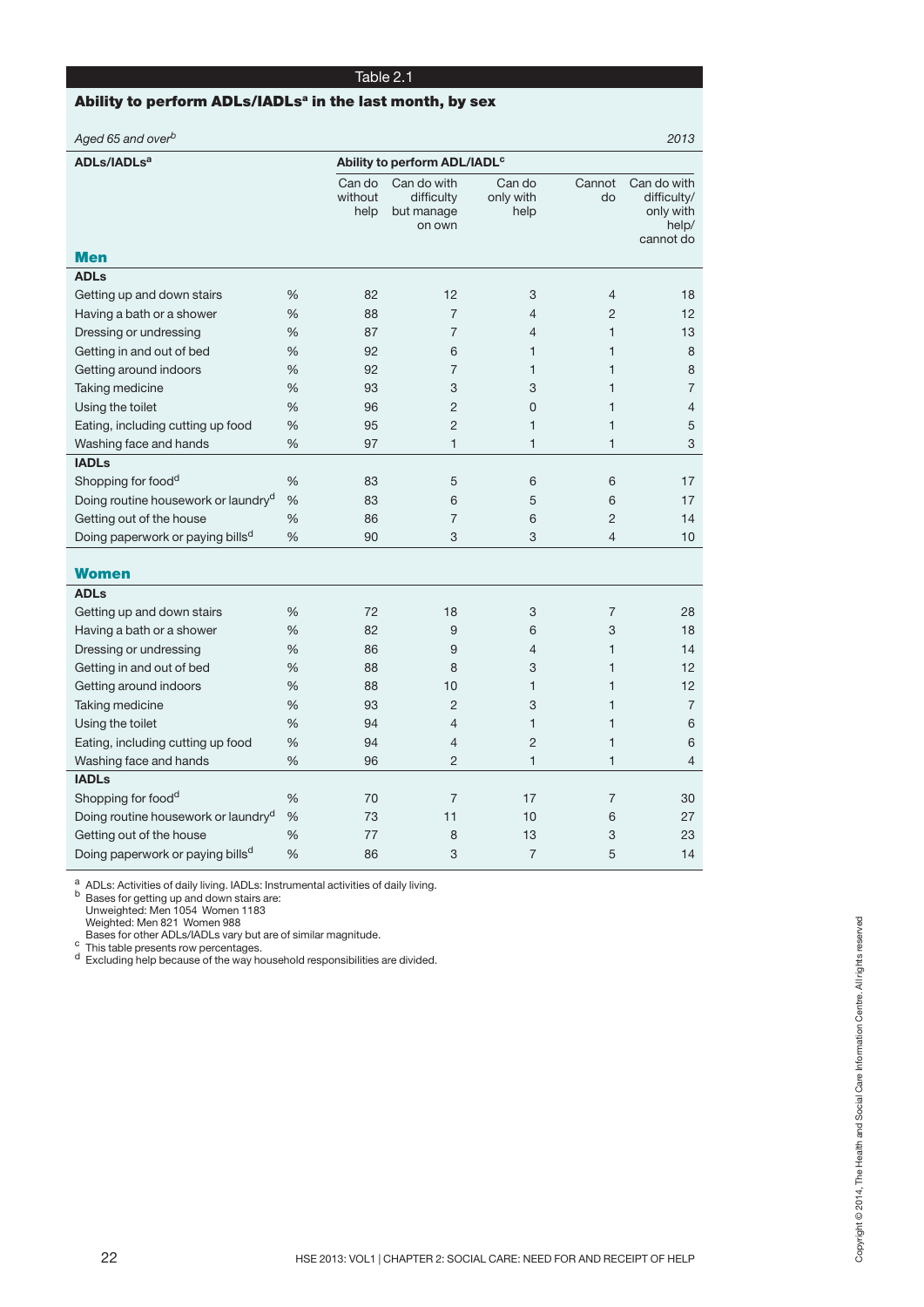## **ADLs/ IADLsa for which help was needed and received in the last month, by age and sex**

| 65-69<br>%<br><b>Men</b><br><b>ADLs</b><br>Getting up and down stairs<br>Need help <sup>b</sup><br>13<br>Received help last month <sup>c</sup><br>$\overline{2}$<br>Having a bath or a shower<br>Need help<br>8<br>Received help last month<br>4<br>Dressing or undressing<br>Need help<br>9<br>Received help last month<br>4<br>Getting in and out of bed<br>Need help<br>8<br>Received help last month<br>$\overline{4}$<br>Getting around indoors<br>Need help<br>7<br>$\mathbf{1}$<br>Received help last month<br>Taking medicine<br>Need help<br>4<br>Received help last month<br>$\overline{2}$<br>Using the toilet<br>3<br>Need help<br>Received help last month<br>$\overline{\phantom{0}}$<br>Eating, including cutting up food<br>Need help<br>5<br>Received help last month<br>$\overline{2}$<br>Washing face and hands<br>Need help<br>4<br>Received help last month<br>0<br><b>IADLs</b><br>Shopping for food <sup>d</sup><br>12<br>Need help<br>Received help last month<br>6<br>Doing routine housework or laundry <sup>d</sup><br>Need help<br>9<br>5<br>Received help last month<br>Getting out of the house<br>Need help<br>10<br>6<br>Received help last month<br>Doing paperwork or paying bills <sup>d</sup><br>Need help<br>7<br>Received help last month<br>4 | 70-74<br>%<br>15<br>$\overline{4}$<br>10<br>5<br>12<br>8<br>7<br>4<br>7<br>$\overline{c}$<br>6<br>$\overline{4}$<br>$\overline{c}$<br>0<br>$\overline{c}$<br>$\overline{c}$<br>2<br>$\overline{2}$ | 75-79<br>%<br>20<br>$\overline{7}$<br>13<br>8<br>16<br>9<br>11<br>6<br>10<br>$\overline{4}$<br>7<br>5<br>4<br>$\mathbf{1}$<br>5<br>$\mathbf{1}$<br>2<br>$\overline{2}$ | 80-84<br>%<br>23<br>5<br>18<br>8<br>17<br>10<br>9<br>6<br>10<br>3<br>11<br>$\overline{7}$<br>6<br>3<br>6<br>3<br>$\overline{4}$ | $85+$<br>%<br>39<br>$\overline{7}$<br>26<br>8<br>12<br>$\overline{7}$<br>8<br>1<br>13<br>6<br>12<br>10<br>5<br>1<br>$\overline{7}$<br>4 | %<br>18<br>5<br>12<br>6<br>13<br>7<br>8<br>$\overline{4}$<br>8<br>3<br>7<br>5<br>4<br>1<br>5<br>2 |                                                                                                   |
|--------------------------------------------------------------------------------------------------------------------------------------------------------------------------------------------------------------------------------------------------------------------------------------------------------------------------------------------------------------------------------------------------------------------------------------------------------------------------------------------------------------------------------------------------------------------------------------------------------------------------------------------------------------------------------------------------------------------------------------------------------------------------------------------------------------------------------------------------------------------------------------------------------------------------------------------------------------------------------------------------------------------------------------------------------------------------------------------------------------------------------------------------------------------------------------------------------------------------------------------------------------------------------------|----------------------------------------------------------------------------------------------------------------------------------------------------------------------------------------------------|------------------------------------------------------------------------------------------------------------------------------------------------------------------------|---------------------------------------------------------------------------------------------------------------------------------|-----------------------------------------------------------------------------------------------------------------------------------------|---------------------------------------------------------------------------------------------------|---------------------------------------------------------------------------------------------------|
|                                                                                                                                                                                                                                                                                                                                                                                                                                                                                                                                                                                                                                                                                                                                                                                                                                                                                                                                                                                                                                                                                                                                                                                                                                                                                      |                                                                                                                                                                                                    |                                                                                                                                                                        |                                                                                                                                 |                                                                                                                                         |                                                                                                   |                                                                                                   |
|                                                                                                                                                                                                                                                                                                                                                                                                                                                                                                                                                                                                                                                                                                                                                                                                                                                                                                                                                                                                                                                                                                                                                                                                                                                                                      |                                                                                                                                                                                                    |                                                                                                                                                                        |                                                                                                                                 |                                                                                                                                         |                                                                                                   |                                                                                                   |
|                                                                                                                                                                                                                                                                                                                                                                                                                                                                                                                                                                                                                                                                                                                                                                                                                                                                                                                                                                                                                                                                                                                                                                                                                                                                                      |                                                                                                                                                                                                    |                                                                                                                                                                        |                                                                                                                                 |                                                                                                                                         |                                                                                                   |                                                                                                   |
|                                                                                                                                                                                                                                                                                                                                                                                                                                                                                                                                                                                                                                                                                                                                                                                                                                                                                                                                                                                                                                                                                                                                                                                                                                                                                      |                                                                                                                                                                                                    |                                                                                                                                                                        |                                                                                                                                 |                                                                                                                                         |                                                                                                   |                                                                                                   |
|                                                                                                                                                                                                                                                                                                                                                                                                                                                                                                                                                                                                                                                                                                                                                                                                                                                                                                                                                                                                                                                                                                                                                                                                                                                                                      |                                                                                                                                                                                                    |                                                                                                                                                                        |                                                                                                                                 |                                                                                                                                         |                                                                                                   |                                                                                                   |
|                                                                                                                                                                                                                                                                                                                                                                                                                                                                                                                                                                                                                                                                                                                                                                                                                                                                                                                                                                                                                                                                                                                                                                                                                                                                                      |                                                                                                                                                                                                    |                                                                                                                                                                        |                                                                                                                                 |                                                                                                                                         |                                                                                                   |                                                                                                   |
|                                                                                                                                                                                                                                                                                                                                                                                                                                                                                                                                                                                                                                                                                                                                                                                                                                                                                                                                                                                                                                                                                                                                                                                                                                                                                      |                                                                                                                                                                                                    |                                                                                                                                                                        |                                                                                                                                 |                                                                                                                                         |                                                                                                   |                                                                                                   |
|                                                                                                                                                                                                                                                                                                                                                                                                                                                                                                                                                                                                                                                                                                                                                                                                                                                                                                                                                                                                                                                                                                                                                                                                                                                                                      |                                                                                                                                                                                                    |                                                                                                                                                                        |                                                                                                                                 |                                                                                                                                         |                                                                                                   |                                                                                                   |
|                                                                                                                                                                                                                                                                                                                                                                                                                                                                                                                                                                                                                                                                                                                                                                                                                                                                                                                                                                                                                                                                                                                                                                                                                                                                                      |                                                                                                                                                                                                    |                                                                                                                                                                        |                                                                                                                                 |                                                                                                                                         |                                                                                                   |                                                                                                   |
|                                                                                                                                                                                                                                                                                                                                                                                                                                                                                                                                                                                                                                                                                                                                                                                                                                                                                                                                                                                                                                                                                                                                                                                                                                                                                      |                                                                                                                                                                                                    |                                                                                                                                                                        |                                                                                                                                 |                                                                                                                                         |                                                                                                   |                                                                                                   |
|                                                                                                                                                                                                                                                                                                                                                                                                                                                                                                                                                                                                                                                                                                                                                                                                                                                                                                                                                                                                                                                                                                                                                                                                                                                                                      |                                                                                                                                                                                                    |                                                                                                                                                                        |                                                                                                                                 |                                                                                                                                         |                                                                                                   |                                                                                                   |
|                                                                                                                                                                                                                                                                                                                                                                                                                                                                                                                                                                                                                                                                                                                                                                                                                                                                                                                                                                                                                                                                                                                                                                                                                                                                                      |                                                                                                                                                                                                    |                                                                                                                                                                        |                                                                                                                                 |                                                                                                                                         |                                                                                                   |                                                                                                   |
|                                                                                                                                                                                                                                                                                                                                                                                                                                                                                                                                                                                                                                                                                                                                                                                                                                                                                                                                                                                                                                                                                                                                                                                                                                                                                      |                                                                                                                                                                                                    |                                                                                                                                                                        |                                                                                                                                 |                                                                                                                                         |                                                                                                   |                                                                                                   |
|                                                                                                                                                                                                                                                                                                                                                                                                                                                                                                                                                                                                                                                                                                                                                                                                                                                                                                                                                                                                                                                                                                                                                                                                                                                                                      |                                                                                                                                                                                                    |                                                                                                                                                                        |                                                                                                                                 |                                                                                                                                         |                                                                                                   |                                                                                                   |
|                                                                                                                                                                                                                                                                                                                                                                                                                                                                                                                                                                                                                                                                                                                                                                                                                                                                                                                                                                                                                                                                                                                                                                                                                                                                                      |                                                                                                                                                                                                    |                                                                                                                                                                        |                                                                                                                                 |                                                                                                                                         |                                                                                                   |                                                                                                   |
|                                                                                                                                                                                                                                                                                                                                                                                                                                                                                                                                                                                                                                                                                                                                                                                                                                                                                                                                                                                                                                                                                                                                                                                                                                                                                      |                                                                                                                                                                                                    |                                                                                                                                                                        |                                                                                                                                 |                                                                                                                                         |                                                                                                   |                                                                                                   |
|                                                                                                                                                                                                                                                                                                                                                                                                                                                                                                                                                                                                                                                                                                                                                                                                                                                                                                                                                                                                                                                                                                                                                                                                                                                                                      |                                                                                                                                                                                                    |                                                                                                                                                                        |                                                                                                                                 |                                                                                                                                         |                                                                                                   |                                                                                                   |
|                                                                                                                                                                                                                                                                                                                                                                                                                                                                                                                                                                                                                                                                                                                                                                                                                                                                                                                                                                                                                                                                                                                                                                                                                                                                                      |                                                                                                                                                                                                    |                                                                                                                                                                        |                                                                                                                                 |                                                                                                                                         |                                                                                                   |                                                                                                   |
|                                                                                                                                                                                                                                                                                                                                                                                                                                                                                                                                                                                                                                                                                                                                                                                                                                                                                                                                                                                                                                                                                                                                                                                                                                                                                      |                                                                                                                                                                                                    |                                                                                                                                                                        |                                                                                                                                 |                                                                                                                                         |                                                                                                   |                                                                                                   |
|                                                                                                                                                                                                                                                                                                                                                                                                                                                                                                                                                                                                                                                                                                                                                                                                                                                                                                                                                                                                                                                                                                                                                                                                                                                                                      |                                                                                                                                                                                                    |                                                                                                                                                                        |                                                                                                                                 |                                                                                                                                         |                                                                                                   |                                                                                                   |
|                                                                                                                                                                                                                                                                                                                                                                                                                                                                                                                                                                                                                                                                                                                                                                                                                                                                                                                                                                                                                                                                                                                                                                                                                                                                                      |                                                                                                                                                                                                    |                                                                                                                                                                        |                                                                                                                                 |                                                                                                                                         |                                                                                                   |                                                                                                   |
|                                                                                                                                                                                                                                                                                                                                                                                                                                                                                                                                                                                                                                                                                                                                                                                                                                                                                                                                                                                                                                                                                                                                                                                                                                                                                      |                                                                                                                                                                                                    |                                                                                                                                                                        |                                                                                                                                 |                                                                                                                                         |                                                                                                   |                                                                                                   |
|                                                                                                                                                                                                                                                                                                                                                                                                                                                                                                                                                                                                                                                                                                                                                                                                                                                                                                                                                                                                                                                                                                                                                                                                                                                                                      |                                                                                                                                                                                                    |                                                                                                                                                                        |                                                                                                                                 |                                                                                                                                         |                                                                                                   |                                                                                                   |
|                                                                                                                                                                                                                                                                                                                                                                                                                                                                                                                                                                                                                                                                                                                                                                                                                                                                                                                                                                                                                                                                                                                                                                                                                                                                                      |                                                                                                                                                                                                    |                                                                                                                                                                        |                                                                                                                                 |                                                                                                                                         |                                                                                                   |                                                                                                   |
|                                                                                                                                                                                                                                                                                                                                                                                                                                                                                                                                                                                                                                                                                                                                                                                                                                                                                                                                                                                                                                                                                                                                                                                                                                                                                      |                                                                                                                                                                                                    |                                                                                                                                                                        |                                                                                                                                 |                                                                                                                                         |                                                                                                   |                                                                                                   |
|                                                                                                                                                                                                                                                                                                                                                                                                                                                                                                                                                                                                                                                                                                                                                                                                                                                                                                                                                                                                                                                                                                                                                                                                                                                                                      |                                                                                                                                                                                                    |                                                                                                                                                                        |                                                                                                                                 |                                                                                                                                         |                                                                                                   |                                                                                                   |
|                                                                                                                                                                                                                                                                                                                                                                                                                                                                                                                                                                                                                                                                                                                                                                                                                                                                                                                                                                                                                                                                                                                                                                                                                                                                                      |                                                                                                                                                                                                    |                                                                                                                                                                        |                                                                                                                                 |                                                                                                                                         |                                                                                                   |                                                                                                   |
|                                                                                                                                                                                                                                                                                                                                                                                                                                                                                                                                                                                                                                                                                                                                                                                                                                                                                                                                                                                                                                                                                                                                                                                                                                                                                      |                                                                                                                                                                                                    |                                                                                                                                                                        |                                                                                                                                 |                                                                                                                                         |                                                                                                   |                                                                                                   |
|                                                                                                                                                                                                                                                                                                                                                                                                                                                                                                                                                                                                                                                                                                                                                                                                                                                                                                                                                                                                                                                                                                                                                                                                                                                                                      |                                                                                                                                                                                                    |                                                                                                                                                                        |                                                                                                                                 |                                                                                                                                         |                                                                                                   |                                                                                                   |
|                                                                                                                                                                                                                                                                                                                                                                                                                                                                                                                                                                                                                                                                                                                                                                                                                                                                                                                                                                                                                                                                                                                                                                                                                                                                                      |                                                                                                                                                                                                    |                                                                                                                                                                        |                                                                                                                                 | 2                                                                                                                                       | 3                                                                                                 |                                                                                                   |
|                                                                                                                                                                                                                                                                                                                                                                                                                                                                                                                                                                                                                                                                                                                                                                                                                                                                                                                                                                                                                                                                                                                                                                                                                                                                                      |                                                                                                                                                                                                    |                                                                                                                                                                        | 2                                                                                                                               | $\overline{\phantom{a}}$                                                                                                                | 1                                                                                                 |                                                                                                   |
|                                                                                                                                                                                                                                                                                                                                                                                                                                                                                                                                                                                                                                                                                                                                                                                                                                                                                                                                                                                                                                                                                                                                                                                                                                                                                      |                                                                                                                                                                                                    |                                                                                                                                                                        |                                                                                                                                 |                                                                                                                                         |                                                                                                   |                                                                                                   |
|                                                                                                                                                                                                                                                                                                                                                                                                                                                                                                                                                                                                                                                                                                                                                                                                                                                                                                                                                                                                                                                                                                                                                                                                                                                                                      |                                                                                                                                                                                                    |                                                                                                                                                                        |                                                                                                                                 |                                                                                                                                         |                                                                                                   |                                                                                                   |
|                                                                                                                                                                                                                                                                                                                                                                                                                                                                                                                                                                                                                                                                                                                                                                                                                                                                                                                                                                                                                                                                                                                                                                                                                                                                                      | 14                                                                                                                                                                                                 | 18                                                                                                                                                                     | 21                                                                                                                              | 40                                                                                                                                      | 17                                                                                                |                                                                                                   |
|                                                                                                                                                                                                                                                                                                                                                                                                                                                                                                                                                                                                                                                                                                                                                                                                                                                                                                                                                                                                                                                                                                                                                                                                                                                                                      | 8                                                                                                                                                                                                  | 12                                                                                                                                                                     | 14                                                                                                                              | 29                                                                                                                                      | 11                                                                                                |                                                                                                   |
|                                                                                                                                                                                                                                                                                                                                                                                                                                                                                                                                                                                                                                                                                                                                                                                                                                                                                                                                                                                                                                                                                                                                                                                                                                                                                      |                                                                                                                                                                                                    |                                                                                                                                                                        |                                                                                                                                 |                                                                                                                                         |                                                                                                   |                                                                                                   |
|                                                                                                                                                                                                                                                                                                                                                                                                                                                                                                                                                                                                                                                                                                                                                                                                                                                                                                                                                                                                                                                                                                                                                                                                                                                                                      | 14                                                                                                                                                                                                 | 18                                                                                                                                                                     | 24                                                                                                                              | 41                                                                                                                                      | 17                                                                                                |                                                                                                   |
|                                                                                                                                                                                                                                                                                                                                                                                                                                                                                                                                                                                                                                                                                                                                                                                                                                                                                                                                                                                                                                                                                                                                                                                                                                                                                      | 8                                                                                                                                                                                                  | 11                                                                                                                                                                     | 19                                                                                                                              | 29                                                                                                                                      | 11                                                                                                | а<br>ADLs: Activities of daily living. IADLs: Instrum                                             |
|                                                                                                                                                                                                                                                                                                                                                                                                                                                                                                                                                                                                                                                                                                                                                                                                                                                                                                                                                                                                                                                                                                                                                                                                                                                                                      |                                                                                                                                                                                                    |                                                                                                                                                                        |                                                                                                                                 |                                                                                                                                         |                                                                                                   | activities of daily living.                                                                       |
|                                                                                                                                                                                                                                                                                                                                                                                                                                                                                                                                                                                                                                                                                                                                                                                                                                                                                                                                                                                                                                                                                                                                                                                                                                                                                      | 11                                                                                                                                                                                                 | 16                                                                                                                                                                     | 17                                                                                                                              | 34                                                                                                                                      | 14                                                                                                | <sup>b</sup> 'Needed help' includes those who said they c                                         |
|                                                                                                                                                                                                                                                                                                                                                                                                                                                                                                                                                                                                                                                                                                                                                                                                                                                                                                                                                                                                                                                                                                                                                                                                                                                                                      | 7                                                                                                                                                                                                  | $9$                                                                                                                                                                    | 10                                                                                                                              | 20                                                                                                                                      | 9                                                                                                 | do an activity but with difficulty, those who co<br>only do it with help, and those who were unab |
|                                                                                                                                                                                                                                                                                                                                                                                                                                                                                                                                                                                                                                                                                                                                                                                                                                                                                                                                                                                                                                                                                                                                                                                                                                                                                      |                                                                                                                                                                                                    |                                                                                                                                                                        |                                                                                                                                 |                                                                                                                                         |                                                                                                   | do it.                                                                                            |
|                                                                                                                                                                                                                                                                                                                                                                                                                                                                                                                                                                                                                                                                                                                                                                                                                                                                                                                                                                                                                                                                                                                                                                                                                                                                                      | 7                                                                                                                                                                                                  | 11                                                                                                                                                                     | 12                                                                                                                              | 24                                                                                                                                      | 10                                                                                                | C<br>Note that those who received help in the last                                                |
|                                                                                                                                                                                                                                                                                                                                                                                                                                                                                                                                                                                                                                                                                                                                                                                                                                                                                                                                                                                                                                                                                                                                                                                                                                                                                      | 5                                                                                                                                                                                                  | 6                                                                                                                                                                      | 8                                                                                                                               | 20                                                                                                                                      | 6                                                                                                 | month may not be the same people as those t<br>need help. See Table 2.5 for summary of those      |
|                                                                                                                                                                                                                                                                                                                                                                                                                                                                                                                                                                                                                                                                                                                                                                                                                                                                                                                                                                                                                                                                                                                                                                                                                                                                                      |                                                                                                                                                                                                    |                                                                                                                                                                        |                                                                                                                                 |                                                                                                                                         |                                                                                                   | needing help that did not receive help.                                                           |
| Bases (unweighted) <sup>e</sup>                                                                                                                                                                                                                                                                                                                                                                                                                                                                                                                                                                                                                                                                                                                                                                                                                                                                                                                                                                                                                                                                                                                                                                                                                                                      |                                                                                                                                                                                                    |                                                                                                                                                                        |                                                                                                                                 |                                                                                                                                         |                                                                                                   | d<br>Excluding help because of the way household                                                  |
| Men<br>359                                                                                                                                                                                                                                                                                                                                                                                                                                                                                                                                                                                                                                                                                                                                                                                                                                                                                                                                                                                                                                                                                                                                                                                                                                                                           | 256                                                                                                                                                                                                | 210                                                                                                                                                                    | 138                                                                                                                             | 90                                                                                                                                      | 1053                                                                                              | responsibilities are divided.                                                                     |
| Bases (weighted) <sup>e</sup>                                                                                                                                                                                                                                                                                                                                                                                                                                                                                                                                                                                                                                                                                                                                                                                                                                                                                                                                                                                                                                                                                                                                                                                                                                                        |                                                                                                                                                                                                    |                                                                                                                                                                        |                                                                                                                                 |                                                                                                                                         |                                                                                                   | e<br>Bases shown here are for getting up and dow<br>stairs. Bases for other ADLs/IADLs vary but a |
| 279<br>Men                                                                                                                                                                                                                                                                                                                                                                                                                                                                                                                                                                                                                                                                                                                                                                                                                                                                                                                                                                                                                                                                                                                                                                                                                                                                           | 199                                                                                                                                                                                                | 162                                                                                                                                                                    | 111                                                                                                                             | 69                                                                                                                                      | 820                                                                                               | similar magnitude.                                                                                |
|                                                                                                                                                                                                                                                                                                                                                                                                                                                                                                                                                                                                                                                                                                                                                                                                                                                                                                                                                                                                                                                                                                                                                                                                                                                                                      |                                                                                                                                                                                                    |                                                                                                                                                                        |                                                                                                                                 |                                                                                                                                         |                                                                                                   |                                                                                                   |
|                                                                                                                                                                                                                                                                                                                                                                                                                                                                                                                                                                                                                                                                                                                                                                                                                                                                                                                                                                                                                                                                                                                                                                                                                                                                                      |                                                                                                                                                                                                    |                                                                                                                                                                        |                                                                                                                                 |                                                                                                                                         | Continued                                                                                         |                                                                                                   |
|                                                                                                                                                                                                                                                                                                                                                                                                                                                                                                                                                                                                                                                                                                                                                                                                                                                                                                                                                                                                                                                                                                                                                                                                                                                                                      |                                                                                                                                                                                                    |                                                                                                                                                                        |                                                                                                                                 |                                                                                                                                         |                                                                                                   |                                                                                                   |
|                                                                                                                                                                                                                                                                                                                                                                                                                                                                                                                                                                                                                                                                                                                                                                                                                                                                                                                                                                                                                                                                                                                                                                                                                                                                                      |                                                                                                                                                                                                    |                                                                                                                                                                        |                                                                                                                                 |                                                                                                                                         |                                                                                                   |                                                                                                   |
|                                                                                                                                                                                                                                                                                                                                                                                                                                                                                                                                                                                                                                                                                                                                                                                                                                                                                                                                                                                                                                                                                                                                                                                                                                                                                      |                                                                                                                                                                                                    |                                                                                                                                                                        |                                                                                                                                 |                                                                                                                                         |                                                                                                   |                                                                                                   |
|                                                                                                                                                                                                                                                                                                                                                                                                                                                                                                                                                                                                                                                                                                                                                                                                                                                                                                                                                                                                                                                                                                                                                                                                                                                                                      |                                                                                                                                                                                                    |                                                                                                                                                                        |                                                                                                                                 |                                                                                                                                         |                                                                                                   |                                                                                                   |

- <sup>a</sup> ADLs: Activities of daily living. IADLs: Instrumental activities of daily living.
- <sup>b</sup> 'Needed help' includes those who said they could do an activity but with difficulty, those who could only do it with help, and those who were unable to do it.
- <sup>c</sup> Note that those who received help in the last month may not be the same people as those that need help. See Table 2.5 for summary of those needing help that did not receive help.
- <sup>d</sup> Excluding help because of the way household responsibilities are divided.
- <sup>e</sup> Bases shown here are for getting up and down stairs. Bases for other ADLs/IADLs vary but are of similar magnitude.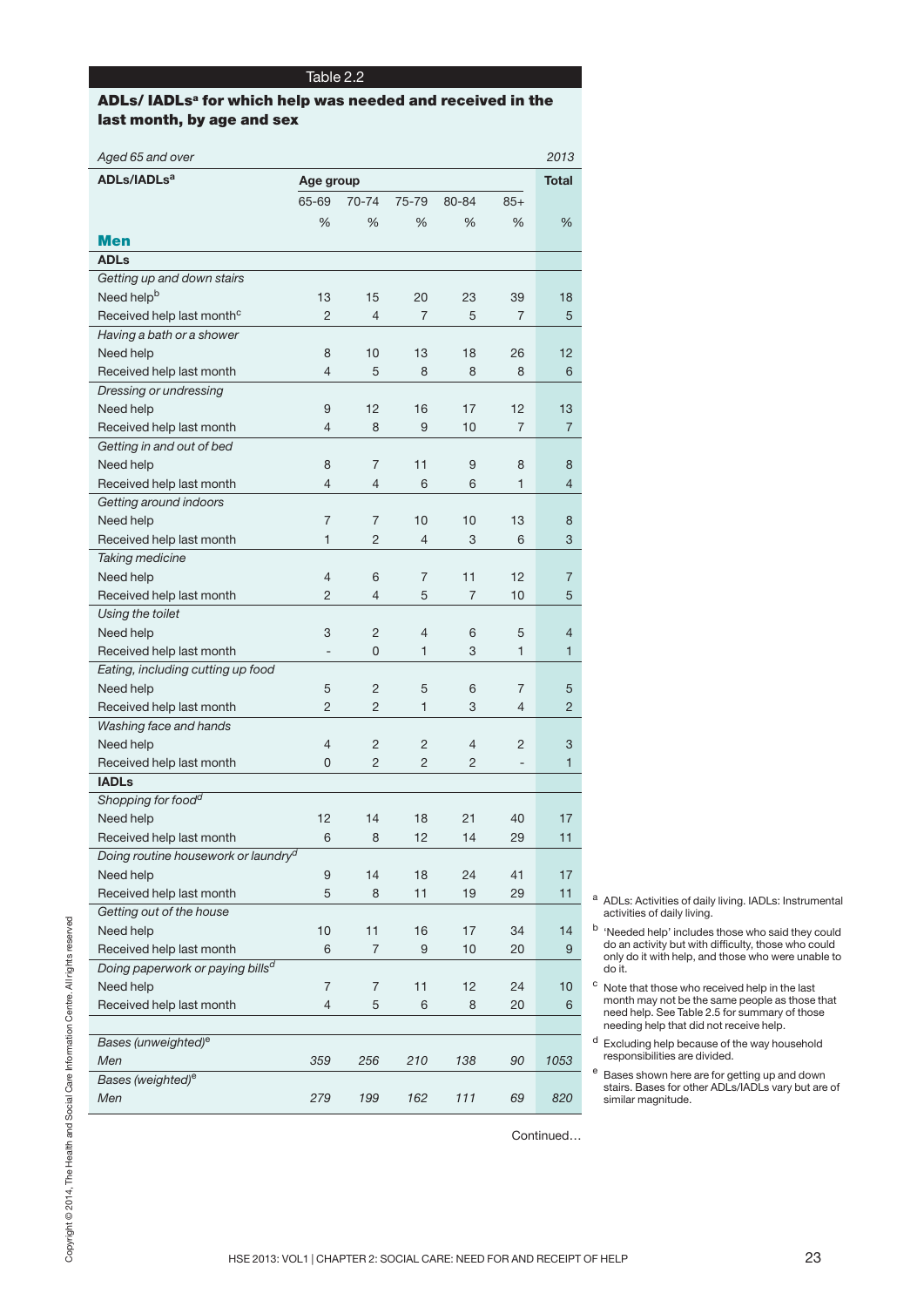#### *Table 2.2 continued*

| Aged 65 and over                                                         |                |                |                |                |            | 2013           |                                                                                                                                       |
|--------------------------------------------------------------------------|----------------|----------------|----------------|----------------|------------|----------------|---------------------------------------------------------------------------------------------------------------------------------------|
| ADLs/IADLs <sup>a</sup>                                                  | Age group      |                |                |                |            | <b>Total</b>   |                                                                                                                                       |
|                                                                          | 65-69          | 70-74          | 75-79          | 80-84          | $85+$      |                |                                                                                                                                       |
|                                                                          | %              | %              | %              | %              | %          | $\%$           |                                                                                                                                       |
| <b>Women</b>                                                             |                |                |                |                |            |                |                                                                                                                                       |
| <b>ADLs</b>                                                              |                |                |                |                |            |                |                                                                                                                                       |
| Getting up and down stairs                                               |                |                |                |                |            |                |                                                                                                                                       |
| Need help <sup>b</sup>                                                   | 18             | 19             | 29             | 40             | 53         | 28             |                                                                                                                                       |
| Received help last month <sup>c</sup>                                    | $\overline{7}$ | $\overline{4}$ | 4              | 6              | 11         | 6              |                                                                                                                                       |
| Having a bath or a shower                                                |                |                |                |                |            |                |                                                                                                                                       |
| Need help                                                                | 11             | 10             | 17             | 23             | 40         | 18             |                                                                                                                                       |
| Received help last month                                                 | 6              | 5              | 4              | 8              | 15         | $\overline{7}$ |                                                                                                                                       |
| Dressing or undressing                                                   |                |                |                |                |            |                |                                                                                                                                       |
| Need help                                                                | 10             | 12             | 14             | 17             | 25         | 14             |                                                                                                                                       |
| Received help last month                                                 | 6              | $\overline{7}$ | 5              | 5              | 15         | $\overline{7}$ |                                                                                                                                       |
| Getting in and out of bed                                                |                |                |                |                |            |                |                                                                                                                                       |
| Need help                                                                | 9              | 8              | 13             | 12             | 19         | 12             |                                                                                                                                       |
| Received help last month                                                 | 4              | $\overline{4}$ | 4              | 6              | $9$        | $\sqrt{5}$     |                                                                                                                                       |
| Getting around indoors                                                   |                |                |                |                |            |                |                                                                                                                                       |
| Need help                                                                | $\overline{7}$ | 8              | 11             | 17             | 29         | 12             |                                                                                                                                       |
| Received help last month                                                 | 5              | $\overline{2}$ | $\overline{2}$ | 3              | 12         | $\overline{4}$ |                                                                                                                                       |
| Taking medicine                                                          |                |                |                |                |            |                |                                                                                                                                       |
| Need help                                                                | 3              | 3              | 6              | 8              | 19         | $\overline{7}$ |                                                                                                                                       |
| Received help last month                                                 | 3              | 3              | 5              | 5              | 15         | 5              |                                                                                                                                       |
| Using the toilet                                                         |                |                |                |                |            |                |                                                                                                                                       |
| Need help                                                                | 5              | $\overline{4}$ | 5              | 8              | 13         | 6              |                                                                                                                                       |
| Received help last month                                                 | $\mathbf{1}$   | $\overline{c}$ | 1              | $\overline{c}$ | 5          | 2              |                                                                                                                                       |
| Eating, including cutting up food                                        |                |                |                |                |            |                |                                                                                                                                       |
| Need help                                                                | 3              | 5              | 6              | 7              | 14         | 6              |                                                                                                                                       |
| Received help last month                                                 | 3              | $\overline{2}$ | 2              | $\overline{c}$ | 6          | 3              |                                                                                                                                       |
| Washing face and hands                                                   |                |                |                |                |            |                |                                                                                                                                       |
| Need help                                                                | 3              | $\overline{c}$ | 5              | 5              | 9          | $\overline{4}$ |                                                                                                                                       |
| Received help last month                                                 | $\overline{c}$ | $\overline{2}$ | 1              | 4              | 5          | $\overline{c}$ |                                                                                                                                       |
| <b>IADLs</b>                                                             |                |                |                |                |            |                |                                                                                                                                       |
| Shopping for foodd <sup>d</sup>                                          |                |                |                |                |            |                |                                                                                                                                       |
| Need help                                                                | 17             | 21             | 31             | 43             | 60         | 30             |                                                                                                                                       |
| Received help last month                                                 | 14             | $17$           | 26             | 38             | 55         | 26             |                                                                                                                                       |
| Doing routine housework or laundry <sup>d</sup>                          |                |                |                |                |            |                |                                                                                                                                       |
| Need help                                                                | 17             | 18             | 27             | 37             | 55         | 27             |                                                                                                                                       |
| Received help last month                                                 | 11             | 12             | 19             | 30             | 43         | 20             | a ADLs: Activities of daily living. IADLs: Instrumental                                                                               |
| Getting out of the house                                                 |                |                |                |                |            |                | activities of daily living.                                                                                                           |
| Need help                                                                | 12             | 14             | 22<br>15       | 37             | 52         | 23             | b<br>'Needed help' includes those who said they could<br>do an activity but with difficulty, those who could                          |
| Received help last month<br>Doing paperwork or paying bills <sup>d</sup> | 8              | 10             |                | 24             | 39         | 16             | only do it with help, and those who were unable to                                                                                    |
| Need help                                                                | 6              | 8              | 12             | 21             | 41         | 14             | do it.<br>C                                                                                                                           |
| Received help last month                                                 | $\overline{4}$ | 6              | 8              | 18             | 34         | 11             | Note that those who received help in the last<br>month may not be the same people as those that                                       |
|                                                                          |                |                |                |                |            |                | Copyright © 2014. The Health and Social Care Information Centre. All rights reserved<br>need help. See Table 2.5 for summary of those |
| Bases (unweighted) <sup>e</sup>                                          |                |                |                |                |            |                | needing help that did not receive help.<br>d<br>Excluding help because of the way household                                           |
|                                                                          |                |                |                |                |            |                | responsibilities are divided.                                                                                                         |
|                                                                          |                |                |                |                |            |                | e<br>Bases shown here are for getting up and down                                                                                     |
|                                                                          |                |                |                |                |            |                | stairs. Bases for other ADLs/IADLs vary but are of                                                                                    |
| Women<br>Bases (weighted) <sup>e</sup><br>Women                          | 361<br>292     | 291<br>224     | 225<br>200     | 161<br>141     | 144<br>129 | 1182<br>987    | similar magnitude.                                                                                                                    |
| 24                                                                       |                |                |                |                |            |                | HSE 2013: VOL1   CHAPTER 2: SOCIAL CARE: NEED FOR AND RECEIPT OF HELP                                                                 |

- <sup>a</sup> ADLs: Activities of daily living. IADLs: Instrumental activities of daily living.
- b 'Needed help' includes those who said they could do an activity but with difficulty, those who could only do it with help, and those who were unable to do it.
- <sup>c</sup> Note that those who received help in the last month may not be the same people as those that need help. See Table 2.5 for summary of those needing help that did not receive help.
- <sup>d</sup> Excluding help because of the way household responsibilities are divided.
- <sup>e</sup> Bases shown here are for getting up and down stairs. Bases for other ADLs/IADLs vary but are of similar magnitude.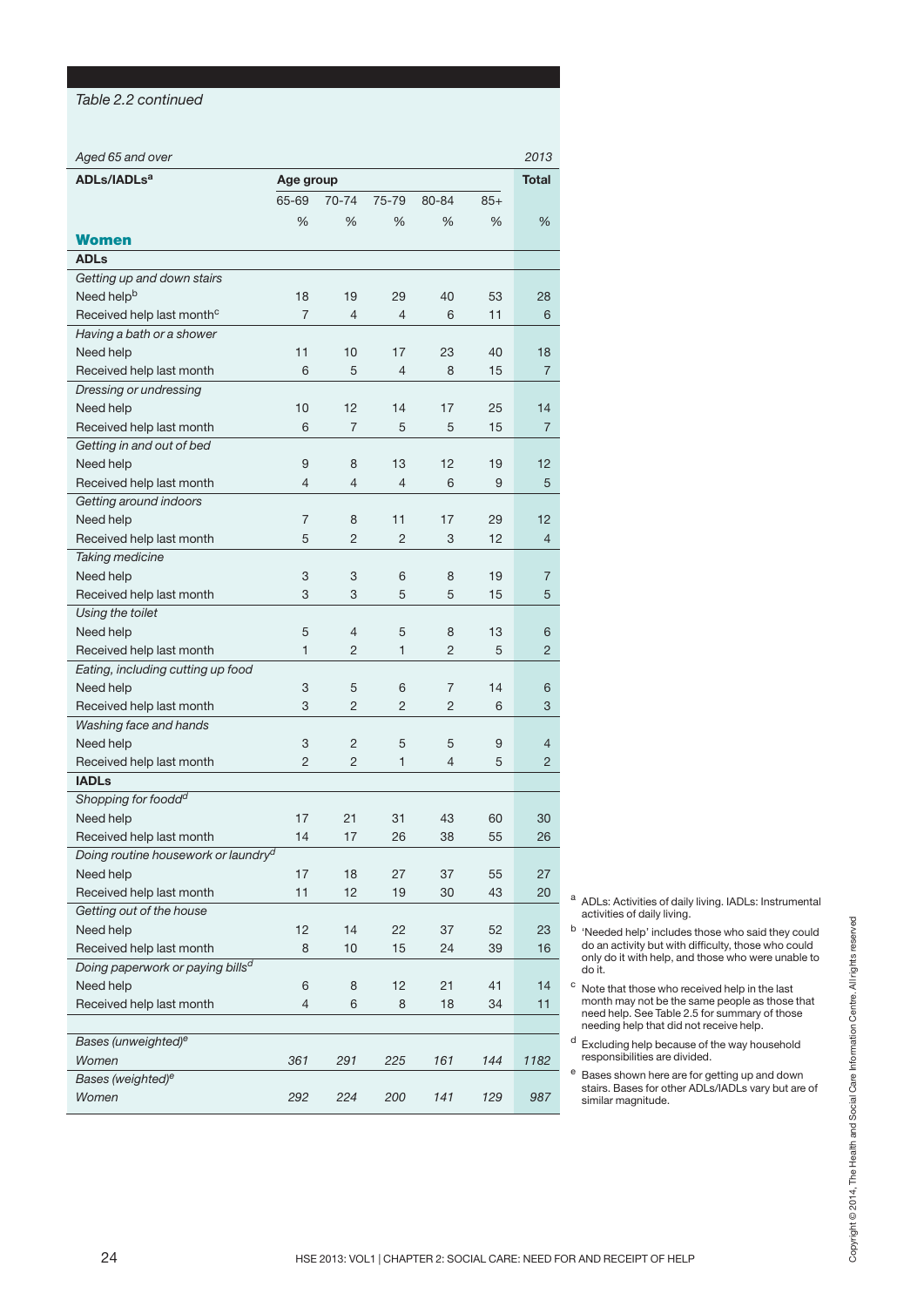## **Summary of ADLs/ IADLsa for which help was needed and received in the last month, by age and sex**

|                                                       | Age group      |                |                |                |              | <b>Total</b>   |                                                                                                                        |
|-------------------------------------------------------|----------------|----------------|----------------|----------------|--------------|----------------|------------------------------------------------------------------------------------------------------------------------|
|                                                       | 65-69          | 70-74          | 75-79          | 80-84          | $85+$        |                |                                                                                                                        |
|                                                       | $\%$           | %              | $\%$           | %              | %            | $\%$           |                                                                                                                        |
| <b>Men</b>                                            |                |                |                |                |              |                |                                                                                                                        |
| <b>ADLs</b>                                           |                |                |                |                |              |                |                                                                                                                        |
| Any personal activities                               |                |                |                |                |              |                |                                                                                                                        |
| Needed help <sup>b</sup>                              | 16             | 20             | 27             | 29             | 45           | 23             |                                                                                                                        |
| Received help last month <sup>c</sup>                 | $\overline{7}$ | 11             | 15             | 14             | 20           | 11             |                                                                                                                        |
| Having a bath or a shower                             |                |                |                |                |              |                |                                                                                                                        |
| Needed help                                           | 8              | 10             | 13             | 18             | 26           | 12             |                                                                                                                        |
| Received help last month                              | $\overline{4}$ | 5              | 8              | 8              | 8            | 6              |                                                                                                                        |
| Using the toilet                                      |                |                |                |                |              |                |                                                                                                                        |
| Needed help                                           | 3              | $\overline{c}$ | 4              | 6              | $\sqrt{5}$   | $\overline{4}$ |                                                                                                                        |
| Received help last month                              | $\blacksquare$ | 0              | 1              | 3              | $\mathbf{1}$ | 1              |                                                                                                                        |
| Getting around indoors/<br>getting up and down stairs |                |                |                |                |              |                |                                                                                                                        |
| Needed help                                           | 14             | 15             | 20             | 23             | 39           | 19             |                                                                                                                        |
| Received help last month                              | 3              | $\overline{4}$ | $\overline{7}$ | 5              | 10           | 5              |                                                                                                                        |
| Other personal activities <sup>d</sup>                |                |                |                |                |              |                |                                                                                                                        |
| Needed help                                           | 11             | 14             | 19             | 22             | 23           | 16             |                                                                                                                        |
| Received help last month                              | 6              | 10             | 12             | 13             | 15           | $10$           |                                                                                                                        |
| <b>IADLs</b>                                          |                |                |                |                |              |                |                                                                                                                        |
| Any instrumental activities <sup>e</sup>              |                |                |                |                |              |                |                                                                                                                        |
| Needed help                                           | 15             | 18             | 23             | 29             | 49           | 22             |                                                                                                                        |
| Received help last month                              | 9              | 11             | 16             | 24             | 39           | 15             |                                                                                                                        |
|                                                       |                |                |                |                |              |                |                                                                                                                        |
| <b>Women</b>                                          |                |                |                |                |              |                |                                                                                                                        |
| <b>ADLs</b>                                           |                |                |                |                |              |                |                                                                                                                        |
| Any personal activities                               |                |                |                |                |              |                |                                                                                                                        |
| Needed help                                           | 20             | 24             | 33             | 46             | 63           | 33             |                                                                                                                        |
| Received help last month                              | 11             | 10             | 11             | 16             | 31           | 14             |                                                                                                                        |
| Having a bath or a shower                             |                |                |                |                |              |                |                                                                                                                        |
| Needed help                                           | 11             | 10             | 17             | 23             | 40           | 18             |                                                                                                                        |
| Received help last month                              | 6              | 5              | 4              | 8              | 15           | $\overline{7}$ |                                                                                                                        |
| Using the toilet                                      |                |                |                |                |              |                |                                                                                                                        |
| Needed help                                           | 5              | 4              | 5              | 8              | 13           | 6              |                                                                                                                        |
| Received help last month                              | 1              | $\overline{2}$ | $\mathbf 1$    | $\overline{c}$ | 5            | $\overline{2}$ |                                                                                                                        |
| Getting around indoors/<br>getting up and down stairs |                |                |                |                |              |                |                                                                                                                        |
| Needed help                                           | 18             | 19             | 29             | 40             | 54           | 28             |                                                                                                                        |
| Received help last month                              | $\overline{7}$ | $\overline{4}$ | 5              | $\overline{7}$ | 16           | $\overline{7}$ |                                                                                                                        |
| Other personal activities <sup>d</sup>                |                |                |                |                |              |                |                                                                                                                        |
| Needed help                                           | 13             | 15             | 18             | 25             | 39           | 20             |                                                                                                                        |
| Received help last month                              | $\overline{7}$ | 8              | 8              | 11             | 24           | 10             | <sup>a</sup> ADLs: Activities of daily living. IADLs: Instrumental activ<br>daily living.                              |
| <b>IADLs</b>                                          |                |                |                |                |              |                | <sup>b</sup> 'Needed help' includes those who said they could do an                                                    |
| Any instrumental activities <sup>e</sup>              |                |                |                |                |              |                | activity but with difficulty, those who could only do it wit                                                           |
| Needed help                                           | 19             | 25             | 35             | 50             | 70           | 35             | and those who were unable to do it.<br>C                                                                               |
| Received help last month                              | 16             | 20             | 29             | 42             | 66           | 30             | Note that those who received help in the last month may<br>the same people as those that need help. See Table 2.5      |
|                                                       |                |                |                |                |              |                | summary of those needing help that did not receive help                                                                |
| Bases (unweighted) <sup>f</sup>                       |                |                |                |                |              |                | d<br>Getting in and out of bed/washing face and hands/dress<br>undressing/eating/taking the right amount of medicine a |
| Men                                                   | 360            | 256            | 210            | 138            | 90           | 1054           | right times.                                                                                                           |
| Women                                                 | 361            | 290            | 225            | 162            | 144          | 1182           | е<br>Excluding help because of the way household responsil                                                             |
| Bases (weighted) <sup>f</sup>                         |                |                |                |                |              |                | are divided.                                                                                                           |
|                                                       | 279            | 199            | 162            | 111            | 69           | 821            | Ť<br>Bases shown here are for needing help with any persona                                                            |
| Men<br>Women                                          | 292            | 224            | 200            | 142            | 129          | 987            | activities. Bases for other ADLs/IADLs vary but are of sir                                                             |

- <sup>a</sup> ADLs: Activities of daily living. IADLs: Instrumental activities of daily living.
- b 'Needed help' includes those who said they could do an activity but with difficulty, those who could only do it with help, and those who were unable to do it.
- $\rm ^c$  Note that those who received help in the last month may not be the same people as those that need help. See Table 2.5 for summary of those needing help that did not receive help.
- d Getting in and out of bed/washing face and hands/dressing or undressing/eating/taking the right amount of medicine at the right times.
- e Excluding help because of the way household responsibilities are divided.
- f Bases shown here are for needing help with any personal activities. Bases for other ADLs/IADLs vary but are of similar magnitude.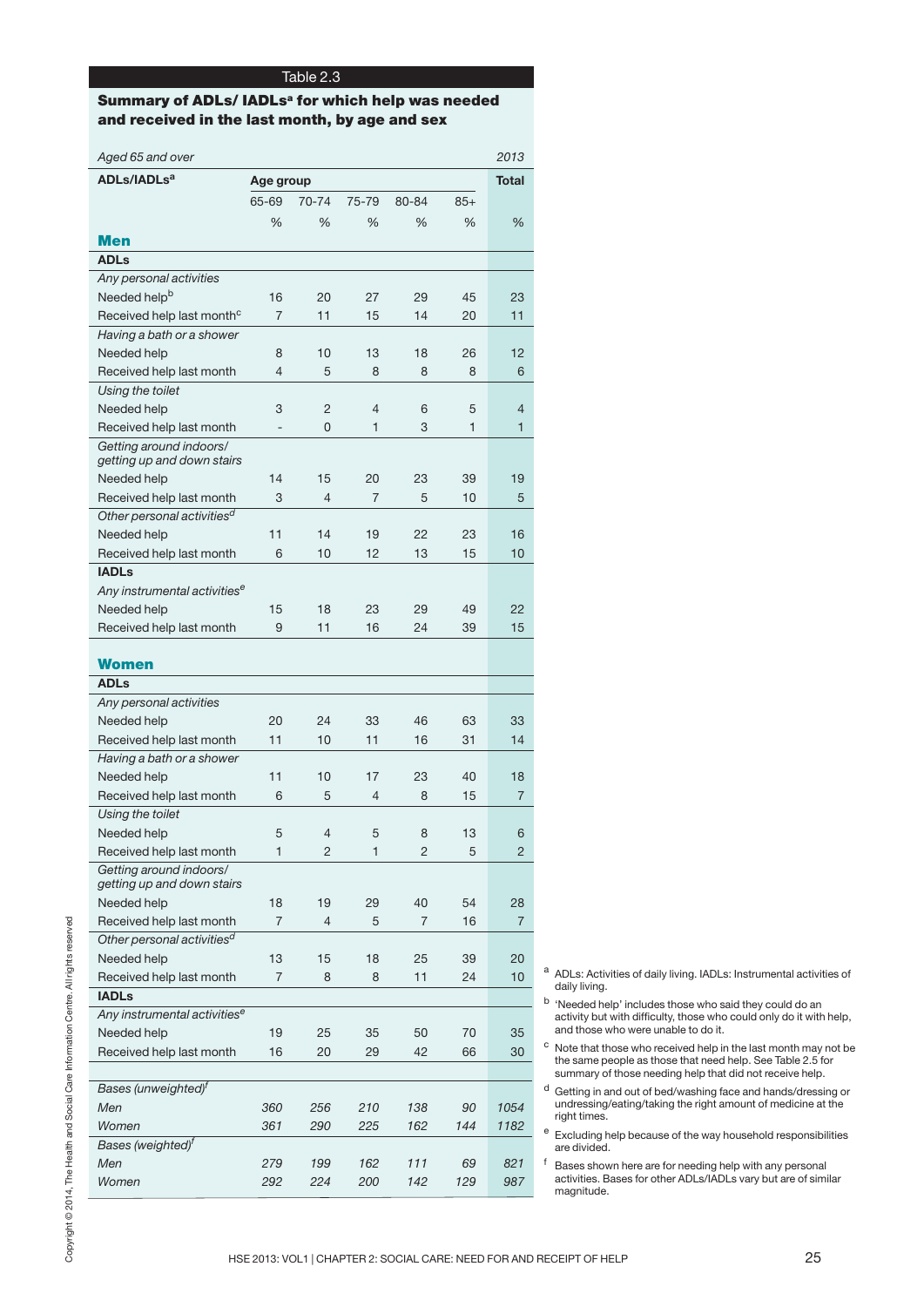**Summary of ADLs/ IADLsa for which help was needed and received in the last month (age-standardised), by equivalised household income and sex**

|                                                         |                  | 2013                                            |
|---------------------------------------------------------|------------------|-------------------------------------------------|
|                                                         |                  |                                                 |
| Highest                                                 | Middle           | Lowest                                          |
| $\%$                                                    | $\frac{0}{0}$    | $\frac{0}{0}$                                   |
|                                                         |                  |                                                 |
|                                                         |                  |                                                 |
| 14                                                      | 21               | 32                                              |
| Received help last month <sup>c</sup><br>$\overline{4}$ | 10               | 15                                              |
|                                                         |                  |                                                 |
| 11                                                      | 18               | 27                                              |
| Received help last month<br>$\overline{7}$              | 13               | 20                                              |
|                                                         |                  |                                                 |
|                                                         |                  |                                                 |
|                                                         |                  |                                                 |
|                                                         | 34               | 36                                              |
| Received help last month<br>6                           | 15               | 15                                              |
|                                                         |                  |                                                 |
| 19                                                      | 36               | 40                                              |
| Received help last month<br>18                          | 32               | 33                                              |
|                                                         |                  |                                                 |
|                                                         |                  |                                                 |
|                                                         | 320              | 298                                             |
|                                                         | 342              | 377                                             |
|                                                         |                  |                                                 |
| 133                                                     | 244              | 235                                             |
| 102                                                     | 286              | 313                                             |
|                                                         | 18<br>168<br>118 | <b>Equivalised household</b><br>income tertiles |

a ADLs: Activities of daily living. IADLs: Instrumental activities of daily living. See Tables 2.1 and 2.2 for individual activities.

<sup>b</sup> 'Needed help' includes those who said they could do an activity but with difficulty, those who could only do it with help, and those who were unable to do it.

- <sup>c</sup> Note that those who received help in the last month may not be the same people as those that need help. See Table 2.5 for summary of those needing help that did not receive help.
- <sup>d</sup> Excluding help because of the way household responsibilities are divided.
- <sup>e</sup> Bases shown here are for needing help with ADLs. The bases for IADLs vary but are of similar magnitude.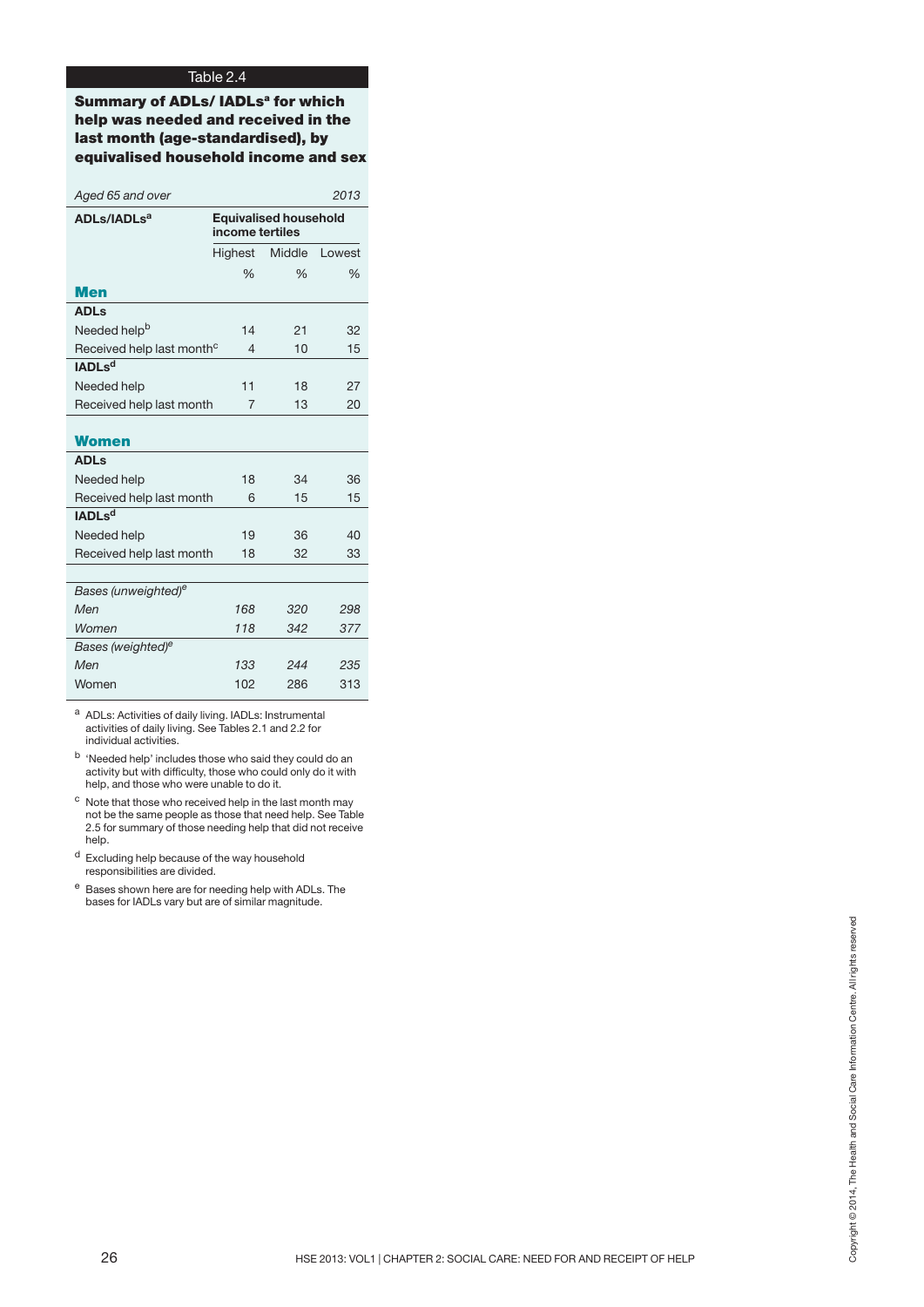## **Unmet need: proportion who needed help with ADLs/IADLs,<sup>a</sup> and received no help with them in the last month, by age and sex**

| no help in the last month <sup>b</sup>                                 | Age group      |                |                |                |                | <b>Total</b>   |
|------------------------------------------------------------------------|----------------|----------------|----------------|----------------|----------------|----------------|
|                                                                        | 65-69          | 70-74          | 75-79          | 80-84          | $85+$          |                |
|                                                                        | %              | $\%$           | %              | %              | %              | %              |
| <b>Men</b>                                                             |                |                |                |                |                |                |
| <b>ADLs</b>                                                            |                |                |                |                |                |                |
| Getting up and down stairs                                             | 11             | 11             | 13             | 18             | 31             | 14             |
| Having a bath or a shower                                              | 5              | 5              | 6              | 11             | 19             | $\overline{7}$ |
| Dressing or undressing                                                 | 6              | 4              | 8              | 9              | 8              | 6              |
| Getting in and out of bed                                              | 5              | 4              | 8              | $\overline{4}$ | 8              | 5              |
| Getting around indoors                                                 | 6              | 5              | $\overline{7}$ | $\overline{7}$ | 9              | 6              |
| Taking medicine                                                        | $\overline{c}$ | $\overline{c}$ | 3              | 6              | 3              | 3              |
| Using the toilet                                                       | 3              | $\overline{2}$ | $\overline{4}$ | $\overline{4}$ | 3              | 3              |
| Eating, including cutting up food                                      | 3              | $\mathbf{1}$   | $\overline{4}$ | 3              | $\overline{4}$ | 3              |
| Washing face and hands                                                 | $\overline{4}$ | 0              | $\overline{c}$ | $\overline{2}$ | 2              | $\overline{2}$ |
| Needed help with at least one ADL<br>but did not receive help with it  | 15             | 16             | 20             | 23             | 38             | 19             |
| <b>IADLs</b> <sup>a</sup>                                              |                |                |                |                |                |                |
| Shopping for food <sup>c</sup>                                         | 6              | 6              | 6              | 8              | 14             | $\overline{7}$ |
| Doing routine housework or laundry <sup>c</sup>                        | $\overline{4}$ | 8              | $\overline{7}$ | 5              | 13             | $\overline{7}$ |
| Getting out of the house                                               | 5              | 5              | $\overline{7}$ | $\overline{7}$ | 16             | 6              |
| Doing paperwork or paying bills <sup>c</sup>                           | $\overline{4}$ | $\overline{c}$ | 5              | $\overline{4}$ | 4              | $\overline{4}$ |
| Needed help with at least one IADL<br>but did not receive help with it | 8              | 13             | 12             | 15             | 26             | 13             |
|                                                                        |                |                |                |                |                |                |
| <b>Women</b>                                                           |                |                |                |                |                |                |
| <b>ADLs</b>                                                            |                |                |                |                |                |                |
| Getting up and down stairs                                             | 12             | 16             | 25             | 34             | 42             | 23             |
| Having a bath or a shower                                              | 6              | 5              | 13             | 15             | 26             | 11             |
| Dressing or undressing                                                 | $\overline{4}$ | 6              | 9              | 12             | 14             | 8              |
| Getting in and out of bed                                              | 6              | 5              | 10             | 6              | 10             | 7              |
| Getting around indoors                                                 | 4              | $\overline{7}$ | 9              | 14             | 20             | 9              |
| Taking medicine                                                        | $\mathbf{1}$   | $\mathbf{1}$   | 2              | $\overline{2}$ | 5              | $\overline{c}$ |
| Using the toilet                                                       | 3              | $\overline{c}$ | $\overline{4}$ | 6              | $\overline{7}$ | $\overline{4}$ |
| Eating, including cutting up food                                      | $\mathbf{1}$   | 3              | $\overline{4}$ | 6              | 9              | $\overline{4}$ |
| Washing face and hands                                                 | $\overline{c}$ | 1              | $\overline{4}$ | $\mathbf{1}$   | 5              | $\overline{c}$ |
| Needed help with at least one ADL<br>but did not receive help with it  | $17$           | 19             | 30             | 43             | 54             | 29             |
| <b>IADLs</b>                                                           |                |                |                |                |                |                |
|                                                                        | $\overline{4}$ | 4              | $\overline{7}$ | 6              | $\overline{7}$ | 5              |
| Shopping for food <sup>c</sup>                                         | $\overline{7}$ | $\overline{7}$ | 10             | 10             | 16             | 9              |
| Doing routine housework or laundry <sup>c</sup>                        |                |                |                |                |                |                |
| Getting out of the house                                               | $\overline{4}$ | 5              | 9              | 14             | 16             | 8              |
| Doing paperwork or paying bills <sup>c</sup>                           | 3              | 3              | $\overline{4}$ | 6              | $\overline{7}$ | 4              |
| Needed help with at least one IADL<br>but did not receive help with it | 10             | 11             | 17             | 24             | 30             | 16             |
|                                                                        |                |                |                |                |                |                |
| Bases (unweighted) <sup>d</sup>                                        |                |                |                |                |                |                |
| Men                                                                    | 358            | 256            | 210            | 138            | 90             | 1052           |
| Women                                                                  | 361            | 291            | 225            | 161            | 143            | 1181           |
| Bases (weighted) <sup>d</sup><br>Men                                   | 278            | 199            | 162            | 111            | 69             | 819            |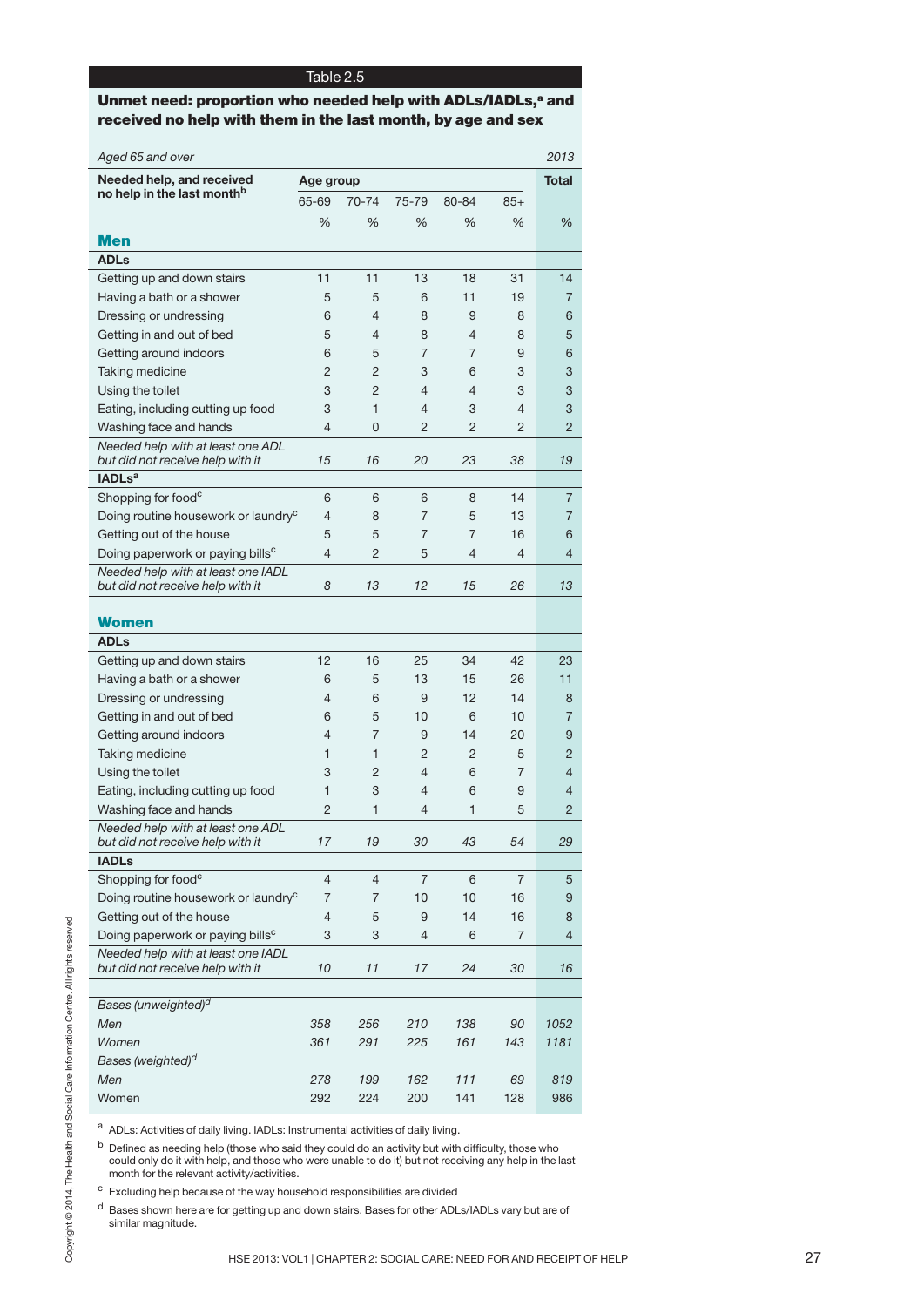## **Summary of ADLs/IADLsa for which help was needed and received in the last month, 2011-2013, by age and sex**

| Aged 65 and over                                                                                                                                                                              |                |       |       |                                                                       |       | 2013         |
|-----------------------------------------------------------------------------------------------------------------------------------------------------------------------------------------------|----------------|-------|-------|-----------------------------------------------------------------------|-------|--------------|
| ADLs/IADLs <sup>a</sup>                                                                                                                                                                       | Age group      |       |       |                                                                       |       | <b>Total</b> |
|                                                                                                                                                                                               | 65-69          | 70-74 | 75-79 | 80-84                                                                 | $85+$ |              |
|                                                                                                                                                                                               | $\%$           | $\%$  | $\%$  | $\%$                                                                  | %     | $\%$         |
| <b>Men</b>                                                                                                                                                                                    |                |       |       |                                                                       |       |              |
| 2011                                                                                                                                                                                          |                |       |       |                                                                       |       |              |
| <b>ADLs</b>                                                                                                                                                                                   |                |       |       |                                                                       |       |              |
| Needed help <sup>b</sup>                                                                                                                                                                      | 17             | 21    | 23    | 49                                                                    | 49    | 27           |
| Received help last month <sup>c</sup>                                                                                                                                                         | 10             | 11    | 15    | 27                                                                    | 23    | 15           |
| <b>IADLsd</b>                                                                                                                                                                                 |                |       |       |                                                                       |       |              |
| Needed help                                                                                                                                                                                   | 15             | 21    | 23    | 43                                                                    | 55    | 26           |
| Received help last month                                                                                                                                                                      | 10             | 14    | 16    | 37                                                                    | 47    | 19           |
| 2012                                                                                                                                                                                          |                |       |       |                                                                       |       |              |
| <b>ADLs</b>                                                                                                                                                                                   |                |       |       |                                                                       |       |              |
| Needed help <sup>b</sup>                                                                                                                                                                      | 18             | 26    | 28    | 36                                                                    | 54    | 27           |
| Received help last month <sup>c</sup>                                                                                                                                                         | $9\,$          | 14    | 18    | 15                                                                    | 24    | 14           |
| <b>IADLsd</b>                                                                                                                                                                                 |                |       |       |                                                                       |       |              |
| Needed help                                                                                                                                                                                   | 16             | 21    | 23    | 31                                                                    | 56    | 24           |
| Received help last month                                                                                                                                                                      | 10             | 21    | 21    | 27                                                                    | 45    | 20           |
| 2013                                                                                                                                                                                          |                |       |       |                                                                       |       |              |
| <b>ADLs</b>                                                                                                                                                                                   |                |       |       |                                                                       |       |              |
| Needed help <sup>b</sup>                                                                                                                                                                      | 16             | 20    | 27    | 29                                                                    | 45    | 23           |
| Received help last month <sup>c</sup>                                                                                                                                                         | $\overline{7}$ | 11    | 15    | 14                                                                    | 20    | 11           |
| <b>IADLsd</b>                                                                                                                                                                                 |                |       |       |                                                                       |       |              |
| Needed help                                                                                                                                                                                   | 15             | 18    | 23    | 29                                                                    | 49    | 22           |
| Received help last month                                                                                                                                                                      | $9\,$          | 11    | 16    | 24                                                                    | 39    | 15           |
|                                                                                                                                                                                               |                |       |       |                                                                       |       |              |
| <b>Women</b>                                                                                                                                                                                  |                |       |       |                                                                       |       |              |
| 2011                                                                                                                                                                                          |                |       |       |                                                                       |       |              |
| <b>ADLs</b>                                                                                                                                                                                   |                |       |       |                                                                       |       |              |
| Needed help <sup>b</sup>                                                                                                                                                                      | 19             | 28    | 37    | 55                                                                    | 62    | 36           |
| Received help last month <sup>c</sup>                                                                                                                                                         | 8              | 14    | 17    | 19                                                                    | 34    | 16           |
| <b>IADLsd</b>                                                                                                                                                                                 |                |       |       |                                                                       |       |              |
| Needed help                                                                                                                                                                                   | 18             | 26    | 36    | 66                                                                    | 76    | 38           |
| Received help last month                                                                                                                                                                      | 14             | 24    | 36    | 56                                                                    | 66    | 34           |
| 2012                                                                                                                                                                                          |                |       |       |                                                                       |       |              |
| <b>ADLs</b>                                                                                                                                                                                   |                |       |       |                                                                       |       |              |
| Needed help <sup>b</sup>                                                                                                                                                                      | 15             | 26    | 32    | 47                                                                    | 65    | 32           |
| Received help last month <sup>c</sup>                                                                                                                                                         | 8              | 13    | 17    | 18                                                                    | 35    | 16           |
| <b>IADLsd</b>                                                                                                                                                                                 |                |       |       |                                                                       |       |              |
| Needed help                                                                                                                                                                                   | 13             | 27    | 32    | 49                                                                    | 71    | 33           |
| Received help last month                                                                                                                                                                      | 11             | 26    | 28    | 43                                                                    | 65    | 30           |
| 2013                                                                                                                                                                                          |                |       |       |                                                                       |       |              |
| <b>ADLs</b>                                                                                                                                                                                   |                |       |       |                                                                       |       |              |
| Needed help <sup>b</sup>                                                                                                                                                                      | 20             | 24    | 33    | 46                                                                    | 63    | 33           |
| Received help last month <sup>c</sup>                                                                                                                                                         | 11             | 10    | 11    | 16                                                                    | 31    | 14           |
| IADL <sub>s<sup>d</sup></sub>                                                                                                                                                                 |                |       |       |                                                                       |       |              |
| Needed help                                                                                                                                                                                   | 19             | 25    | 35    | 50                                                                    | 70    | 35           |
| Received help last month                                                                                                                                                                      | 16             | 20    | 29    | 42                                                                    | 66    | 30           |
| a ADLs: Activities of daily living. IADLs: Instrumental activities of daily living. See Tables 2.1<br>and 2.2 for individual activities.                                                      |                |       |       |                                                                       |       |              |
| <sup>b</sup> 'Needed help' includes those who said they could do an activity but with difficulty, those<br>who could only do it with help, and those who were unable to do it.                |                |       |       |                                                                       |       |              |
| с<br>Note that those who received help in the last month may not be the same people as<br>those that need help. See Table 2.5 for summary of those needing help that did not<br>receive help. |                |       |       |                                                                       |       |              |
| d<br>Excluding help because of the way household responsibilities are divided.                                                                                                                |                |       |       |                                                                       |       |              |
| e<br>Bases shown here are for needing help with any personal activities. Bases for other                                                                                                      |                |       |       |                                                                       |       |              |
| ADLs/IADLs vary but are of similar magnitude.                                                                                                                                                 |                |       |       |                                                                       |       | Continued    |
| 28                                                                                                                                                                                            |                |       |       | HSE 2013: VOL1   CHAPTER 2: SOCIAL CARE: NEED FOR AND RECEIPT OF HELP |       |              |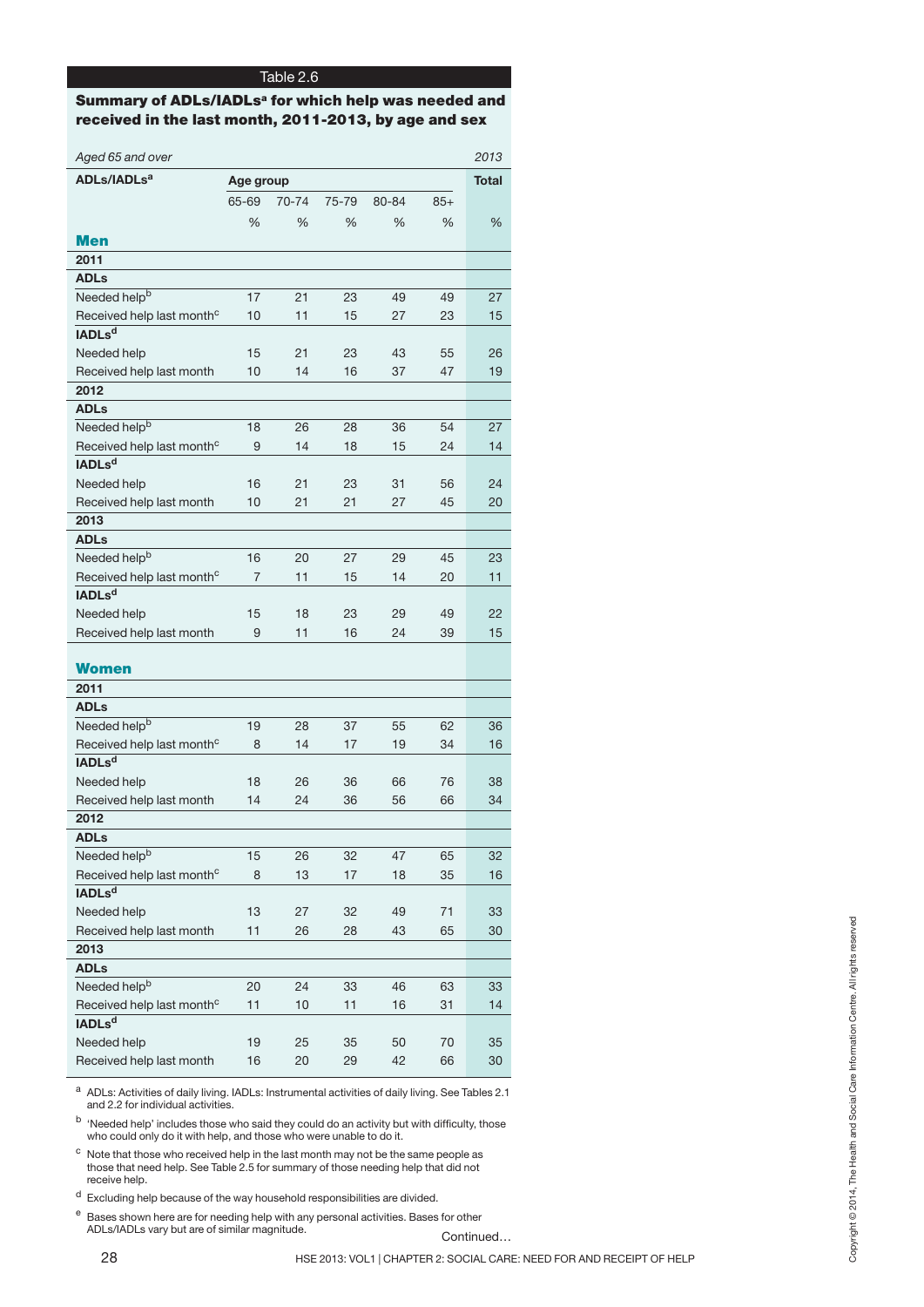#### *Table 2.6 continued*

| Aged 65 and over |  |  |  |
|------------------|--|--|--|
|------------------|--|--|--|

| Aged 65 and over                |           |       |       |       |       | 2013         |
|---------------------------------|-----------|-------|-------|-------|-------|--------------|
| ADLs/IADLs <sup>a</sup>         | Age group |       |       |       |       | <b>Total</b> |
|                                 | 65-69     | 70-74 | 75-79 | 80-84 | $85+$ |              |
|                                 | $\%$      | %     | %     | %     | %     | %            |
| Men                             |           |       |       |       |       |              |
| Bases (unweighted) <sup>e</sup> |           |       |       |       |       |              |
| Men 2011                        | 267       | 238   | 193   | 135   | 93    | 926          |
| Men 2012                        | 341       | 254   | 194   | 111   | 84    | 984          |
| Men 2013                        | 360       | 256   | 210   | 138   | 90    | 1054         |
| Women 2011                      | 342       | 268   | 228   | 175   | 134   | 1147         |
| <b>Women 2012</b>               | 333       | 305   | 212   | 182   | 139   | 1171         |
| <b>Women 2013</b>               | 361       | 290   | 225   | 162   | 144   | 1182         |
| Bases (weighted) <sup>e</sup>   |           |       |       |       |       |              |
| Men 2011                        | 228       | 207   | 148   | 102   | 74    | 758          |
| Men 2012                        | 248       | 180   | 155   | 89    | 68    | 740          |
| Men 2013                        | 279       | 199   | 162   | 111   | 69    | 821          |
| <b>Women 2011</b>               | 267       | 209   | 189   | 146   | 112   | 923          |
| <b>Women 2012</b>               | 239       | 225   | 169   | 147   | 111   | 890          |
| Women 2013                      | 292       | 224   | 200   | 142   | 129   | 987          |
|                                 |           |       |       |       |       |              |

<sup>a</sup> ADLs: Activities of daily living. IADLs: Instrumental activities of daily living. See Tables 2.1 and 2.2 for individual activities.

<sup>b</sup> 'Needed help' includes those who said they could do an activity but with difficulty, those who could only do it with help, and those who were unable to do it.

 $\mathrm{^{c}}\,$  Note that those who received help in the last month may not be the same people as those that need help. See Table 2.5 for summary of those needing help that did not receive help.

 $\rm ^d$  Excluding help because of the way household responsibilities are divided.

<sup>e</sup> Bases shown here are for needing help with any personal activities. Bases for other ADLs/IADLs vary but are of similar magnitude.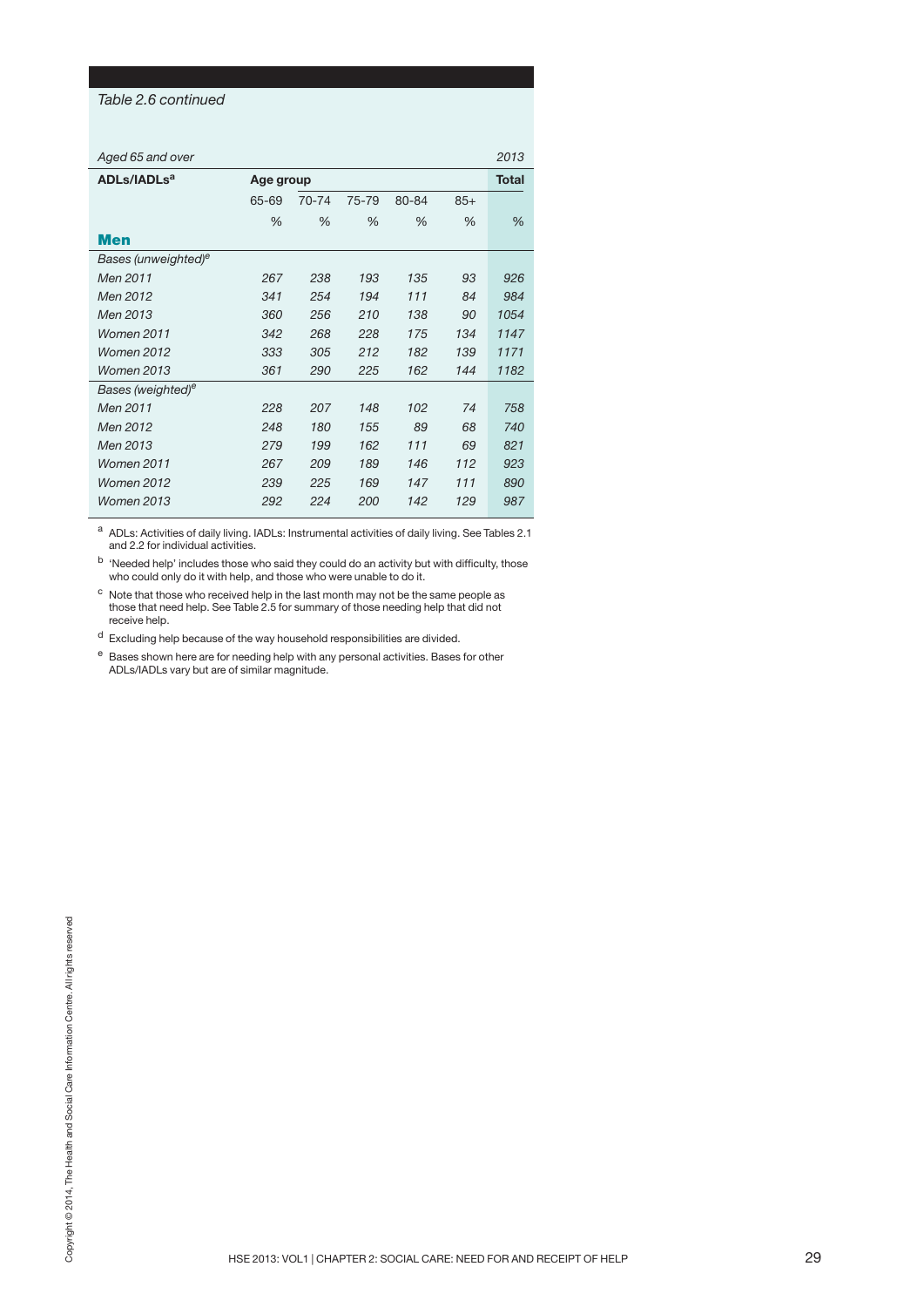## **Summary of who provided help with ADLs/IADLsa,b in the last month, by age and sex**

| Aged 65 and over and received help with<br>ADLs/IADLs in the last month                                                                                                                                                                                                                                                                                                                         |                          |                              |                                                                       | 2013                     |
|-------------------------------------------------------------------------------------------------------------------------------------------------------------------------------------------------------------------------------------------------------------------------------------------------------------------------------------------------------------------------------------------------|--------------------------|------------------------------|-----------------------------------------------------------------------|--------------------------|
| Who provided help                                                                                                                                                                                                                                                                                                                                                                               | Age group                |                              |                                                                       | <b>Total</b>             |
|                                                                                                                                                                                                                                                                                                                                                                                                 | 65-74                    | 75-84                        | $85+$                                                                 |                          |
|                                                                                                                                                                                                                                                                                                                                                                                                 | $\%$                     | $\%$                         | $\%$                                                                  | $\%$                     |
| <b>Men</b>                                                                                                                                                                                                                                                                                                                                                                                      |                          |                              |                                                                       |                          |
| <b>ADLs<sup>a</sup></b>                                                                                                                                                                                                                                                                                                                                                                         |                          |                              |                                                                       |                          |
| Informal helpers only                                                                                                                                                                                                                                                                                                                                                                           | 94                       | 80                           | $\mathbf C$                                                           | 88                       |
| Formal helpers only                                                                                                                                                                                                                                                                                                                                                                             | 6                        | 16                           | ${\bf C}$                                                             | 10                       |
| Both formal and informal                                                                                                                                                                                                                                                                                                                                                                        |                          |                              |                                                                       |                          |
| helpers                                                                                                                                                                                                                                                                                                                                                                                         | $\overline{a}$           | 4                            | ${\bf C}$                                                             | $\overline{c}$           |
| None of those listed<br>IADLs <sup>a,b</sup>                                                                                                                                                                                                                                                                                                                                                    | $\overline{a}$           | $\qquad \qquad \blacksquare$ | $\mathbf C$                                                           | $\overline{\phantom{a}}$ |
| Informal helpers only                                                                                                                                                                                                                                                                                                                                                                           | 85                       | 72                           | $[85]$                                                                | 80                       |
| Formal helpers only                                                                                                                                                                                                                                                                                                                                                                             | $9\,$                    | 18                           | $[3]$                                                                 | 12                       |
| Both formal and informal                                                                                                                                                                                                                                                                                                                                                                        |                          |                              |                                                                       |                          |
| helpers                                                                                                                                                                                                                                                                                                                                                                                         | 6                        | 8                            | $[12]$                                                                | 8                        |
| None of those listed                                                                                                                                                                                                                                                                                                                                                                            | $\overline{\phantom{m}}$ | 1                            | $[\hbox{-}]$                                                          | $\mathbf{1}$             |
|                                                                                                                                                                                                                                                                                                                                                                                                 |                          |                              |                                                                       |                          |
| <b>Women</b>                                                                                                                                                                                                                                                                                                                                                                                    |                          |                              |                                                                       |                          |
| <b>ADLs<sup>a</sup></b>                                                                                                                                                                                                                                                                                                                                                                         |                          |                              |                                                                       |                          |
| Informal helpers only                                                                                                                                                                                                                                                                                                                                                                           | 84                       | 72                           | $[51]$                                                                | 71                       |
| Formal helpers only<br>Both formal and informal                                                                                                                                                                                                                                                                                                                                                 | 8                        | 20                           | $[26]$                                                                | 17                       |
| helpers                                                                                                                                                                                                                                                                                                                                                                                         | $\overline{7}$           | $6\,$                        | $[21]$                                                                | 11                       |
| None of those listed                                                                                                                                                                                                                                                                                                                                                                            | $\blacksquare$           | $\overline{c}$               | $[2]$                                                                 | $\mathbf{1}$             |
| IADLs <sup>a,b</sup>                                                                                                                                                                                                                                                                                                                                                                            |                          |                              |                                                                       |                          |
| Informal helpers only                                                                                                                                                                                                                                                                                                                                                                           | 80                       | 78                           | 67                                                                    | 76                       |
| Formal helpers only                                                                                                                                                                                                                                                                                                                                                                             | $\overline{7}$           | $\overline{7}$               | 15                                                                    | $9\,$                    |
| Both formal and informal                                                                                                                                                                                                                                                                                                                                                                        |                          |                              |                                                                       |                          |
| helpers                                                                                                                                                                                                                                                                                                                                                                                         | 12                       | 13                           | 18                                                                    | 14                       |
| None of those listed                                                                                                                                                                                                                                                                                                                                                                            | $\qquad \qquad -$        | $\overline{c}$               | $\overline{\phantom{a}}$                                              | $\mathbf{1}$             |
|                                                                                                                                                                                                                                                                                                                                                                                                 |                          |                              |                                                                       |                          |
| <b>Bases</b> (unweighted)                                                                                                                                                                                                                                                                                                                                                                       |                          |                              |                                                                       |                          |
| Men - ADLs                                                                                                                                                                                                                                                                                                                                                                                      | 52                       | 50                           | 17                                                                    | 119                      |
| Men - IADLs                                                                                                                                                                                                                                                                                                                                                                                     | 56                       | 67                           | 34                                                                    | 157                      |
| Women-ADLs                                                                                                                                                                                                                                                                                                                                                                                      | 68                       | 51                           | 43                                                                    | 162                      |
| Women-IADLs                                                                                                                                                                                                                                                                                                                                                                                     | 112                      | 127                          | 89                                                                    | 328                      |
| <b>Bases</b> (weighted)                                                                                                                                                                                                                                                                                                                                                                         |                          |                              |                                                                       |                          |
| Men - ADLs                                                                                                                                                                                                                                                                                                                                                                                      | 41                       | 39                           | 14                                                                    | 94                       |
| Men - IADLs                                                                                                                                                                                                                                                                                                                                                                                     | 45                       | 50                           | 27                                                                    | 121                      |
| Women-ADLs                                                                                                                                                                                                                                                                                                                                                                                      | 53                       | 45                           | 40                                                                    | 138                      |
| Women-IADLs                                                                                                                                                                                                                                                                                                                                                                                     | 90                       | 113                          | 81                                                                    | 284                      |
| a ADLs: Activities of daily living. IADLs: Instrumental activities of<br>daily living. See Tables 2.1 and 2.2 for individual activities.<br><sup>b</sup> Excluding help because of the way household responsibilities<br>are divided.<br><sup>c</sup> Data not shown because the base is too small.<br>[] Results in brackets should be treated with caution because of<br>the small base size. |                          |                              |                                                                       |                          |
|                                                                                                                                                                                                                                                                                                                                                                                                 |                          |                              |                                                                       |                          |
|                                                                                                                                                                                                                                                                                                                                                                                                 |                          |                              |                                                                       |                          |
|                                                                                                                                                                                                                                                                                                                                                                                                 |                          |                              |                                                                       |                          |
|                                                                                                                                                                                                                                                                                                                                                                                                 |                          |                              |                                                                       |                          |
|                                                                                                                                                                                                                                                                                                                                                                                                 |                          |                              |                                                                       |                          |
| 30                                                                                                                                                                                                                                                                                                                                                                                              |                          |                              | HSE 2013: VOL1   CHAPTER 2: SOCIAL CARE: NEED FOR AND RECEIPT OF HELP |                          |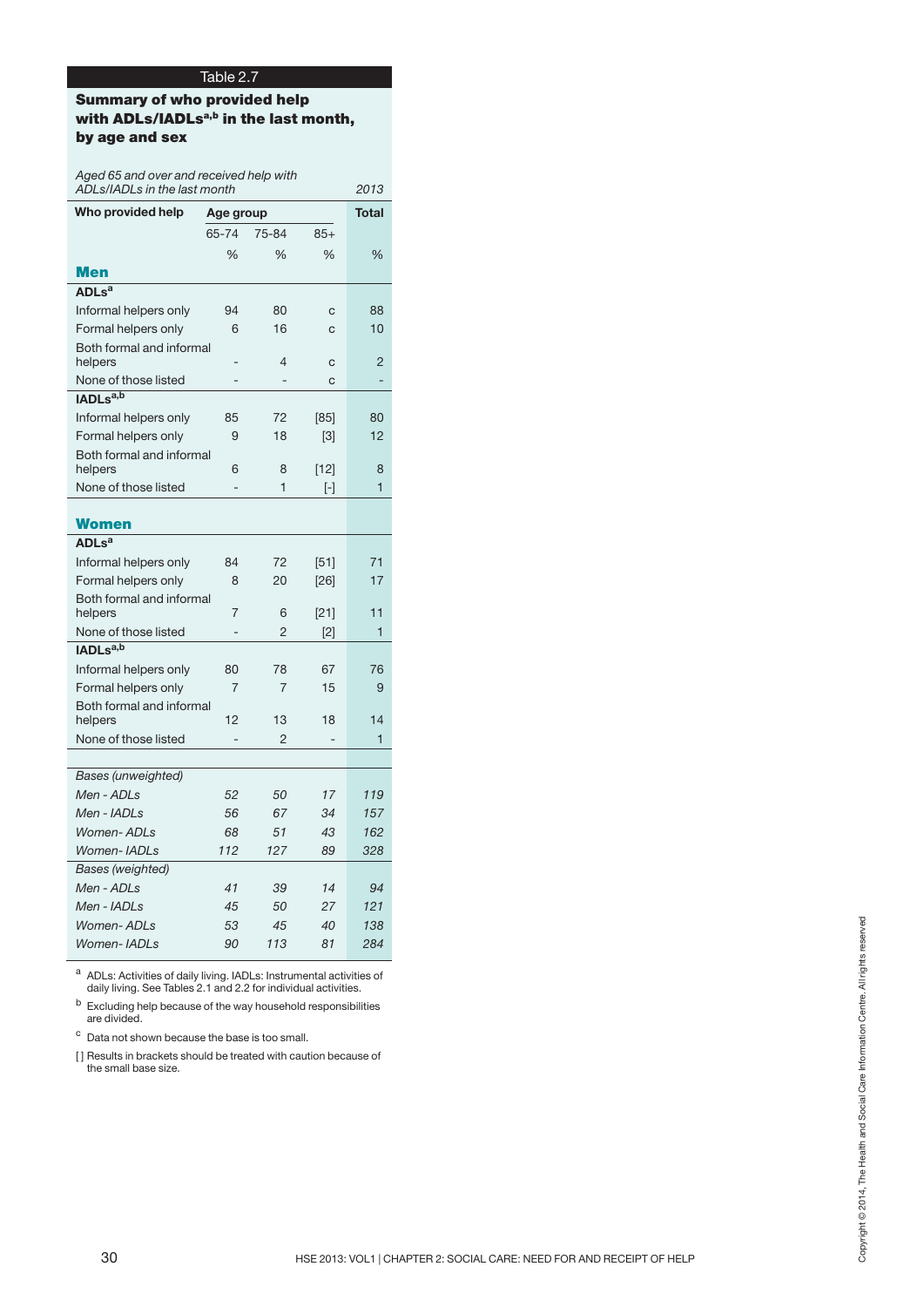## **Which informal helpers provided help with ADLs/IADLsa in the last month, by age and sex**

*Aged 65 and over and received help with ADLs/IADLs in the last month 2013*

|                                             | Age group                |                |                              | <b>Total</b>   |                                                                                                                                                     |
|---------------------------------------------|--------------------------|----------------|------------------------------|----------------|-----------------------------------------------------------------------------------------------------------------------------------------------------|
|                                             | 65-74                    | 75-84          | $85+$                        |                |                                                                                                                                                     |
|                                             | $\%$                     | %              | %                            | %              |                                                                                                                                                     |
| <b>Men</b><br><b>ADLs<sup>a</sup></b>       |                          |                |                              |                |                                                                                                                                                     |
|                                             |                          |                |                              |                |                                                                                                                                                     |
| Spouse/partner                              | 90                       | 64<br>10       | $\mathbf C$                  | 76             |                                                                                                                                                     |
| Son                                         | 6<br>4                   | 12             | $\mathbf C$                  | 10<br>11       |                                                                                                                                                     |
| Daughter<br>Other family member             | 2                        | $\overline{4}$ | $\mathsf{C}$<br>$\mathsf{C}$ | 3              |                                                                                                                                                     |
| Friend/neighbour                            | 2                        | 3              | $\mathsf{C}$                 | 3              |                                                                                                                                                     |
| No informal helper                          | 6                        | 16             | $\mathsf{C}$                 | 10             |                                                                                                                                                     |
| IADLsa,d                                    |                          |                |                              |                |                                                                                                                                                     |
| Spouse/partner                              | 65                       | 40             | $[28]$                       | 47             |                                                                                                                                                     |
| Son                                         | 9                        | 18             | $[27]$                       | 16             |                                                                                                                                                     |
| Daughter                                    | 20                       | 22             | $[39]$                       | 25             |                                                                                                                                                     |
| Other family member                         | 7                        | 8              | $[12]$                       | 8              |                                                                                                                                                     |
| Friend/neighbour                            | $\overline{c}$           | 9              | $[13]$                       | $\overline{7}$ |                                                                                                                                                     |
| No informal helper                          | $9\,$                    | 20             | $[3]$                        | 12             |                                                                                                                                                     |
|                                             |                          |                |                              |                |                                                                                                                                                     |
| <b>Women</b>                                |                          |                |                              |                |                                                                                                                                                     |
| <b>ADLs<sup>a</sup></b>                     |                          |                |                              |                |                                                                                                                                                     |
| Spouse/partner                              | 69                       | 38             | $[17]$                       | 44             |                                                                                                                                                     |
| Son                                         | 6                        | 14             | $[32]$                       | 16             |                                                                                                                                                     |
| Daughter                                    | 26                       | 26             | $[32]$                       | 28             |                                                                                                                                                     |
| Other family member                         | 10                       | 11             | [8]                          | 10             |                                                                                                                                                     |
| Friend/neighbour                            | $\overline{\phantom{a}}$ | $\overline{4}$ | $[2]$                        | $\overline{c}$ |                                                                                                                                                     |
| No informal helper                          | 8                        | 22             | $[28]$                       | 18             |                                                                                                                                                     |
| IADLsa,d                                    |                          |                |                              |                |                                                                                                                                                     |
| Spouse/partner                              | 58                       | 19             | 9                            | 28             |                                                                                                                                                     |
| Son                                         | 11                       | 24             | 30                           | 22             |                                                                                                                                                     |
| Daughter                                    | 28                       | 45             | 38                           | 38             |                                                                                                                                                     |
| Other family member                         | 12                       | 15             | 14                           | 14             |                                                                                                                                                     |
| Friend/neighbour                            | 11                       | 18             | 18                           | 16             |                                                                                                                                                     |
| No informal helper                          | $\overline{7}$           | 9              | 15                           | 10             | <sup>a</sup> ADLs: Activities of daily living. IADLs: Instrumental activities of<br>daily living. See Tables 2.1 and 2.2 for individual activities. |
|                                             |                          |                |                              |                | b<br>This table shows the categories of informal helpers who                                                                                        |
| Bases (unweighted) <sup>e</sup>             |                          |                |                              |                | provided help; participants may have been helped by more                                                                                            |
| Men - ADLs                                  | 52                       | 50             | 17                           | 119            | than one category of person, and therefore percentages do not<br>sum to 100%. Note that participants may also have been                             |
| Men - IADLs                                 | 56                       | 67             | 34                           | 157            | helped by more than one person within a category, for instance<br>they may have been helped by more than one friend/neighbour.                      |
| Women - ADLs                                | 68                       | 51             | 43                           | 162            | This is not shown in this table.                                                                                                                    |
| Women - IADLs                               | 112                      | 127            | 89                           | 328            | C<br>Data not shown because the base is too small.                                                                                                  |
| Bases (weighted) <sup>e</sup><br>Men - ADLs | 41                       | 39             | 14                           | 94             | [] Results in brackets should be treated with caution because of                                                                                    |
| Men - IADLs                                 | 45                       | 50             | 27                           | 121            | the small base size.<br>d                                                                                                                           |
| Women - ADLs                                | 53                       | 45             | 40                           | 138            | Excluding help because of the way household responsibilities<br>are divided.                                                                        |
|                                             | 90                       | 113            | 81                           | 284            | e<br>Bases shown here are for spouse/partner. Bases for other                                                                                       |
| Women - IADLs                               |                          |                |                              |                | informal helpers vary but are of similar magnitude.                                                                                                 |

- <sup>a</sup> ADLs: Activities of daily living. IADLs: Instrumental activities of daily living. See Tables 2.1 and 2.2 for individual activities.
- $<sup>b</sup>$  This table shows the categories of informal helpers who</sup> provided help; participants may have been helped by more than one category of person, and therefore percentages do not sum to 100%. Note that participants may also have been helped by more than one person within a category, for instance they may have been helped by more than one friend/neighbour. This is not shown in this table.
- <sup>c</sup> Data not shown because the base is too small.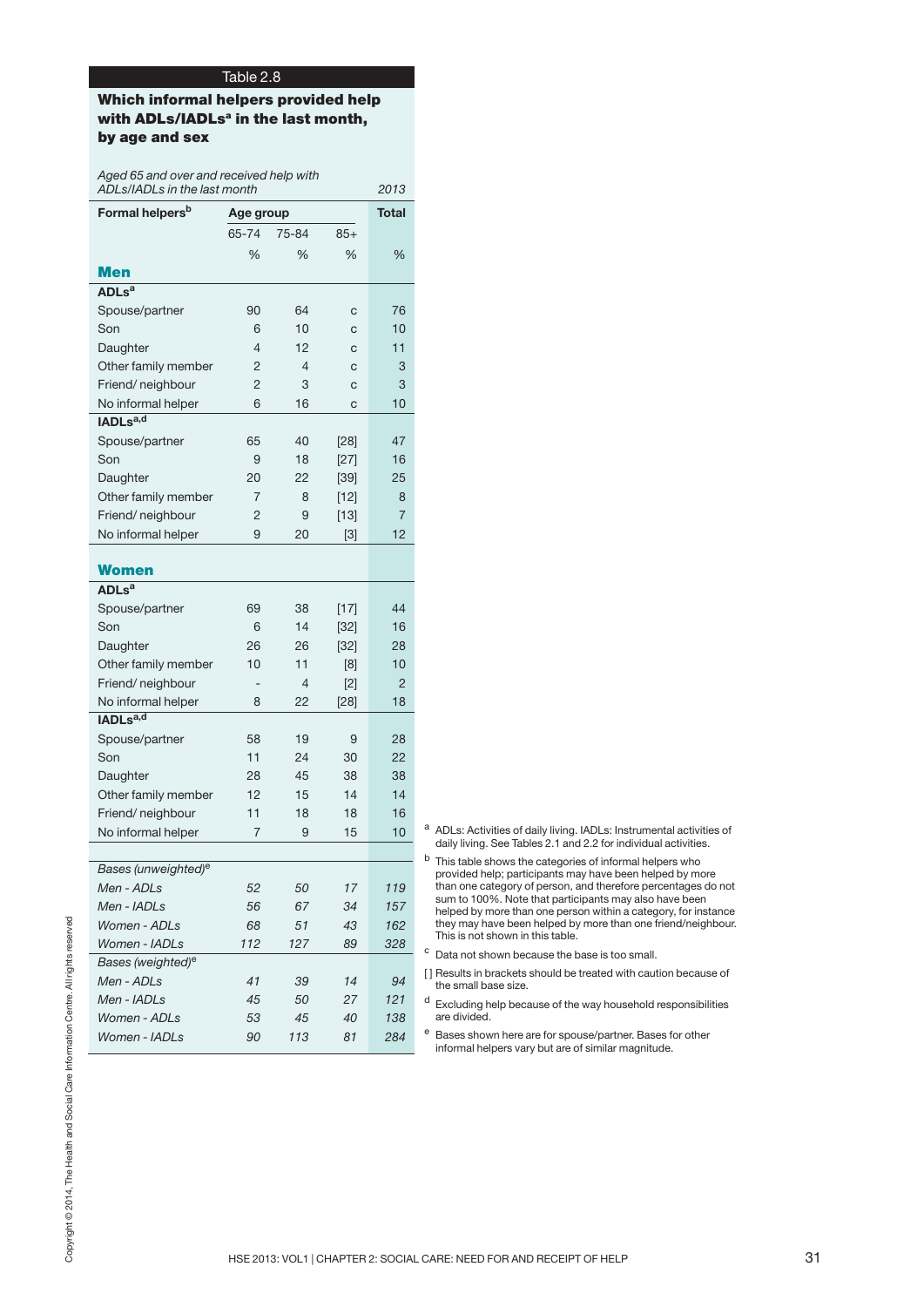## **Which formal helpers provided help with ADLs/IADLsa in the last month, by age and sex**

*Aged 65 and over and received help with ADLs/IADLs in the last month 2013*

| Formal helpers <sup>b</sup>      | Age group      | <b>Total</b> |               |                          |
|----------------------------------|----------------|--------------|---------------|--------------------------|
|                                  | 65-74          | 75-84        | $85+$         |                          |
|                                  | %              | $\%$         | $\frac{1}{2}$ | %                        |
| Men                              |                |              |               |                          |
| ADLs <sup>a</sup>                |                |              |               |                          |
| Home care worker/                |                |              |               |                          |
| personal assistant/<br>home help | 4              | 14           | C             | 8                        |
| Other formal helper              | $\overline{2}$ | 8            | C             | $\overline{\mathcal{L}}$ |
| No formal helper                 | 94             | 80           | $\mathbf{C}$  | 88                       |
| <b>IADLs<sup>a</sup></b>         |                |              |               |                          |
| Home care worker/                |                |              |               |                          |
| personal assistant/              |                |              |               |                          |
| home help                        | 7              | 13           | [3]           | 9                        |
| Other formal helper              | 9              | 13           | $[12]$        | 11                       |
| No formal helper                 | 85             | 73           | [85]          | 80                       |
| <b>Women</b>                     |                |              |               |                          |
| ADLs <sup>a</sup>                |                |              |               |                          |
| Home care worker/                |                |              |               |                          |
| personal assistant/              | 14             | 22           |               | 24                       |
| home help<br>Other formal helper | $\mathbf{1}$   | 8            | [40]<br>[9]   | 6                        |
| No formal helper                 | 84             | 74           | [53]          | 72                       |
| IADLs <sup>a</sup>               |                |              |               |                          |
| Home care worker/                |                |              |               |                          |
| personal assistant/              |                |              |               |                          |
| home help                        | 8              | 7            | 20            | 11                       |
| Other formal helper              | 12             | 14           | 15            | 13                       |
| No formal helper                 | 80             | 80           | 67            | 76                       |
|                                  |                |              |               |                          |
| Bases (unweighted) <sup>d</sup>  |                |              |               |                          |
| Men - ADLs<br>Men - IADLs        | 52<br>56       | 50<br>67     | 17<br>34      | 119<br>157               |
| Women - ADLs                     | 68             | 51           | 43            | 162                      |
| Women - IADLs                    | 112            | 127          | 89            | 328                      |
| Bases (weighted) <sup>d</sup>    |                |              |               |                          |
| Men - ADLs                       | 41             | 39           | 14            | 94                       |
| Men - IADLs                      | 45             | 50           | 27            | 121                      |
| Women - ADLs                     | 53             | 45           | 40            | 138                      |
| Women - IADLs                    | 90             | 113          | 81            | 284                      |
| Women - IADLs                    | 90             | 113          | 81            | 284                      |

<sup>a</sup> ADLs: Activities of daily living. IADLs: Instrumental activities of daily living. See Tables 2.1 and 2.2 for individual activities.

32 HSE 2013: VOL1 | CHAPTER 2: SOCIAL CARE: NEED FOR AND RECEIPT OF HELP COPYRIGHT CARE: NEED FOR AND RECEIPT OF HELP COPYRIGHTS (2014) THE SURFACT CARE: NEED FOR AND RECEIPT OF HELP COPYRIGHTS THAT THE COPYRIGHTS REPORT  $<sup>b</sup>$  This table shows the categories of home care worker/personal</sup> assistant/home help and other formal helpers who provided help; participants may have been helped by more than one category of helper, and therefore percentages do not sum to 100%. Note that participants may also have been helped by more than one person within a category, for instance they may have been helped by more than one personal assistant. This is not shown in this table.

<sup>c</sup> Data not shown because the base is too small.

[] Results in brackets should be treated with caution because of the small base size.

<sup>d</sup> Bases shown here are for home care worker/personal assistant/home help. Bases for other formal helpers vary but are of similar magnitude.

## Table 2.10

## **For how long this kind of help has been received, by age and sex**

| Aged 65 and over and received help with<br>ADLs/IADLs <sup>a</sup> in the last month<br>2013 |           |       |               |       |  |  |  |
|----------------------------------------------------------------------------------------------|-----------|-------|---------------|-------|--|--|--|
| Length of time help                                                                          | Age group |       |               | Total |  |  |  |
| received                                                                                     | 65-74     | 75-84 | $85+$         |       |  |  |  |
|                                                                                              | $\%$      | $\%$  | $\frac{0}{0}$ | $\%$  |  |  |  |
| Men                                                                                          |           |       |               |       |  |  |  |
| Less than one year                                                                           | 12        | 21    | $[15]$        | 16    |  |  |  |
| One year or more                                                                             | 88        | 79    | [85]          | 84    |  |  |  |
|                                                                                              |           |       |               |       |  |  |  |
| Women                                                                                        |           |       |               |       |  |  |  |
| Less than one year                                                                           | 17        | 17    | 9             | 15    |  |  |  |
| One year or more                                                                             | 83        | 83    | 91            | 85    |  |  |  |
|                                                                                              |           |       |               |       |  |  |  |
| Bases (unweighted)                                                                           |           |       |               |       |  |  |  |
| Men                                                                                          | 71        | 78    | 35            | 184   |  |  |  |
| Women                                                                                        | 116       | 131   | 91            | 338   |  |  |  |
| Bases (weighted)                                                                             |           |       |               |       |  |  |  |
| Men                                                                                          | 56        | 59    | 27            | 142   |  |  |  |
| Women                                                                                        | 93        | 117   | 82            | 292   |  |  |  |

<sup>a</sup> ADLs: Activities of daily living. IADLs: Instrumental activities of daily living. See Tables 2.1 and 2.2 for individual activities.

[] Results in brackets should be treated with caution because of the small base size.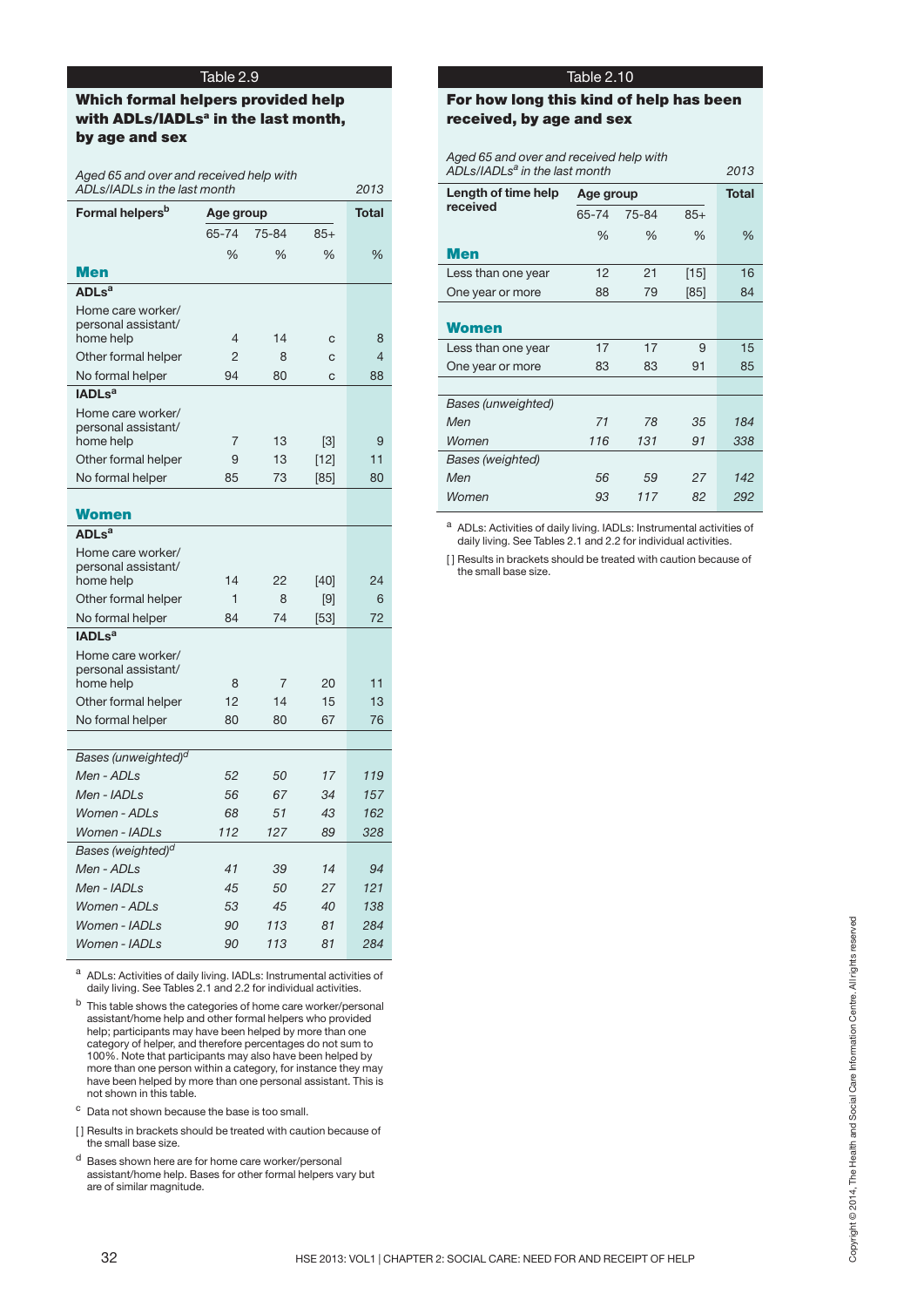## **How often received help in the last week from informal helpers, by sex**

| Aged 65 and over and received help<br>from informal helper <sup>a</sup> in the last week<br>2013 |                    |          |        |  |  |  |  |
|--------------------------------------------------------------------------------------------------|--------------------|----------|--------|--|--|--|--|
| <b>Frequency of</b>                                                                              | Informal helper    |          |        |  |  |  |  |
| receiving help<br>last week <sup>b</sup>                                                         | Spouse/<br>partner | Daughter | Son    |  |  |  |  |
|                                                                                                  | %                  | %        | %      |  |  |  |  |
| <b>Men</b>                                                                                       |                    |          |        |  |  |  |  |
| Every day                                                                                        | 83                 | C        | C      |  |  |  |  |
| 4-6 times                                                                                        | $\overline{2}$     | C        | C      |  |  |  |  |
| 2-3 times                                                                                        | 9                  | C        | C      |  |  |  |  |
| Once                                                                                             | $\mathbf{1}$       | C        | C      |  |  |  |  |
| No help received<br>last week                                                                    | 5                  | C        | C      |  |  |  |  |
| Received any help<br>last week                                                                   | 95                 | C        | C      |  |  |  |  |
| <b>Women</b>                                                                                     |                    |          |        |  |  |  |  |
| Every day                                                                                        | 73                 | 41       | $[41]$ |  |  |  |  |
| 4-6 times                                                                                        | 6                  | 9        | [10]   |  |  |  |  |
| 2-3 times                                                                                        | 12                 | 22       | [15]   |  |  |  |  |
| Once                                                                                             | 6                  | 25       | [28]   |  |  |  |  |
| No help received<br>last week                                                                    | $\overline{2}$     | 2        | [6]    |  |  |  |  |
| Received any help<br>last week                                                                   | 98                 | 98       | [94]   |  |  |  |  |
|                                                                                                  |                    |          |        |  |  |  |  |
| <b>Bases (unweighted)</b>                                                                        |                    |          |        |  |  |  |  |
| Men                                                                                              | 99                 | 27       | 16     |  |  |  |  |
| Women                                                                                            | 101                | 89       | 49     |  |  |  |  |
| Bases (weighted)                                                                                 |                    |          |        |  |  |  |  |
| Men                                                                                              | 77                 | 21       | 12     |  |  |  |  |
| Women                                                                                            | 84                 | 75       | 45     |  |  |  |  |

a If more than one helper in any category provided help (e.g. two daughters), this table includes the person that provided the most hours in the week. If both provided the same number of hours, the first listed is included.

- b This question provides information on the number of times per week help is received, but not necessarily on how many days; for instance someone who receives help 2-3 times may receive help 2-3 times in one day, or help once on 2-3 days.
- <sup>c</sup> Data not shown because the base is too small. Data for other family members and friends/neighbours also not shown because of small base sizes.
- [] Results in brackets should be treated with caution because<br>of the small base size.<br>and Social<br>and Social Care Information Care Information Centre.<br>and Social Care Information Centre. All Care Information CARE: NEED FOR [] Results in brackets should be treated with caution because of the small base size.

## Table 2.12

## **Number of hours of help in the last week from informal helpers, by sex**

*Aged 65 and over and received help from informal helper a in the last week 2013*

| <b>Hours in last</b>      | <b>Informal helper</b> |                |                |                           |                      |  |  |  |  |
|---------------------------|------------------------|----------------|----------------|---------------------------|----------------------|--|--|--|--|
| week received<br>help     | Spouse/<br>partner     | Daughter       | Son            | Other<br>family<br>member | Friend/<br>neighbour |  |  |  |  |
|                           | %                      | %              | %              | %                         | %                    |  |  |  |  |
| <b>Men</b>                |                        |                |                |                           |                      |  |  |  |  |
| No help in last week      | 8                      | $[2]$          | b              | b                         | b                    |  |  |  |  |
| Less than 1 hour          | 15                     | $[2]$          | b              | b                         | b                    |  |  |  |  |
| 1-9 hours                 | 30                     | [66]           | b              | b                         | b                    |  |  |  |  |
| 10-19 hours               | 13                     | [9]            | b              | h                         | b                    |  |  |  |  |
| 20-49 hours               | 22                     | [18]           | b              | b                         | b                    |  |  |  |  |
| 50 or more hours          | 12                     | $[2]$          | b              | b                         | b                    |  |  |  |  |
| 10 or more hours          | 47                     | [29]           | b              | $\mathbf b$               | $\mathbf b$          |  |  |  |  |
| 20 or more hours          | 33                     | [20]           | b              | $\mathfrak b$             | b                    |  |  |  |  |
| <b>Women</b>              |                        |                |                |                           |                      |  |  |  |  |
| No help in last week      | 6                      | $\overline{7}$ | 12             | 25                        | 9                    |  |  |  |  |
| Less than 1 hour          | 9                      | 4              | $\overline{7}$ | 3                         | 12                   |  |  |  |  |
| 1-9 hours                 | 39                     | 64             | 58             | 60                        | 68                   |  |  |  |  |
| 10-19 hours               | 16                     | 10             | 12             | 4                         | 11                   |  |  |  |  |
| 20-49 hours               | 13                     | 9              | $\overline{7}$ | 6                         |                      |  |  |  |  |
| 50 or more hours          | 17                     | 5              | $\overline{4}$ | $\mathfrak{p}$            |                      |  |  |  |  |
| 10 or more hours          | 46                     | 25             | 23             | 12                        | 11                   |  |  |  |  |
| 20 or more hours          | 30                     | 15             | 11             | 8                         |                      |  |  |  |  |
|                           |                        |                |                |                           |                      |  |  |  |  |
| <b>Bases (unweighted)</b> |                        |                |                |                           |                      |  |  |  |  |
| Men                       | 105                    | 41             | 29             | 13                        | 14                   |  |  |  |  |
| Women                     | 106                    | 131            | 78             | 50                        | 55                   |  |  |  |  |
| <b>Bases</b> (weighted)   |                        |                |                |                           |                      |  |  |  |  |
| Men                       | 82                     | 31             | 23             | 10                        | 11                   |  |  |  |  |
| Women                     | 88                     | 112            | 70             | 44                        | 46                   |  |  |  |  |

<sup>a</sup> If more than one helper in any category provided help (e.g. two daughters), this table includes the person that provided the most hours in the week. If both provided the same number of hours, the first listed is included.

<sup>b</sup> Data not shown because the base is too small.

[] Results in brackets should be treated with caution because of the small base size.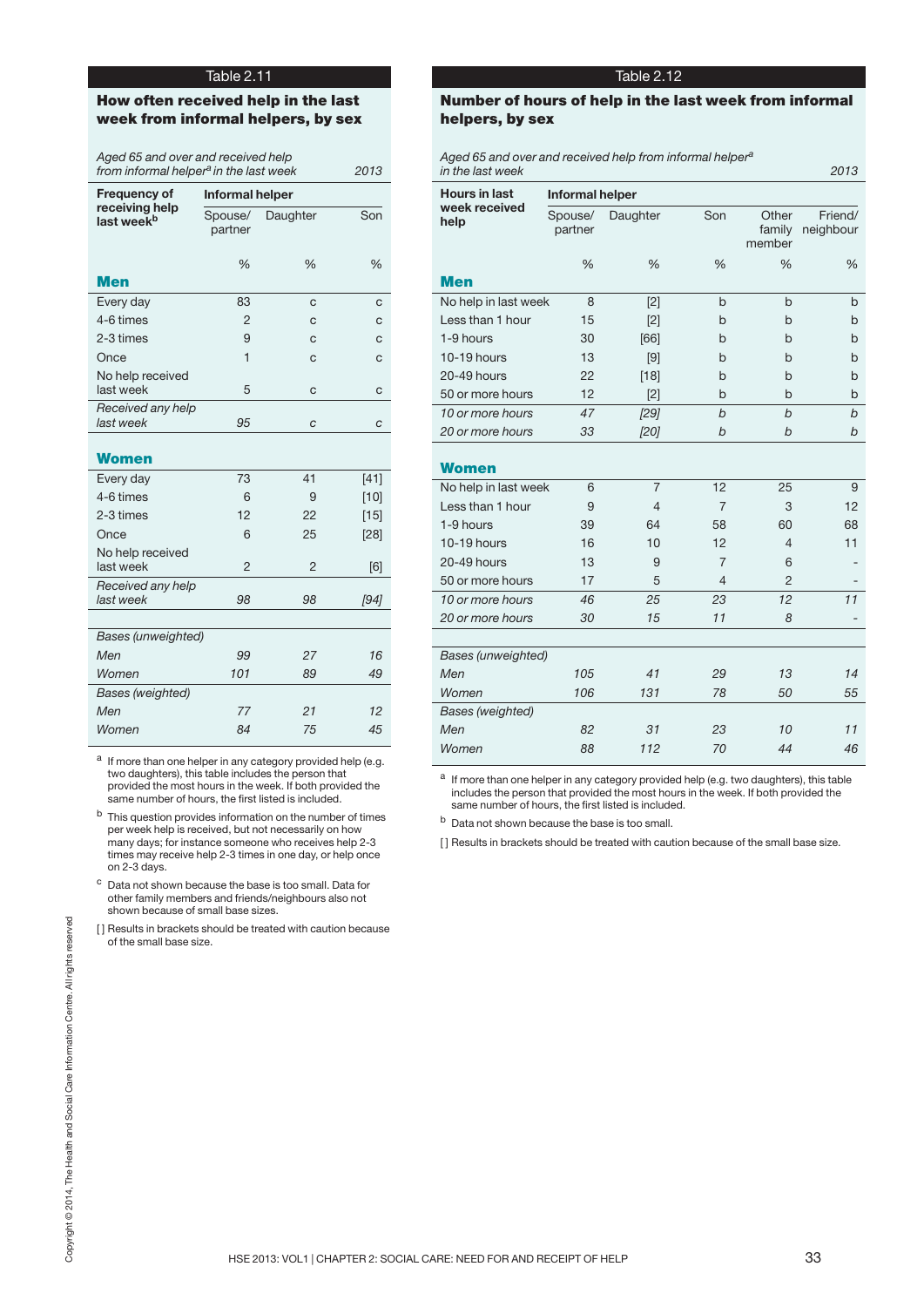## **Patterns of care received in the last week from informal helpers, by sex**

| Aged 65 and over and received help<br>from informal helper <sup>a</sup> in the last week<br>2013 |                        |          |        |  |  |  |  |
|--------------------------------------------------------------------------------------------------|------------------------|----------|--------|--|--|--|--|
| Time of day/                                                                                     | <b>Informal helper</b> |          |        |  |  |  |  |
| weekday or<br>weekend<br>received help                                                           | Spouse/<br>partner     | Daughter | Son    |  |  |  |  |
| Men                                                                                              | $\frac{0}{0}$          | $\%$     | $\%$   |  |  |  |  |
| Time of day                                                                                      |                        |          |        |  |  |  |  |
| During the day time<br>only (until going to bed)                                                 | 63                     | b        | b      |  |  |  |  |
| During the night time<br>only (after going to bed)                                               | 2                      | h        | h      |  |  |  |  |
| <b>Both</b>                                                                                      | 35                     | h        | h      |  |  |  |  |
| Day of week                                                                                      |                        |          |        |  |  |  |  |
| Weekdays only                                                                                    | 1                      | h        | h      |  |  |  |  |
| Weekend only                                                                                     | 1                      | h        | b      |  |  |  |  |
| <b>Both</b>                                                                                      | 98                     | h        | h      |  |  |  |  |
| Women                                                                                            |                        |          |        |  |  |  |  |
| Time of day                                                                                      |                        |          |        |  |  |  |  |
| During the day time<br>only (until going to bed)                                                 | 73                     | 88       | $[91]$ |  |  |  |  |
| During the night time<br>only (after going to bed)                                               |                        |          | ŀ1     |  |  |  |  |
| <b>Both</b>                                                                                      | 27                     | 12       | [9]    |  |  |  |  |
| Day of week                                                                                      |                        |          |        |  |  |  |  |
| Weekdays only                                                                                    | 7                      | 27       | $[16]$ |  |  |  |  |
| Weekend only                                                                                     | 2                      | 7        | $[12]$ |  |  |  |  |
| <b>Both</b>                                                                                      | 91                     | 65       | $[71]$ |  |  |  |  |
|                                                                                                  |                        |          |        |  |  |  |  |
| Bases (unweighted)                                                                               |                        |          |        |  |  |  |  |
| Men                                                                                              | 94                     | 26       | 16     |  |  |  |  |
| Women                                                                                            | 99                     | 87       | 46     |  |  |  |  |
| Bases (weighted)                                                                                 |                        |          |        |  |  |  |  |
| Men                                                                                              | 73                     | 20       | 12     |  |  |  |  |
| Women                                                                                            | 82                     | 73       | 43     |  |  |  |  |

<sup>a</sup> If more than one helper in any category provided help (e.g. two daughters), this table includes the person that provided the most hours in the week.

<sup>b</sup> Data not shown because the base is too small. Results for other family members and friends/neighbours are not shown for the same reason.

auts in brackets should be treated with caution because<br>An email base size.<br>The mail base size.<br>The Health Copyright Care Information Care Information Copyright © 2014, The Health and Social Care Information Centre.<br>The [] Results in brackets should be treated with caution because of the small base size.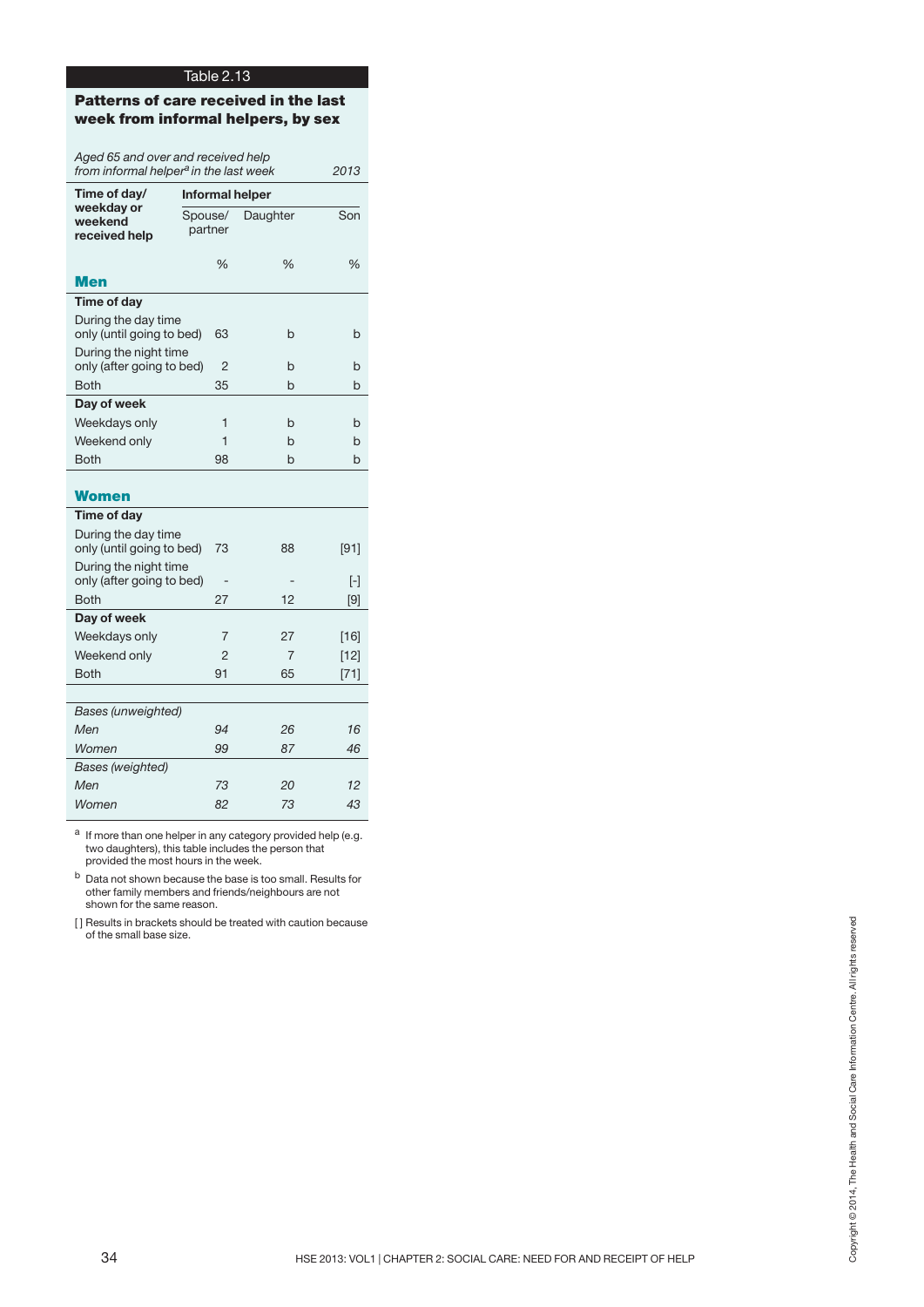| Table 2.14                                                             |                |
|------------------------------------------------------------------------|----------------|
| Receipt of direct payments and personal budgets, by sex                |                |
|                                                                        |                |
| Aged 65 and over and received help in the last month from formal       |                |
| helper, and/or 20 or more hours help from an informal helper in        |                |
| the last week                                                          | 2013           |
| Receipt of social care payment <sup>a</sup>                            | <b>Total</b>   |
|                                                                        | $\%$           |
| Men                                                                    |                |
| All with formal help and/or informal help for 20 or more hours         |                |
| Direct payments                                                        | 14             |
| Personal budget                                                        | 9              |
| Neither direct payments nor personal budget, but LA arranged care      | 1              |
| Neither direct payments nor personal budget, no LA involvement in care | 82             |
| All with any formal help                                               |                |
| Direct payments                                                        | [16]           |
| Personal budget                                                        | $[11]$         |
| Neither direct payments nor personal budget, but LA arranged care      | [2]            |
| Neither direct payments nor personal budget, no LA involvement in care | $[74]$         |
|                                                                        |                |
| Women                                                                  |                |
| All with formal help and/or informal help for 20 or more hours         |                |
| Direct payments                                                        | 15             |
| Personal budget                                                        | 8              |
| Neither direct payments nor personal budget, but LA arranged care      | 5              |
| Neither direct payments nor personal budget, no LA involvement in care | 76             |
| All with any formal help                                               |                |
| Direct payments                                                        | 20             |
| Personal budget                                                        | 12             |
| Neither direct payments nor personal budget, but LA arranged care      | $\overline{7}$ |
| Neither direct payments nor personal budget, no LA involvement in care | 67             |
|                                                                        |                |
| Bases (unweighted) <sup>b</sup>                                        |                |
| Men with formal help and/or informal help for 20+ hours                | 78             |
| Men with any formal help                                               | 35             |
| Women with formal help and/or informal help for 20+ hours              | 139            |
| Women with any formal help                                             | 90             |
| Bases (weighted) <sup>b</sup>                                          |                |
| Men with formal help and/or informal help for 20+ hours                | 61             |
| Men with any formal help                                               | 23             |
| Women with formal help and/or informal help for 20+ hours              | 119            |
| Women with any formal help                                             | 79             |

a Receipt of direct payments and personal budgets are not mutually exclusive.

 $<sup>b</sup>$  Bases shown here are for direct payments. Other bases are of similar magnitude.</sup>

[] Results in brackets should be treated with caution because of the small base size.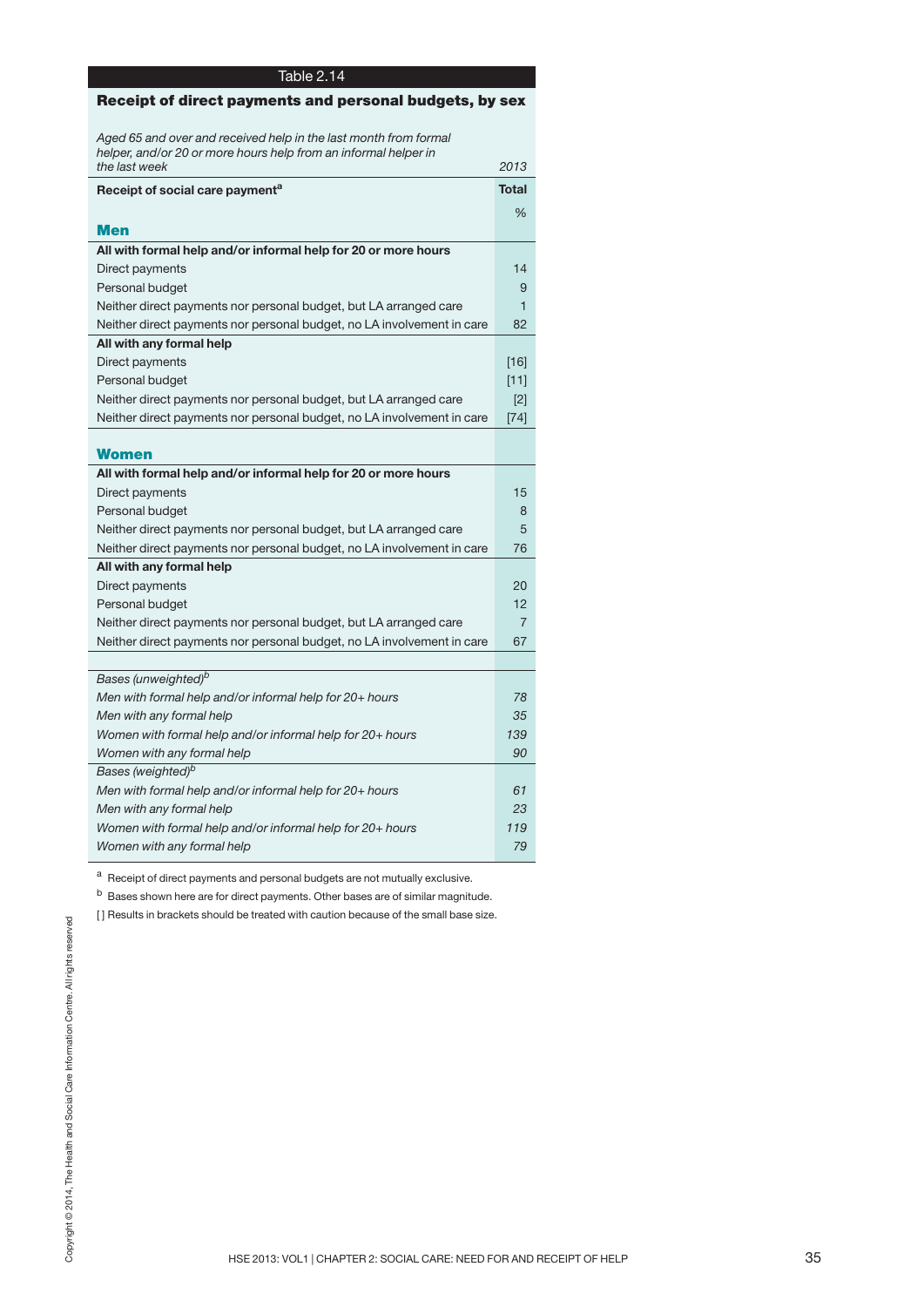## **Household features available (whether used or not), by age and sex**

| Aged 16 and over                             |                |                |                |                |              |                |                      | 2013           |
|----------------------------------------------|----------------|----------------|----------------|----------------|--------------|----------------|----------------------|----------------|
| <b>Household features</b>                    | Age group      |                |                |                |              |                |                      |                |
| available                                    | 16-64          | 65-69          | 70-74          | 75-79          | 80-84        | $85+$          | All<br>aged<br>$65+$ |                |
|                                              | %              | $\frac{0}{0}$  | %              | %              | %            | %              | $\frac{0}{0}$        | %              |
| <b>Men</b>                                   |                |                |                |                |              |                |                      |                |
| Over bath shower                             | 42             | 44             | 40             | 40             | 44           | 34             | 42                   | 42             |
| Walk in shower (level access or              |                |                |                |                |              |                |                      |                |
| standard shower tray)                        | 20             | 35             | 33             | 38             | 36           | 32             | 35                   | 23             |
| Accessible parking or drop off site          | 24             | 34             | 33             | 29             | 30           | 27             | 32                   | 25             |
| Hand rails                                   | 10             | 15             | 23             | 27             | 30           | 41             | 24                   | 12             |
| Wide doorways or hallways                    | 9              | 12             | 13             | 12             | 15           | 8              | 12                   | 10             |
| Ramps or street level entrances              | 6              | 8              | $\overline{7}$ | 10             | 11           | 10             | 9                    | 6              |
| Automatic or easy open doors                 | $\overline{2}$ | $\overline{2}$ | $\overline{4}$ | $\mathbf{1}$   | 5            | 4              | 3                    | $\overline{2}$ |
| Lift (e.g. in a block of flats) <sup>a</sup> | $\overline{2}$ | $\overline{2}$ | $\overline{2}$ | 4              | $\mathbf{1}$ | 6              | $\overline{2}$       | $\overline{2}$ |
| None of these                                | 39             | 26             | 25             | 23             | 19           | 25             | 24                   | 37             |
|                                              |                |                |                |                |              |                |                      |                |
| <b>Women</b>                                 |                |                |                |                |              |                |                      |                |
| Over bath shower                             | 42             | 39             | 39             | 34             | 32           | 36             | 37                   | 41             |
| Walk in shower (level access or              |                |                |                |                |              |                |                      |                |
| standard shower tray)                        | 20             | 40             | 35             | 36             | 37           | 37             | 35                   | 24             |
| Accessible parking or drop off site          | 24             | 33             | 33             | 32             | 27           | 29             | 32                   | 26             |
| Hand rails                                   | 9              | 20             | 25             | 33             | 48           | 51             | 32                   | 14             |
| Wide doorways or hallways                    | 9              | 10             | 11             | 8              | 9            | 15             | 10                   | 9              |
| Ramps or street level entrances              | 6              | 9              | $\overline{7}$ | 13             | 12           | 13             | 10                   | $\overline{7}$ |
| Automatic or easy open doors                 | 1              | $\overline{2}$ | $\overline{2}$ | 2              | 5            | 5              | 3                    | $\mathbf{1}$   |
| Lift (e.g. in a block of flats) <sup>a</sup> | $\mathbf{1}$   | $\overline{2}$ | $\overline{2}$ | $\overline{2}$ | 6            | $\overline{7}$ | 3                    | $\overline{2}$ |
| None of these                                | 39             | 25             | 24             | 22             | 19           | 19             | 22                   | 35             |
|                                              |                |                |                |                |              |                |                      |                |
| Bases (unweighted) <sup>b</sup>              |                |                |                |                |              |                |                      |                |
| Men                                          | 2870           | 360            | 256            | 210            | 138          | 90             | 1054                 | 3924           |
| Women                                        | 3687           | 361            | 291            | 225            | 162          | 144            | 1183                 | 4870           |
| <b>Bases</b> (weighted)                      |                |                |                |                |              |                |                      |                |
| Men                                          | 3495           | 279            | 199            | 162            | 111          | 69             | 821                  | 4316           |
| Women                                        | 3565           | 292            | 224            | 200            | 142          | 129            | 988                  | 4553           |

a Excluding stairlifts, which were included in a different question.

b Bases are shown for wide doorways or hallways; other bases vary but are of similar magnitude.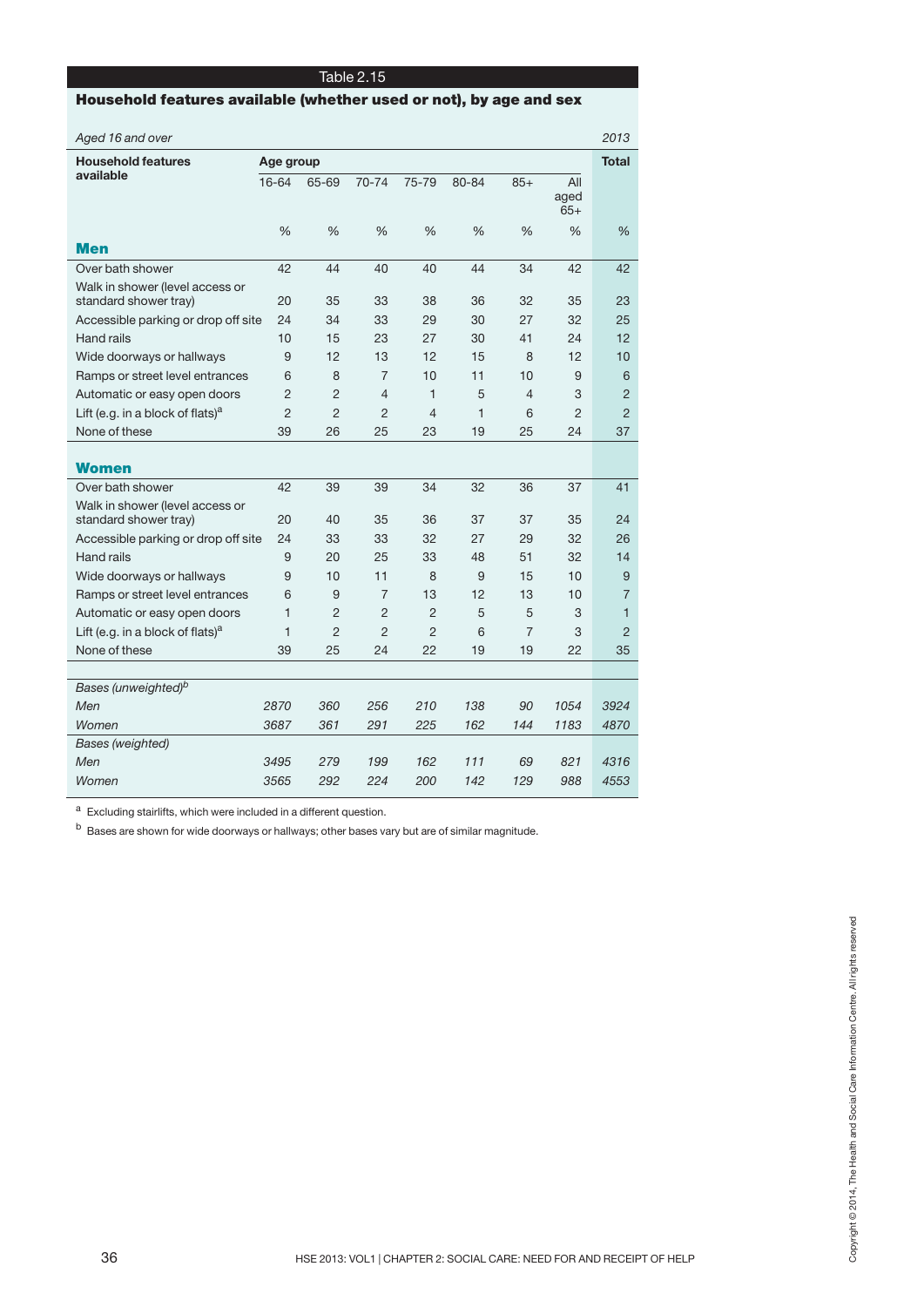**Aids and equipment for participant's use, by age and sex**

| Aged 65 and over                  |                |                |                   |                |                          | 2013           |
|-----------------------------------|----------------|----------------|-------------------|----------------|--------------------------|----------------|
| Aids and equipment                |                | Age group      |                   |                |                          |                |
|                                   | 65-69          | 70-74          | 75-79             | 80-84          | $85+$                    |                |
|                                   | %              | %              | $\frac{0}{0}$     | $\frac{0}{0}$  | $\frac{0}{0}$            | %              |
| <b>Men</b>                        |                |                |                   |                |                          |                |
| Alarm to call for help            | 5              | 5              | 9                 | 13             | 25                       | 9              |
| Grab rail/stair rail              | 4              | 7              | 6                 | 11             | 17                       | 7              |
| Bath or shower seat               | 4              | 4              | 5                 | 13             | 16                       | 6              |
| <b>Stairlift</b>                  | 0              | 2              | 6                 | 5              | 15                       | $\overline{4}$ |
| Toilet equipment/commode          | $\overline{2}$ | $\overline{2}$ | $\overline{4}$    | 8              | $\overline{7}$           | 4              |
| Bed lever/bed rail                | $\mathbf{1}$   | $\mathbf{1}$   | $\overline{2}$    | $\mathbf{1}$   | 8                        | $\overline{2}$ |
| Outdoor railing                   | $\mathbf{1}$   | $\mathbf{1}$   | $\overline{2}$    | 3              | 5                        | $\overline{2}$ |
| Outdoor ramp                      | $\mathbf{1}$   | 0              | $\overline{2}$    | $\overline{2}$ | $\overline{2}$           | $\mathbf{1}$   |
| Changes to kitchen                | $\mathbf{1}$   | $\overline{a}$ | $\qquad \qquad -$ | $\mathbf{1}$   | $\overline{\phantom{0}}$ | 0              |
| Hoist                             |                |                | 1                 | 1              | ÷,                       | 0              |
| Other equipment or                |                |                |                   |                |                          |                |
| adaptations                       | 2              | $\mathbf{1}$   | $\mathbf 1$       | $\overline{4}$ | 4                        | $\overline{2}$ |
| None of these                     | 89             | 86             | 79                | 70             | 47                       | 80             |
| <b>Women</b>                      |                |                |                   |                |                          |                |
| Alarm to call for help            | $\overline{4}$ | $\overline{4}$ | 11                | 28             | 50                       | 15             |
| Grab rail/stair rail              | 6              | $\overline{7}$ | 13                | 21             | 30                       | 13             |
| Bath or shower seat               | 6              | 10             | 11                | 20             | 28                       | 13             |
| <b>Stairlift</b>                  | 3              | $\overline{2}$ | $\overline{2}$    | 12             | 15                       | 5              |
| Toilet equipment/commode          | 3              | 6              | 7                 | 12             | 19                       | 8              |
| Bed lever/bed rail                | 2              | $\mathbf{1}$   | 2                 | 7              | 11                       | 4              |
| Outdoor railing                   | $\overline{2}$ | $\overline{4}$ | 6                 | 6              | 13                       | 5              |
| Outdoor ramp                      | $\mathbf{1}$   | 1              | 3                 | 1              | 5                        | $\overline{2}$ |
| Changes to kitchen                | $\mathbf{1}$   | $\mathbf{1}$   | 0                 |                | 1                        | $\mathbf{1}$   |
| Hoist                             | $\mathbf{1}$   | $\Omega$       | L,                |                | $\overline{a}$           | $\overline{0}$ |
| Other equipment or<br>adaptations | $\mathbf{1}$   | $\overline{2}$ | 3                 | 1              | 6                        | $\overline{2}$ |
| None of these                     | 85             | 83             | 75                | 51             | 29                       | 70             |
|                                   |                |                |                   |                |                          |                |
| <b>Bases (unweighted)</b>         |                |                |                   |                |                          |                |
| Men                               | 360            | 256            | 209               | 138            | 90                       | 1053           |
| Women                             | 361            | 291            | 225               | 161            | 144                      | 1182           |
| Bases (weighted)                  |                |                |                   |                |                          |                |
| Men                               | 279            | 199            | 161               | 111            | 69                       | 820            |
| Women                             | 292            | 224            | 200               | 141            | 129                      | 987            |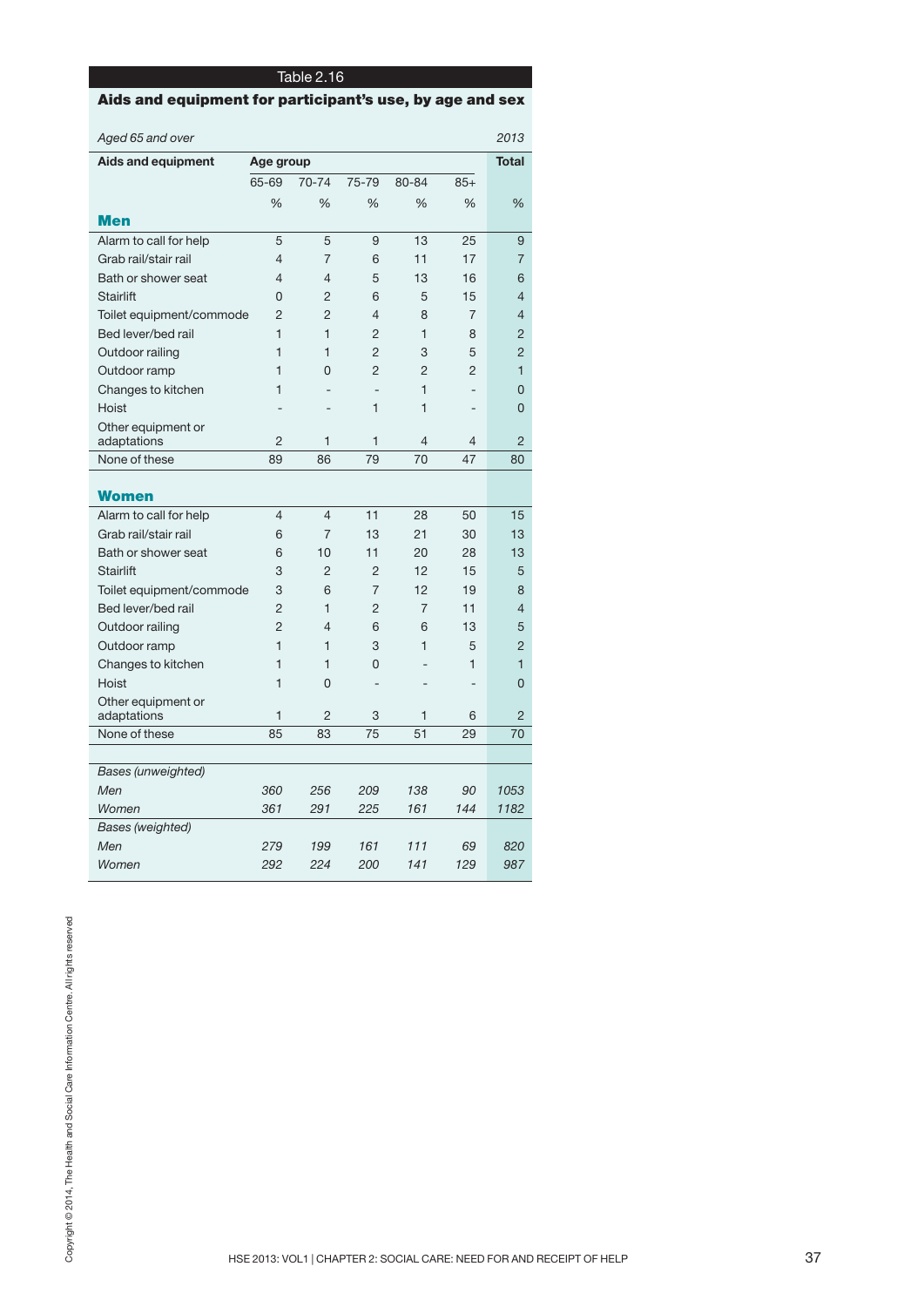## **Current use of mobility aids, by age and sex**

|                      | Aged 65 and over                       |               |               |                |                |                |                |
|----------------------|----------------------------------------|---------------|---------------|----------------|----------------|----------------|----------------|
| <b>Mobility aids</b> |                                        | Age group     | <b>Total</b>  |                |                |                |                |
|                      | currently used                         | 65-69         | 70-74         | 75-79          | 80-84          | $85+$          |                |
|                      |                                        | $\frac{0}{0}$ | $\frac{0}{0}$ | $\frac{0}{0}$  | $\frac{0}{6}$  | $\frac{0}{6}$  | $\frac{9}{6}$  |
|                      | <b>Men</b>                             |               |               |                |                |                |                |
|                      | Walking stick                          | 8             | 15            | 19             | 26             | 41             | 17             |
|                      | Zimmer frame or<br>other walking frame |               | 1             | 3              | $\overline{7}$ | 12             | 3              |
|                      | Manual wheelchair                      | 1             | 1             | 4              | $\overline{4}$ | 10             | 3              |
|                      | Mobility scooter                       | 1             | 2             | 3              | 5              | 10             | 3              |
|                      | Elbow crutches                         | 1             | 1             | 1              | 2              | $\mathcal{P}$  | $\mathbf{1}$   |
|                      | Electric wheelchair                    | 0             | 0             | 1              |                | $\mathbf{1}$   | $\Omega$       |
|                      | Other mobility aid                     |               |               | 1              |                | 1              | $\Omega$       |
|                      | None of these                          | 91            | 83            | 77             | 69             | 55             | 80             |
|                      | <b>Women</b>                           |               |               |                |                |                |                |
|                      | <b>Walking stick</b>                   | 14            | 13            | 28             | 33             | 60             | 25             |
|                      | Zimmer frame or<br>other walking frame | 2             | 3             | 7              | 13             | 30             | 9              |
|                      | Manual wheelchair                      | 3             | 3             | 4              | 8              | 17             | 6              |
|                      | Mobility scooter                       | 3             | 3             | 3              | 5              | $\overline{4}$ | 3              |
|                      | Elbow crutches                         | 2             | 3             | O              | 2              | ۰              | $\mathbf{1}$   |
|                      | Electric wheelchair                    | $\mathbf{1}$  | $\Omega$      | 1              | $\mathbf{1}$   | 1              | 1              |
|                      | Other mobility aid                     | $\mathbf{1}$  | $\mathbf{1}$  | $\overline{2}$ | 3              | 3              | $\overline{2}$ |
|                      | None of these                          | 83            | 81            | 69             | 57             | 27             | 69             |
|                      |                                        |               |               |                |                |                |                |
|                      | <b>Bases (unweighted)</b>              |               |               |                |                |                |                |
|                      | Men                                    | 360           | 256           | 209            | 138            | 90             | 1053           |
|                      | Women                                  | 361           | 291           | 225            | 161            | 144            | 1182           |
|                      | Bases (weighted)                       |               |               |                |                |                |                |
|                      | Men                                    | 279           | 199           | 161            | 111            | 69             | 820            |
|                      | Women                                  | 292           | 224           | 200            | 141            | 129            | 987            |